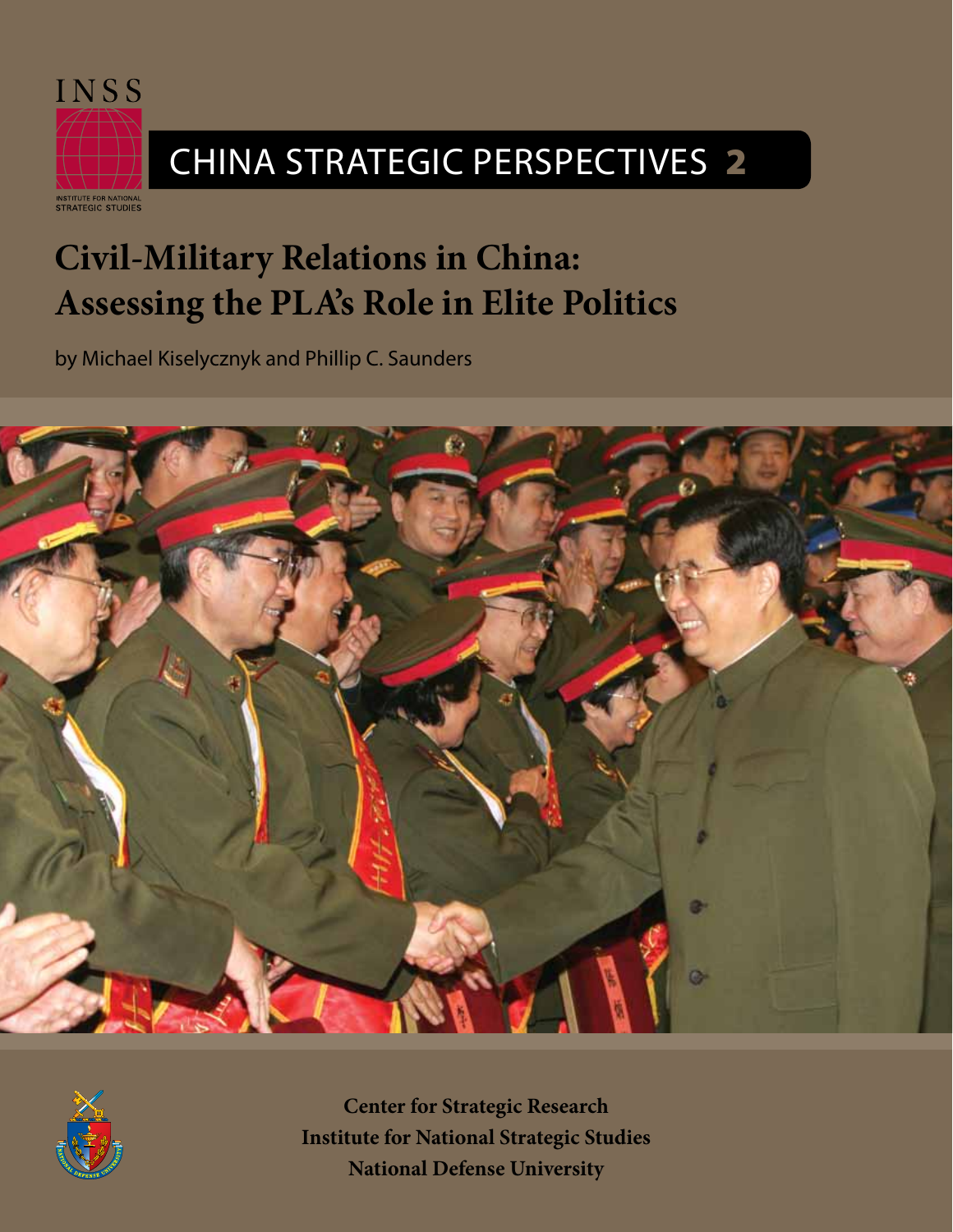## **Institute for National Strategic Studies**

National Defense University

The Institute for National Strategic Studies (INSS) is National Defense University's (NDU's) dedicated research arm. INSS includes the Center for Strategic Research, Center for Technology and National Security Policy, Center for Complex Operations, and Center for Strategic Conferencing. The military and civilian analysts and staff who comprise INSS and its subcomponents execute their mission by performing research and analysis, publication, conferences, policy support, and outreach.

The mission of INSS is to conduct strategic studies for the Secretary of Defense, Chairman of the Joint Chiefs of Staff, and the Unified Combatant Commands, to support the national strategic components of the academic programs at NDU, and to perform outreach to other U.S. Government agencies and to the broader national security community.

**Cover:** Chinese President Hu Jintao greets military members at the People's Liberation Army logistics work conference in Beijing.

Photo courtesy of AP Photo/Xinhua, Wang Jianmin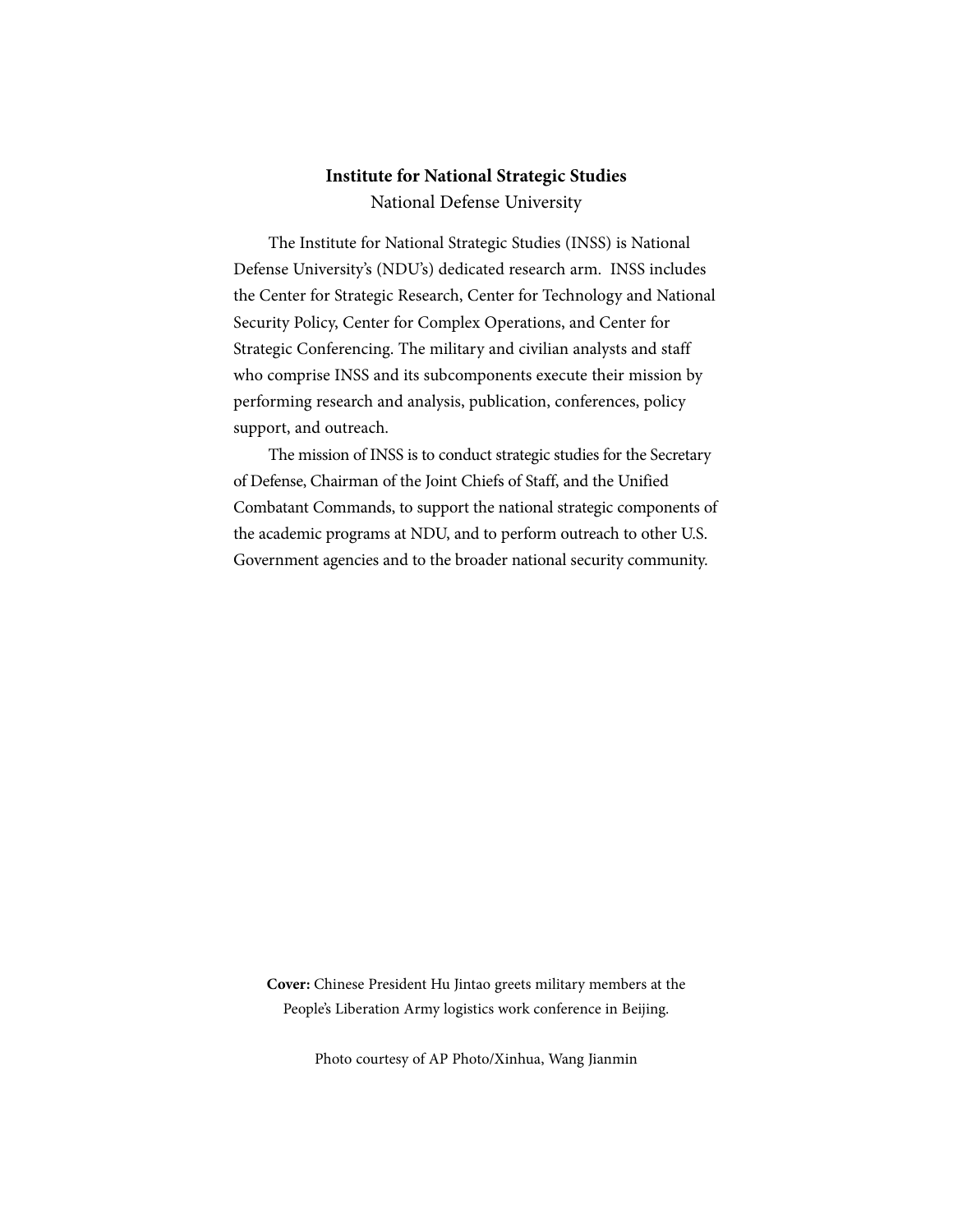# **Civil-Military Relations in China: Assessing the PLA's Role in Elite Politics**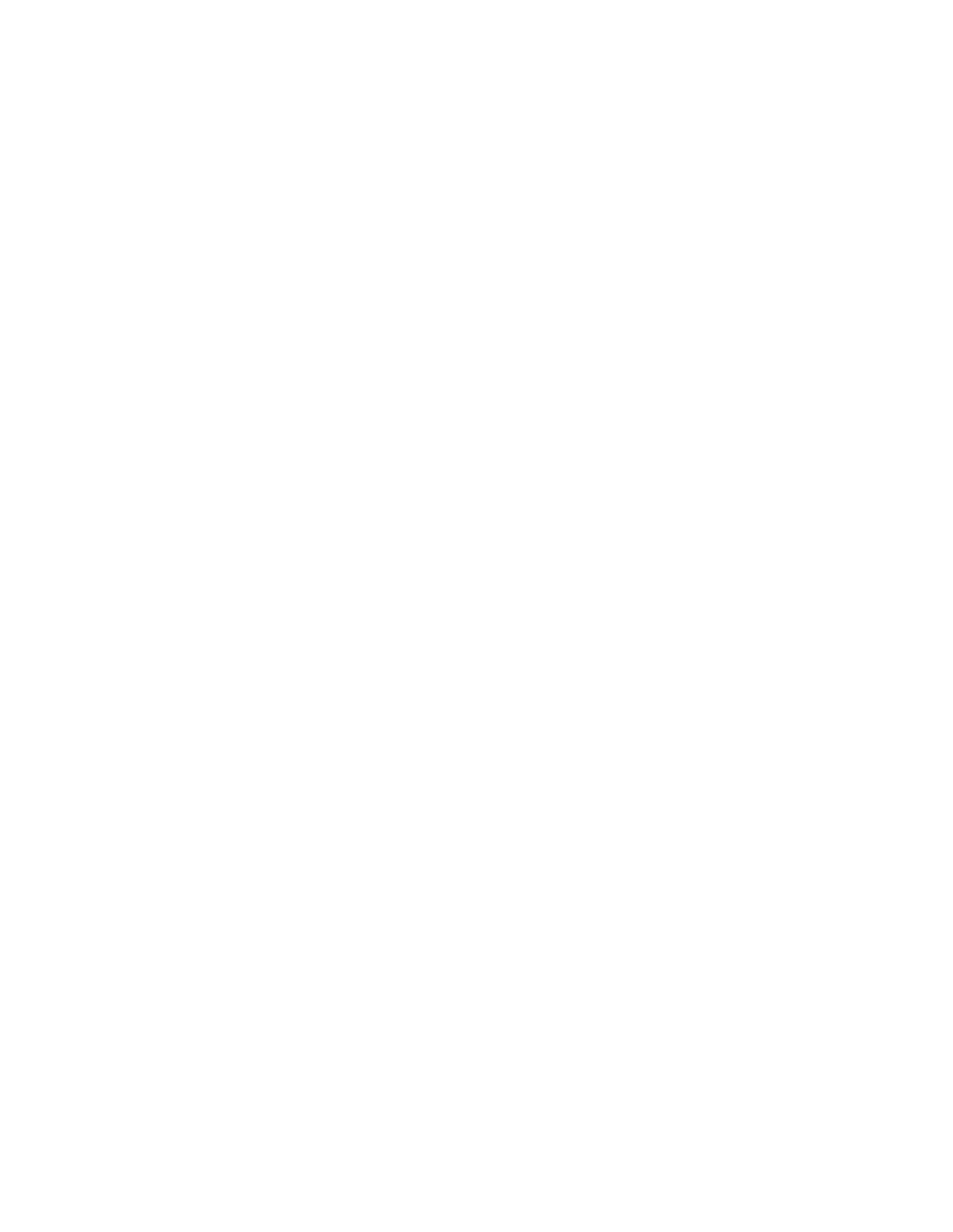## **Civil-Military Relations in China: Assessing the PLA's Role in Elite Politics**

by Michael Kiselycznyk and Phillip C. Saunders

*Institute for National Strategic Studies China Strategic Perspectives, No. 2*

Series Editor: Phillip C. Saunders



National Defense University Press Washington, D.C. August 2010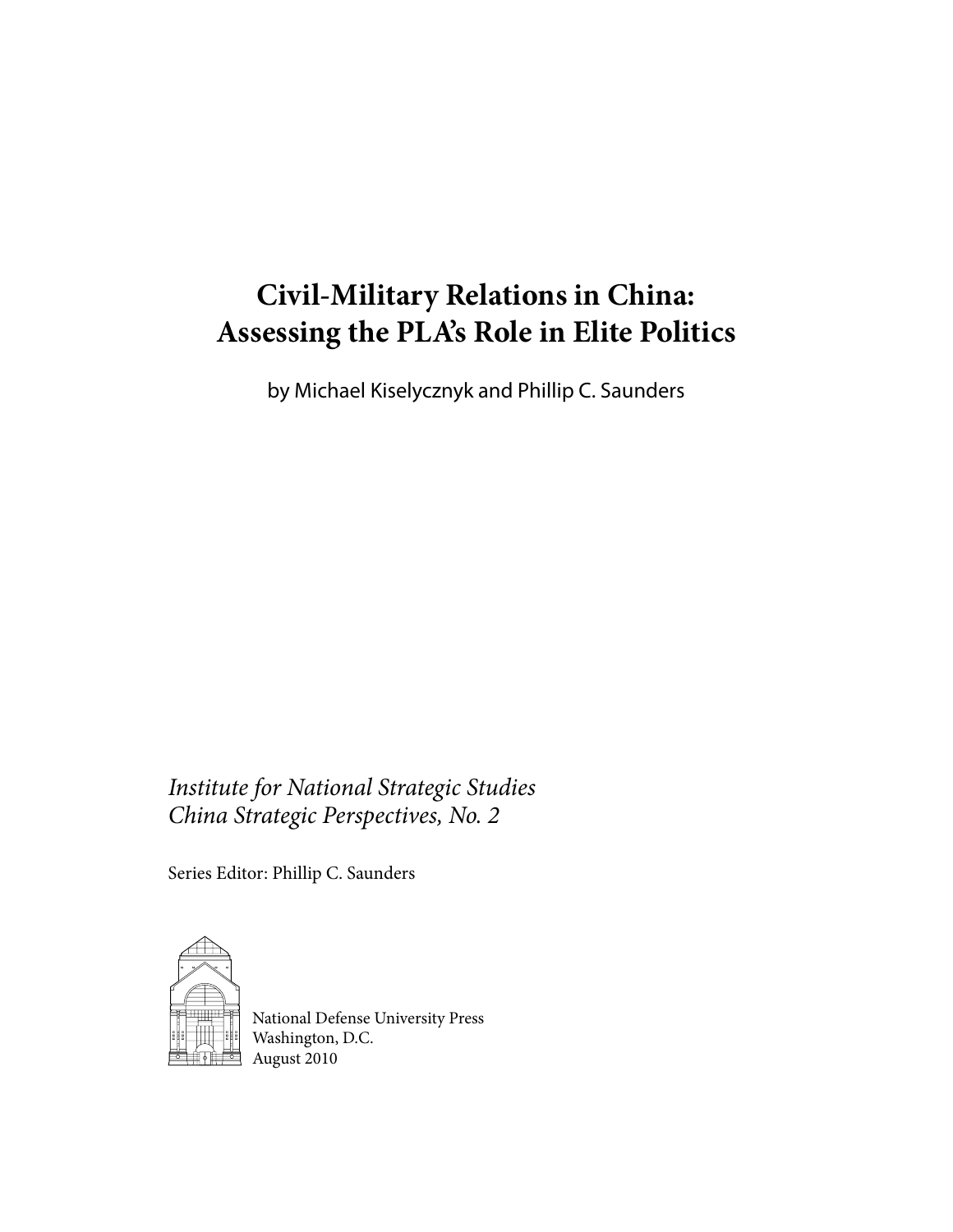Opinions, conclusions, and recommendations expressed or implied within are solely those of the contributors and do not necessarily represent the views of the Defense Department or any other agency of the Federal Government. Cleared for public release; distribution unlimited.

Portions of this work may be quoted or reprinted without permission, provided that a standard source credit line is included. NDU Press would appreciate a courtesy copy of reprints or reviews.

First printing, August 2010

NDU Press publications are sold by the U.S. Government Printing Office. For ordering information, call (202) 512–1800 or write to the Superintendent of Documents, U.S. Government Printing Office, Washington, D.C. 20402. For the U.S. Government On-Line Bookstore go to: www.access.gpo.gov/su\_docs/sale.html.

For current publications of the Institute for National Strategic Studies, please go to the National Defense University Web site at: www.ndu.edu/inss.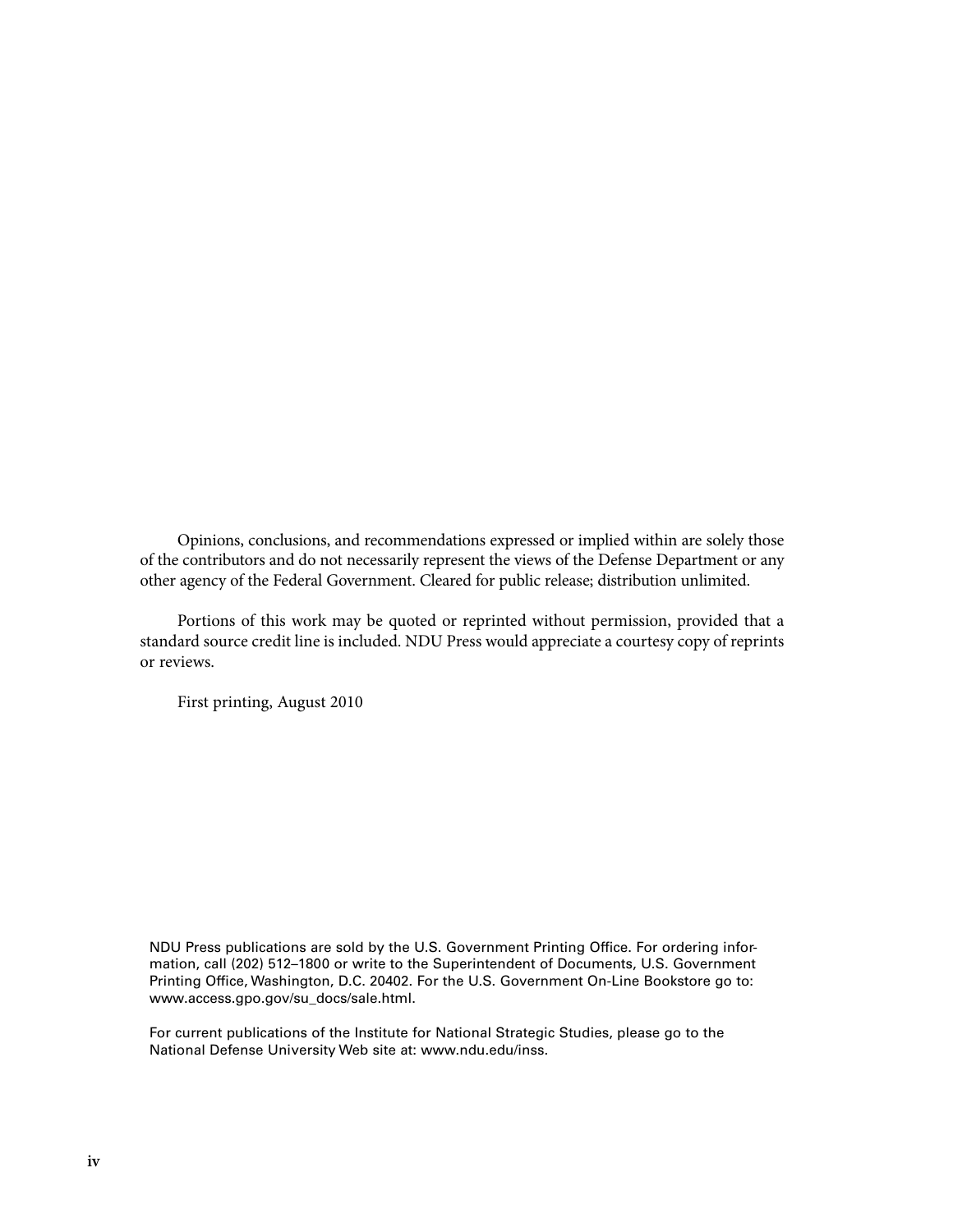# **Contents**

| Five Key Trends in Civil-Military Relations4 |
|----------------------------------------------|
|                                              |
|                                              |
|                                              |
|                                              |
|                                              |
|                                              |
|                                              |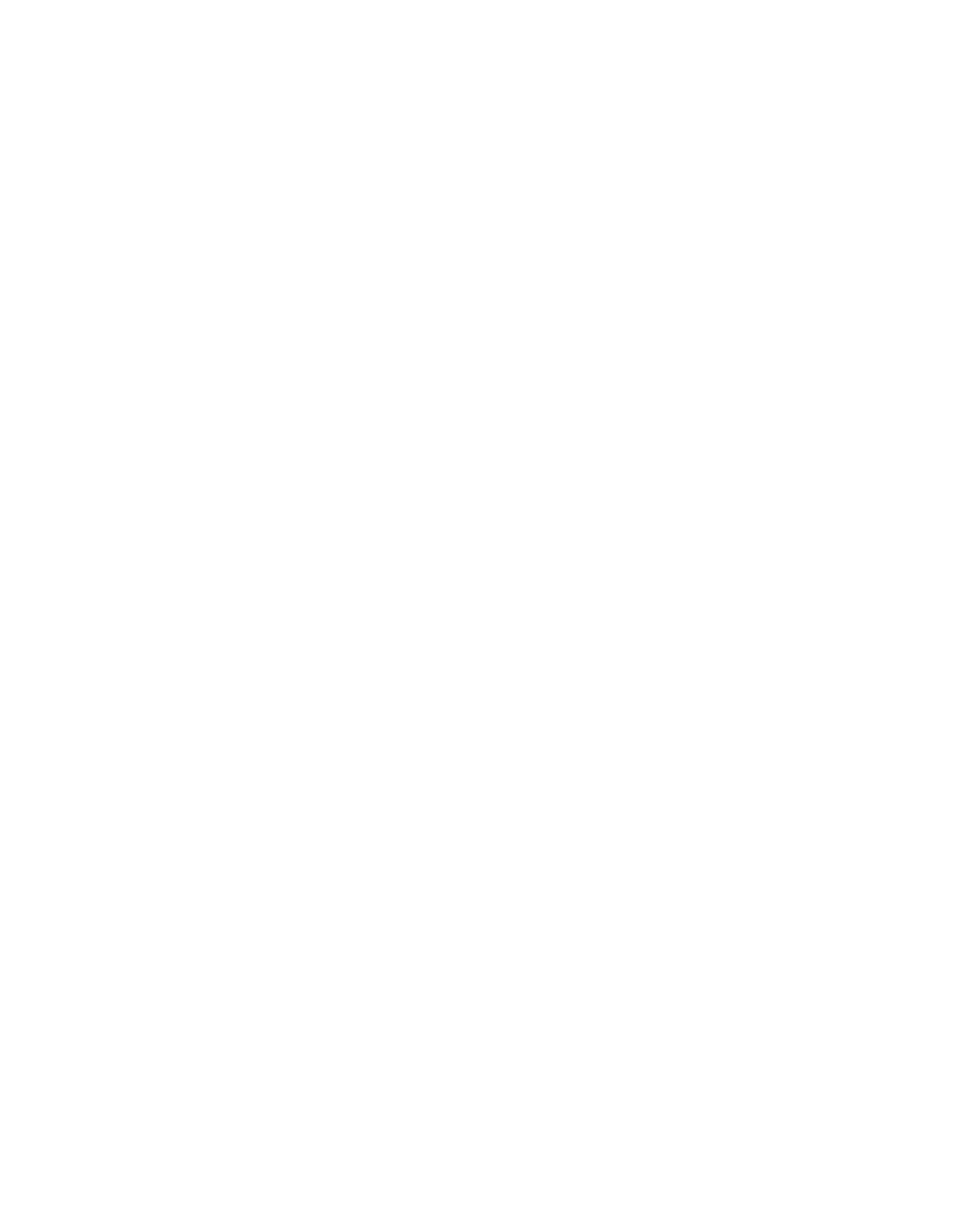#### **Executive Summary**

This study reviews the last 20 years of academic literature on the role of the People's Liberation Army (PLA) in Chinese elite politics. It examines the PLA's willingness to support the continued rule of the Chinese Communist Party (CCP) and to obey directives from top party leaders, the PLA's influence on the selection of China's top civilian leaders, and the PLA's ability to shape the domestic political environment. Over the last two decades the discussion of these three issues has largely been shaped by five trends identified in the literature: increasing PLA professionalism, bifurcation of civil and military elites, a reduced PLA role in political institutions, reduced emphasis on political work within the PLA, and increased military budgets. Together, these trends are largely responsible for the markedly reduced role of the PLA in Chinese elite politics.

The theoretical models of Chinese civil-military relations that exist within the literature during the period divide into three distinctive categories. "Traditional models" including the Factional, Symbiosis, Professionalism, and Party Control models, dominate the literature from 1989 to 1995. Scholars worked to integrate information becoming available as the PRC opened to the world into these already existing models of Chinese civil-military relations. However, evolving political dynamics within the PRC following Tiananmen marginalized the utility of the models. From 1995 to 1997 many scholars argued that these traditional models should not be considered mutually exclusive but complementary. This concept of a "combination model" was short lived as it became increasingly apparent that even a combination of traditional models had little predictive or even explanatory power in light of rapidly changing political dynamics. Two new models, the Conditional Compliance and State Control models, emerged in the period of 1997–2003. Both incorporated elements of the traditional models while attempting to address the implications of new political and military dynamics in the PRC.

Examining the predictions of these models against four case studies involving major developments in civil-military relations, we found that although each model had some descriptive and explanatory power, none possessed strong predictive ability. The traditional models help explain the PLA's reaction to intensified Party control following Tiananmen, but none was able to predict how Chinese civil-military relations evolved subsequently. Civil-military models offered their most specific (and ultimately least accurate) predictions regarding the leadership succession from Deng Xiaoping to Jiang Zemin. Most models predicted a strong role for the PLA in the succession that did not materialize. This was the period when traditional civil-military models began to run up against the reality of changing political dynamics within the PRC.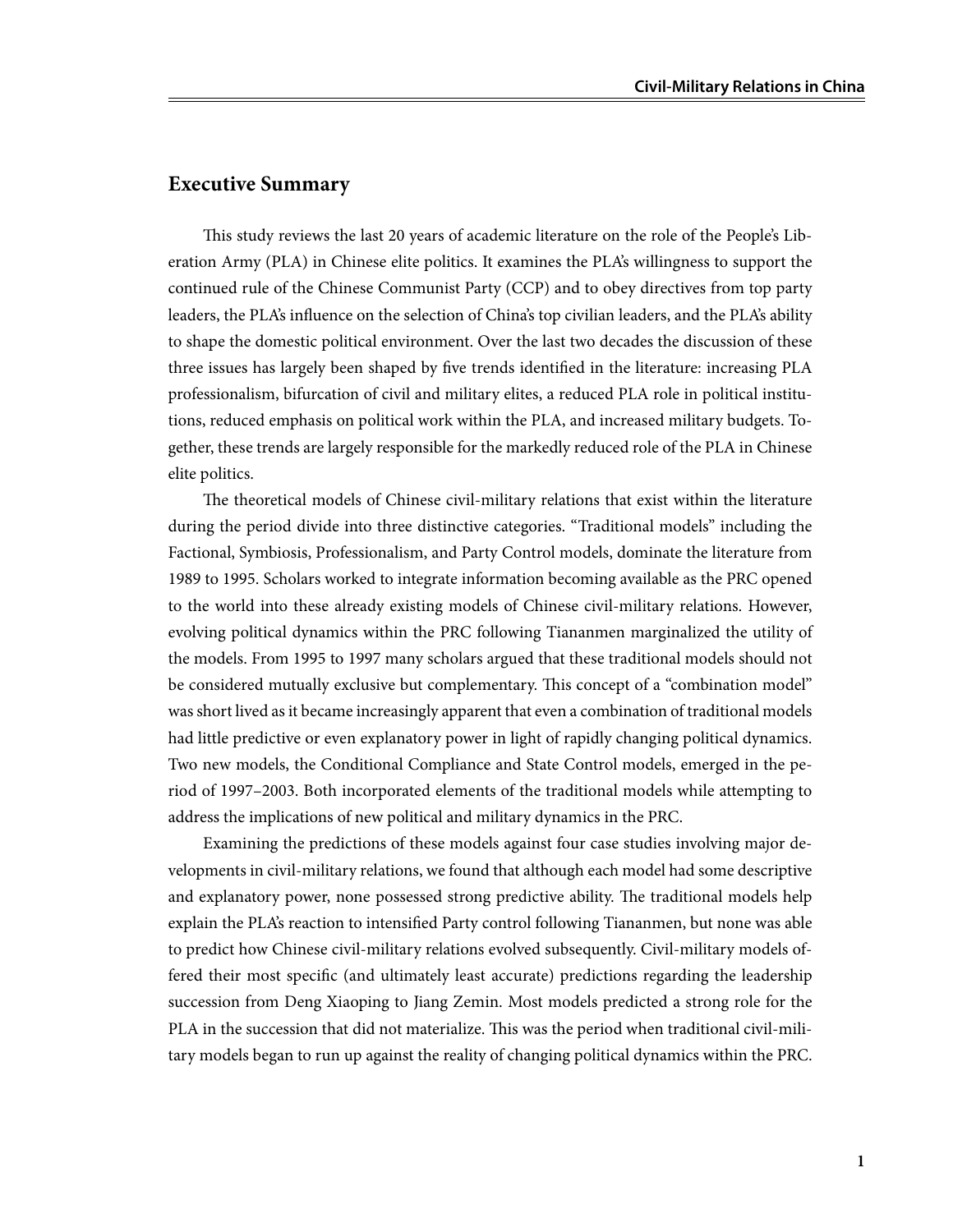When the PLA was forced to withdraw from most commercial activities in the mid-1990s, the models predicted a far slower, more contentious, and less complete divestiture than ultimately occurred. Most analysts correctly predicted that the PLA would have only limited involvement in the leadership transition from Jiang Zemin to Hu Jintao following the  $16<sup>th</sup>$  Party Congress in 2002, but subsequent explanations for why the transition went smoothly emphasize different factors. The models did agree in their emphasis on the importance of greater political institutionalization in reducing PLA influence and highlighted the implicit role and future potential importance of the PLA in elite politics, especially if divisions among the civilian leadership produce a political crisis in the future.

Based on this assessment, we conclude that existing models serve a useful role in identifying key variables for analysis in the study of Chinese civil-military relations. However, most of the literature has been descriptive and interpretive rather than predictive. The widespread practice of using elements of multiple models to analyze civil-military relations makes it difficult to assess the validity of individual models or to generate falsifiable predictions, thus limiting the predictive ability of current models. Although China is a much more open society today, lack of reliable information continues to make the study of civil-military relations in China difficult, forcing analysts to rely on indirect evidence and dubious sources to speculate about the military's influence on elite politics and about the relationships between top civilian and military leaders.

Since 2003 the literature on Chinese civil-military relations has successfully exploited new sources of information to offer useful analysis of the PLA's relationship with the Chinese economy and society at large.Yet there has been a notable lack of effort to develop, employ, or test new theoretical models that could help produce a new unified theory of Chinese civil-military relations. Future work may find fertile ground in exploring the nature of official and unofficial interactions between the PRC's bifurcated civilian and military elite, comparing how broader trends in China's civilian government are implemented in the PLA, or conducting a more genuinely comparative analysis with the experiences of other one-party states, transitioning democracies, or other Asian states.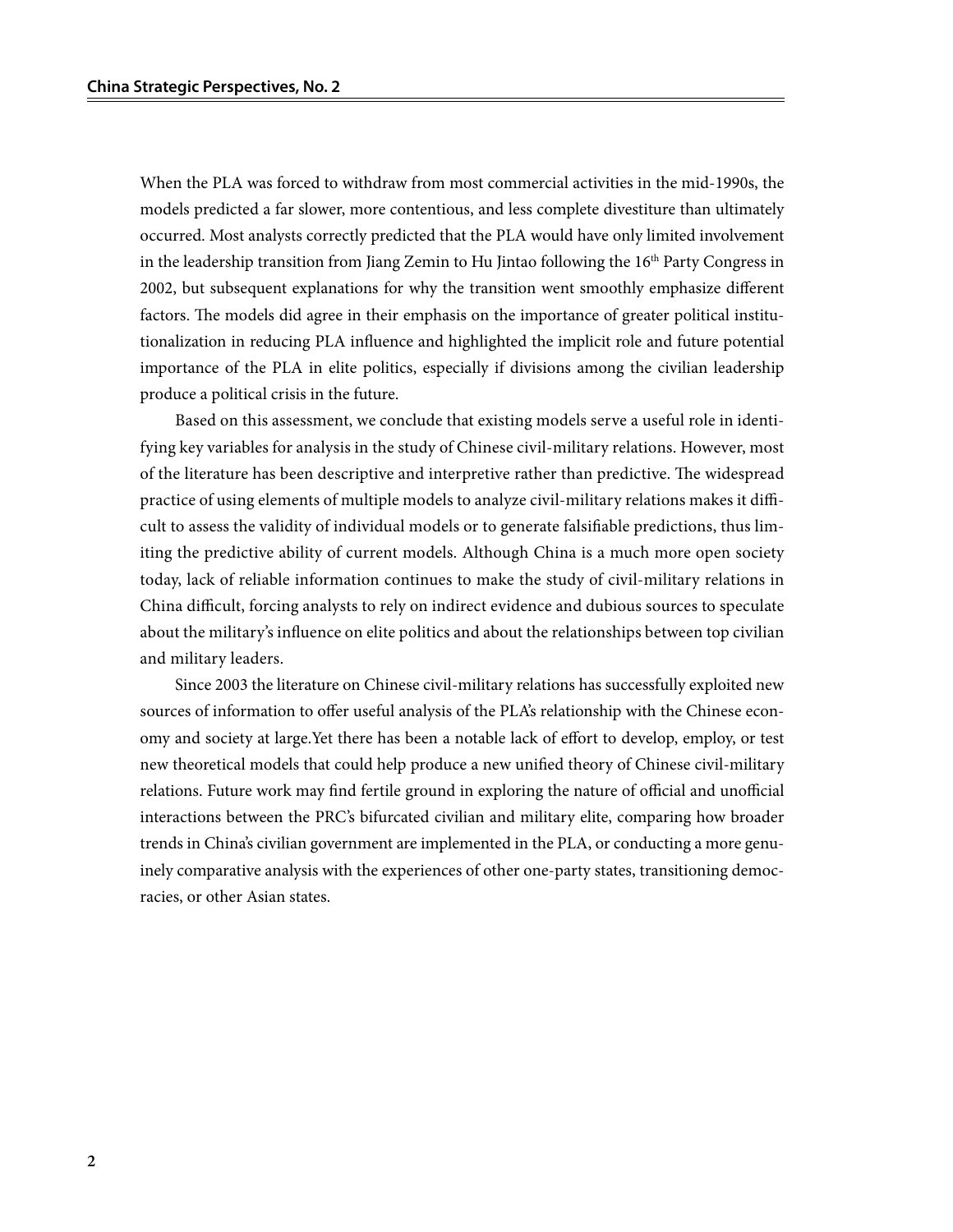### **Introduction**

Given its role in bringing the Chinese Communist Party (CCP) to power and its position as a key base of power, the People's Liberation Army (PLA) has always played an important political role in the People's Republic of China (PRC). Chinese civilian leaders have placed great emphasis on ensuring the military's continued loyalty to the CCP. The complexity and importance of the civil-military relationship, and the Chinese military's changing role in elite politics over time, have led scholars to devote considerable attention to this topic, producing a fairly large body of literature on civil-military relations in China. However, this paper only briefly addresses the issue of military influence on specific policy issues in the concluding section.<sup>1</sup>

This paper focuses on the PLA's role in elite politics by reviewing the literature published in this area in the last 20 years. In so doing we have concentrated on three questions central to an understanding of this topic. The first involves the PLA's willingness to support the continued rule of the Chinese Communist Party and to obey the directives of top Party leaders. The question of the military's political loyalty and willingness to follow civilian orders in periods of crisis lies at the heart of civil-military relations. The second question involves the PLA's influence on the selection of China's top civilian leaders. Military officers sit on the key Communist Party institutions that formally elect China's civilian leaders, including representation in the National People's Congress, periodic Party Congresses, the Central Committee, and the Politburo. Although this gives military representatives votes in the formal approval of China's top leaders, in practice the selection of senior leaders occurs through informal processes where military influence is much less clear. The third question involves the PLA's ability to shape the political environment in which top civilian leaders operate and compete for influence and promotion. Even if the military is loyal and its influence on the selection of China's top leaders is limited, its ability to shape the broader political environment could affect the political standing and decisions of top leaders, with indirect effects on policy.

In approaching this topic, we have examined the analytical models that authors writing in this area have employed in order to assess how well specific predictions correspond with subsequent developments. We have concentrated on the literature published in the last two decades, with greater attention paid to assessing the predictions made in the earlier part of that period. This timeframe makes analytical sense given the importance of the military's role in suppressing the 1989 student demonstrations in Tiananmen Square and the impact of this intervention on civil-military relations. Although some earlier literature still has considerable value in explicating the formal mechanisms that the CCP employs to exert political control over the PLA,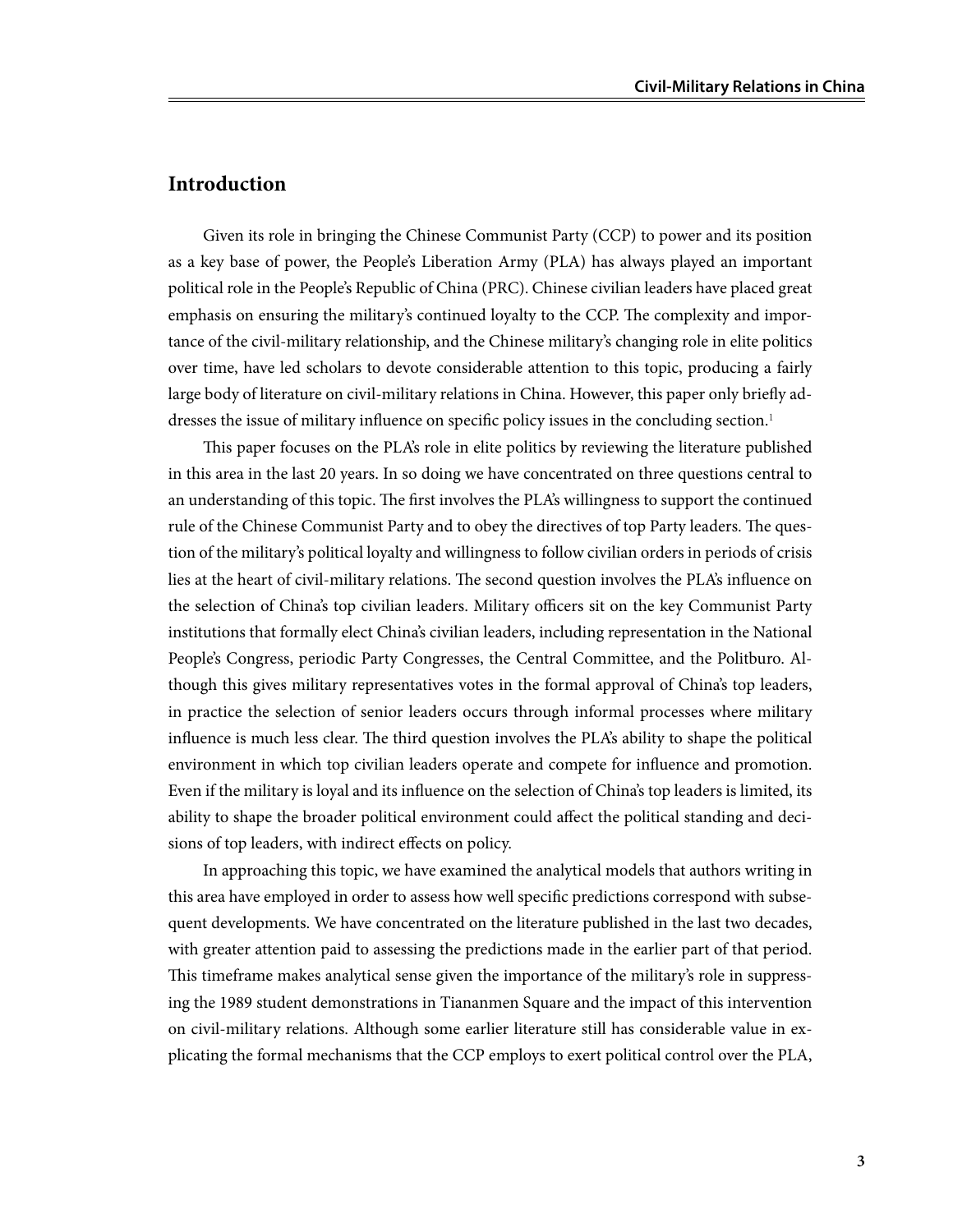Tiananmen marked a new era in civil-military relations in China. For this reason, our review of the literature focuses on analysis written after 1989.

The paper is organized into five sections. First, we identify and assess key trends in civilmilitary relations over the last 20 years. This analysis seeks to identify (in retrospect) key changes in civil-military relations that affected (and mostly reduced) the military's role in Chinese elite politics. As part of this process, we discuss contemporaneous efforts to identify, describe, and analyze these trends as they were occurring. This section serves as a baseline for assessing the literature's efforts to predict trends. The second section contains a brief review of the main approaches to civil-military relations that have been employed in the literature. In addition to describing the main approaches, the section analyzes the evolution in analytical approaches over time.

The third section reviews cases where authors writing on the role of the Chinese military in elite politics made specific predictions that can be assessed against actual outcomes. Although there are relatively few specific predictions, the ones that do exist provide an additional means for assessing the predictive value of analytical models. The fourth section presents our conclusions about the literature's ability to apply analytical models to specific cases and generate firm predictions about the military's role in elite politics. Although China is a much more open society today than in the past, reliable information on this sensitive subject is still extremely scarce. A serious lack of information continues to make the study of civil-military relations in China difficult, forcing analysts to rely on indirect evidence and dubious sources to speculate about the military's influence on elite politics and about the relationships between top civilian and military leaders. We conclude that most of the literature has been descriptive and interpretive rather than predictive. The paper concludes with an assessment of the most recent literature on civil-military relations, identification of some potential directions for future research, and speculation about the potential for PLA efforts to influence China's national security policy to shape the domestic political environment in which elite politics takes place.

#### **Five Key Trends in Civil-Military Relations**

#### **Professionalism**

The first major trend is an increased emphasis on professionalism and professional expertise within the PLA. Analysis of military professionalism stems from Samuel Huntington's seminal work on civil-military relations, which defines it in terms of expertise, responsibility, and corporateness.<sup>2</sup> Huntington's view of civil-military relations fits awkwardly with the PLA's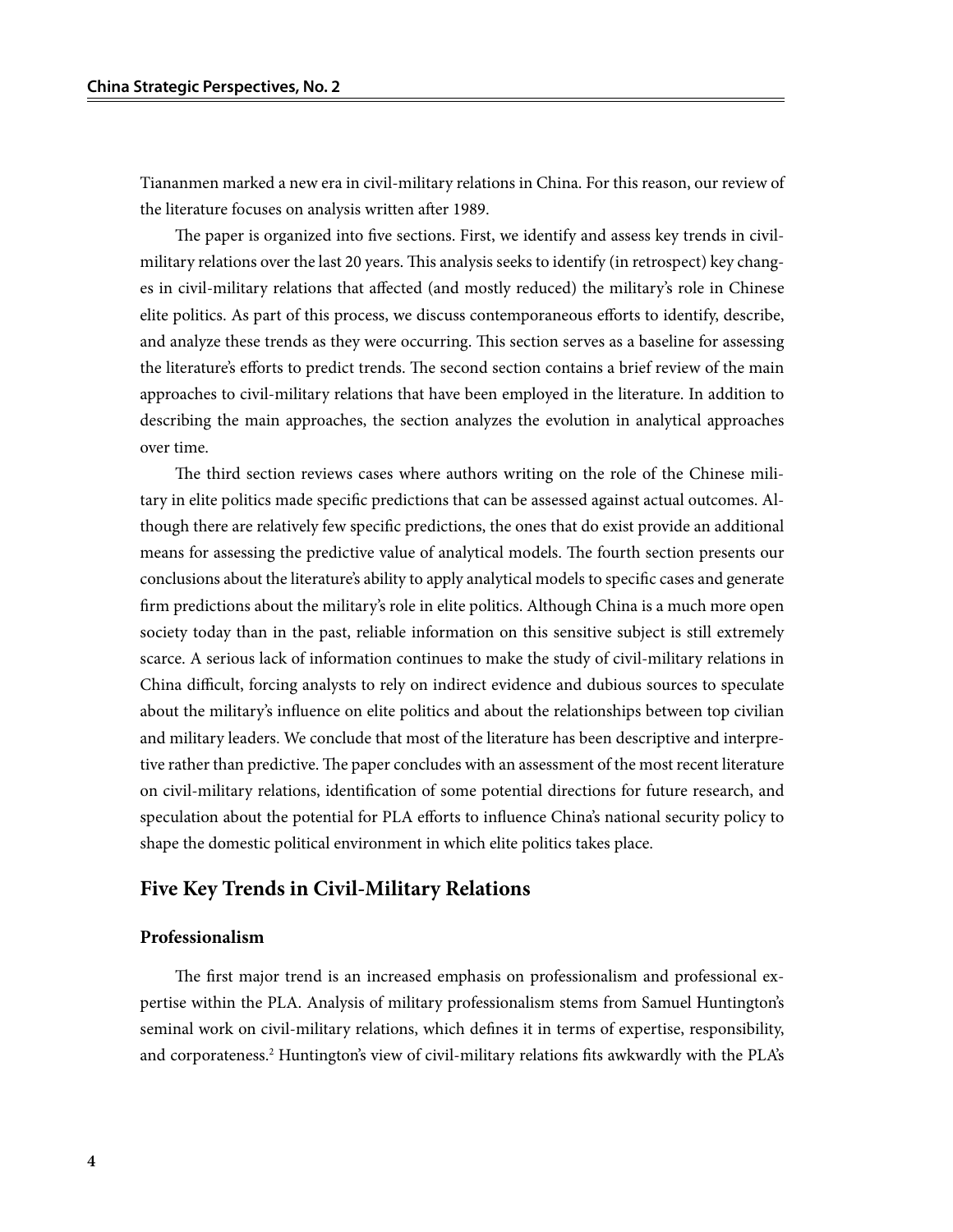role as a "Party-army," but his focus on the roles a professional military plays is helpful in understanding increased professionalism in the PLA.<sup>3</sup>

Increased emphasis on professional expertise is evident in the PLA's efforts to upgrade the military and technical skills of soldiers in order to operate more sophisticated equipment and conduct more complicated operations.<sup>4</sup> Science and technology are being stressed more at Chinese military academies, coupled with efforts to recruit and retain graduates with specific technical skills from civilian universities. The PLA now endorses professional military education (PME) as a requirement for promotion and assignment to senior positions. A 6-week training course on science and technology is required for promotion to general officer. Service in a joint assignment is not currently a requirement, but one senior PLA officer commented that the PLA is moving in that direction.<sup>5</sup>

Improving the quality of military personnel is coupled with promulgating revised doctrinal and training materials that delineate a body of specialized knowledge military officers must master to advance in their profession.<sup>6</sup> The emphasis on professional expertise and credentials parallels broader developments in China, where the growing importance of professional knowledge and formal educational credentials is evident in both government and society. The PLA has closely studied the doctrine and operational experience of other advanced militaries and adapted many of their practices to fit the Chinese context. This is evident in an increased emphasis on the importance of training "as a basic means to raise its combat effectiveness in peacetime, as well as an important method to foster and administer troops."7

Discussions with PLA officers and study of PLA writings indicate that a sense of the military's special responsibility for national security is widespread within the PLA. This is particularly evident when discussing the military's role in deterring Taiwan independence and being prepared to fight if necessary. The extent to which PLA officers possess a strong sense of a separate, corporate identity is harder to assess, but contacts with senior and mid-level officers in a variety of settings certainly give that impression.

#### **Bifurcation of Elites**

A second major trend is an increasing bifurcation of civilian and military elites. China's first generation of revolutionary leaders either served in the military as combat commanders or political commissars, or, as civilians, worked closely with military officers during the revolutionary period. These shared experiences forged close and enduring ties between civilian and military elites. Even as these elite leaders took on more specialized roles in government and the military in the post-revolutionary period, civilian leaders still felt free to intervene in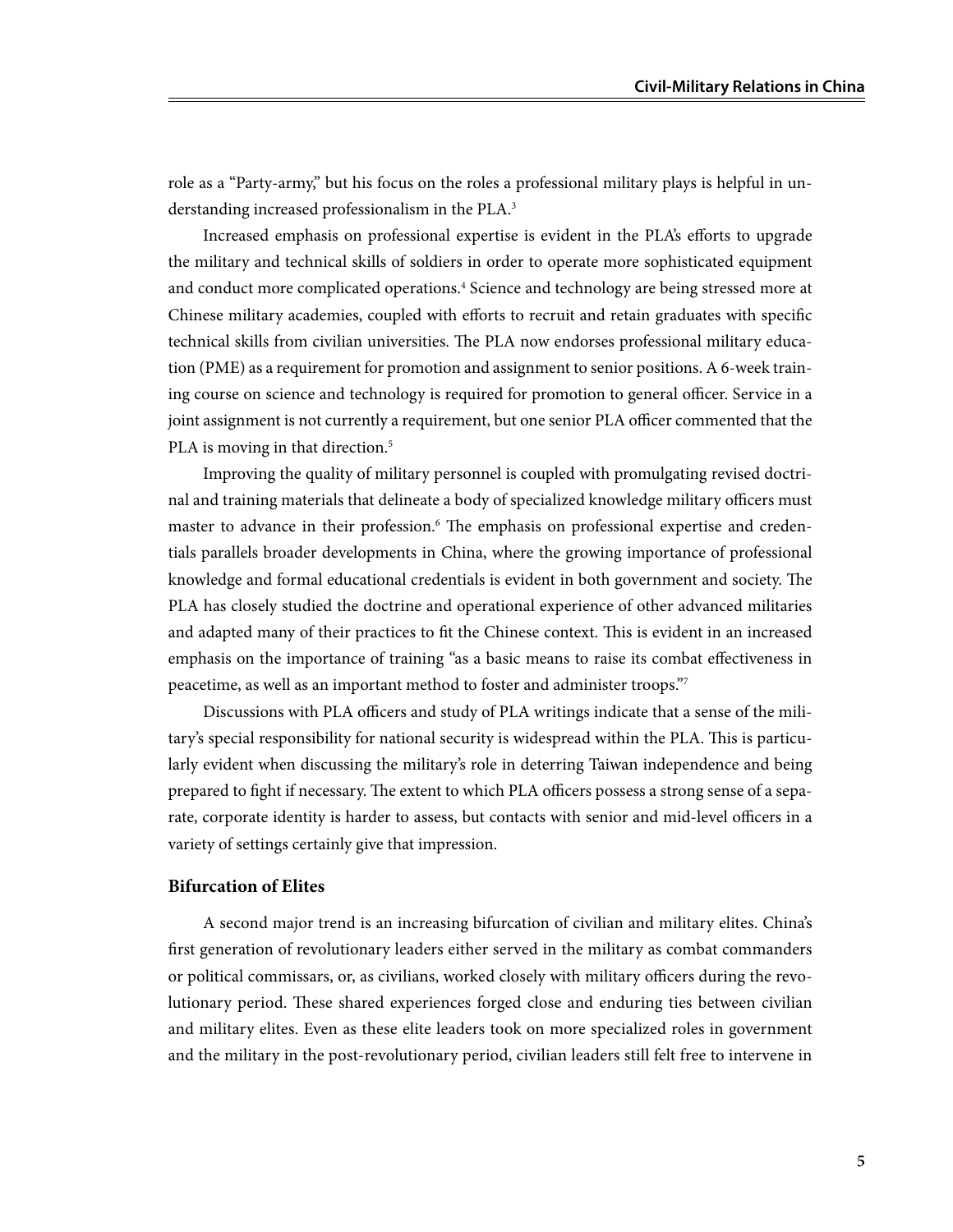military affairs when necessary, while at the same time many military leaders retained independent political standing due to their role in the revolution and their longstanding ties to senior civilians. The Chinese military's interventions into political affairs, most notably during the Cultural Revolution, gave senior military leaders political experience and a legitimate role within Chinese elite politics. This produced a "dual-role elite" that obscured the line between civilian and military leaders.8

With the passing of the revolutionary generation due to death or retirement, the situation has changed fundamentally. China's current top civilian leaders do not possess any substantial military experience or knowledge and lack the extensive shared experiences and ties with military leaders that characterized the revolutionary generation. For their part, China's military leaders have succeeded within the military promotion system largely due to their professional skills. Although senior officers are all members of the Communist Party, they lack independent political standing within the Party or the public, especially when speaking outside their professional domain.

This bifurcation is reinforced by the increasingly separate career paths that characterize successful civilian and military leaders. China's civilian leaders make their careers on the basis of formal educational credentials, technical knowledge, management experience, political connections, and/or political skills. Civilian leaders have relatively limited opportunities to interact with military officers until they reach senior provincial or national level positions.<sup>9</sup> The premium on professional credentials and political networks based on school associations or professional interactions within Party or government structures further limits interactions between civilian and military elites.<sup>10</sup>

Conversely, China's current top military leaders are educated almost exclusively in military institutions, spend much of their early careers within a single military region, and have limited opportunities to interact with top political leaders until they attain positions in Beijing or are elected to positions in the Central Committee.11 Coupled with an increasing sense of professional responsibility and a corporate identity as military officers, the result is an increasing separation between civilian and military elites.

What is less clear is how the diverging backgrounds and experiences that characterize China's civilian and military leaders affect the military's role in elite politics (and in policy). Differing experiences and professional responsibilities are likely to produce different perspectives on national security issues. The relatively limited exposure of civilian leaders to national security issues until the late stages of their careers, which is paralleled by the military's increasing focus on technical expertise and professional responsibilities of army building, suggests the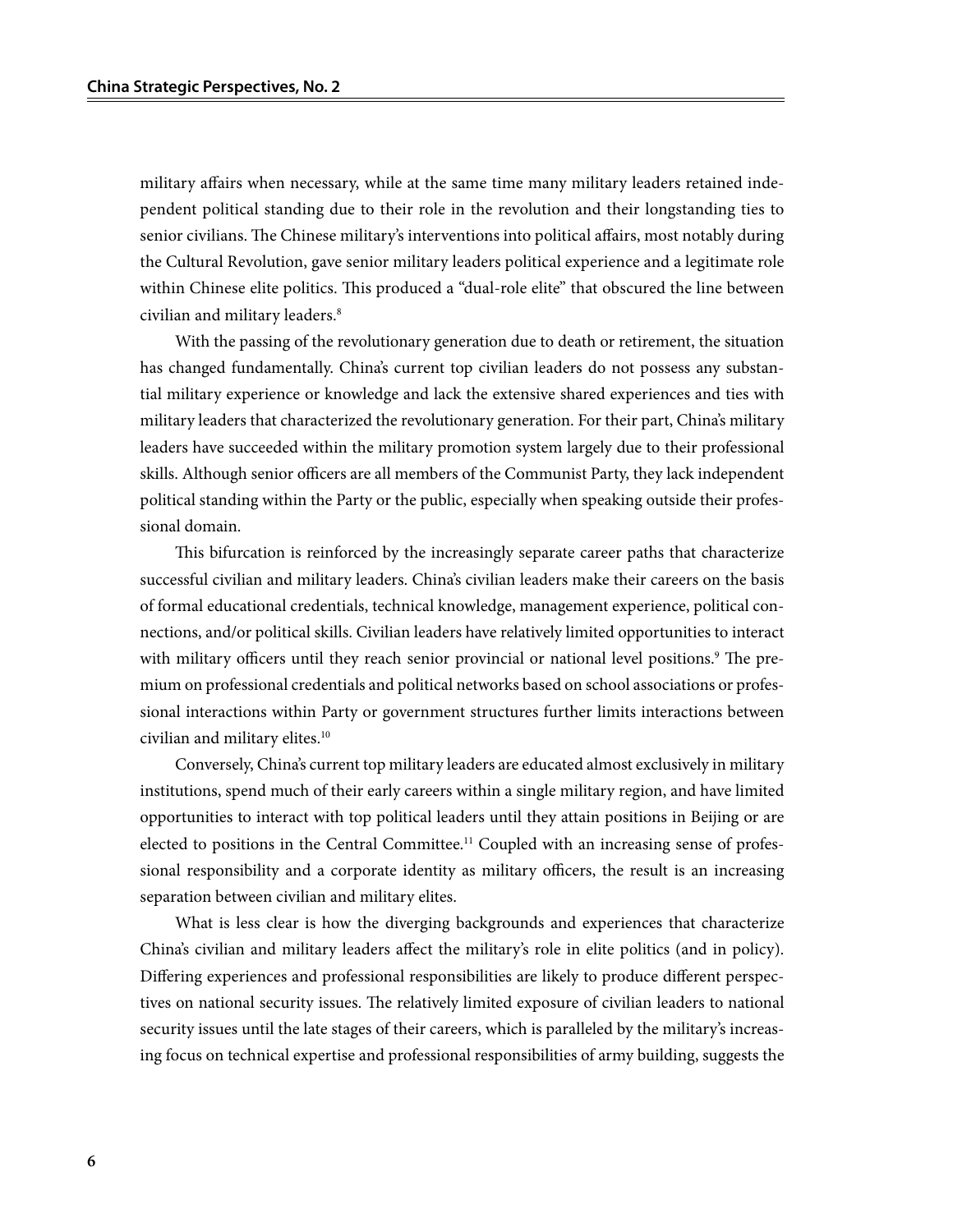possibility that the two groups may differ significantly in their views on key issues. Moreover, the relatively limited contact between civilian and military leaders (most of which occurs in formal settings) may restrict the amount of trust and mutual confidence. One senior military academic privately admitted that the lack of military knowledge and experience among China's civilian leaders is a significant problem.12

#### **Reduced Role for PLA in Political Decisionmaking**

A third major trend is a reduced PLA role in formal political institutions. This is evident from analysis of the PLA's representation in key Communist Party organs. PLA watchers and analysts of Chinese politics have long focused on the degree of military representation in key organs such as the Politburo Standing Committee, the Politburo, the Central Committee, and the National People's Congress. Shifts in military representation have been regarded as an indicator of waxing or waning military influence. This has certainly been true at times; the military's role in restoring order during the Cultural Revolution was accompanied by greater military representation in these bodies. However, military representation has been steady or slightly declining in the post-Tiananmen period. For example, the military held 23 percent of the seats in the Central Committee elected during the  $14<sup>th</sup>$  Party Congress. By the  $17<sup>th</sup>$  Party Congress (in 2007), the percentage of military representatives had fallen slightly to 20.5 percent present.13 Even more importantly, the PLA has not had a representative on the Politburo Standing Committee since 1997.

The selection of PLA officers to serve in these bodies is increasingly tied to their formal military positions rather than to their independent political reputations or connections. (Of course, political reliability and connections remain important factors in promotions and assignments to senior military positions.) For example, members of the Central Military Commission (CMC) now appear to be selected on an ex officio basis, with the heads of the four military departments and the service commanders now routinely becoming members of the CMC.<sup>14</sup>

A key factor in the reduced role of the military elite in politics has been the ability of civilian leaders to avoid a major political crisis that might require intervention by the military.<sup>15</sup> To date, China's civilian leaders have managed the difficult process of economic modernization without repetition of major civil unrest on the scale of the 1989 student protest movement. Despite a significant number of local protests and civil unrest, the combination of rapid economic growth, suppression of independent political organizations, and relatively rapid responses to grievances and protests has succeeded in maintaining order without the need for military intervention. Increased effectiveness of public security forces and the ability of the People's Armed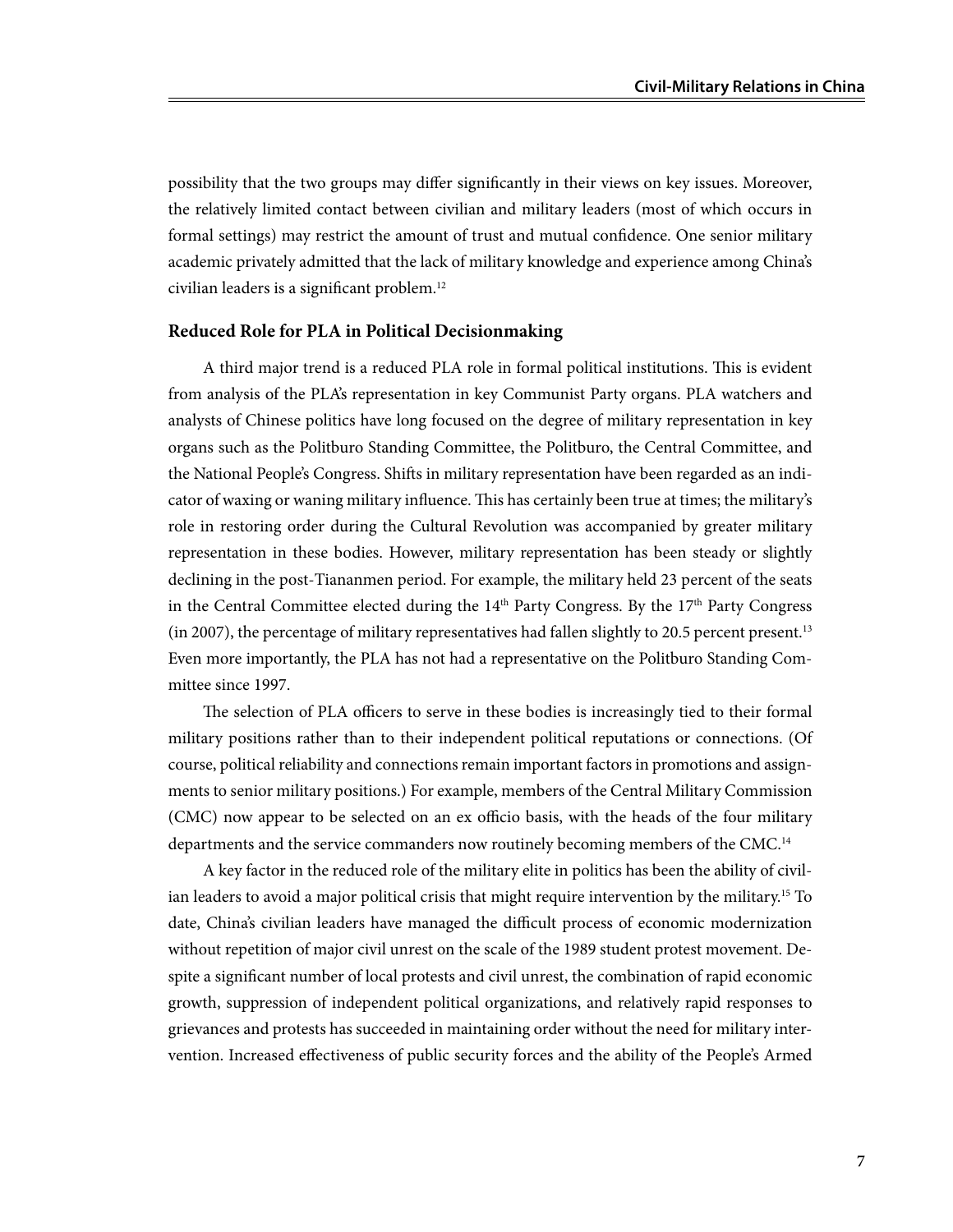Police (PAP) to respond to larger scale disturbances have limited the need for military involvement in maintaining order.<sup>16</sup>

This relative stability has been facilitated by the ability of civilian leaders to avoid major leadership splits that could not be resolved within Party channels. Despite periodic reports about conflicts between political factions loyal to Jiang Zemin and Hu Jintao and about differences in policy lines, whatever tensions existed have remained manageable. This may reflect the emergence of more institutionalized norms within elite politics that reduce the costs of losing in high politics.17 The net result is that civilian leaders have not needed to call on the military to resolve a political crisis. This has allowed military leaders to focus on their professional responsibilities, but has probably also reduced their influence in elite politics.

The Chinese Communist Party also appears to have developed a more institutionalized, if still informal, succession process that limits military influence to ratification of a future core leader and deputy chosen primarily by civilians.18 Analysis of the succession process that brought Hu Jintao to power and that appears likely (but not certain) to bring Xi Jinping to power in 2012 suggests that military influence in this process is extremely limited. In both cases, the future core leader was clearly identified at least 6 to 7 years before ascending to the top position.<sup>19</sup> The future top leader and his future deputy (who is designated to serve as prime minister and head of government) are given a series of formal positions and informal policy assignments of increasing responsibility before ascending to their formal positions. In Hu Jintao's case, this included an appointment as Vice Chairman of the Central Military Commission in 1999. Although it appears that the requirements for top leader status are becoming more standardized (for example, top leader candidates need to have served as Party secretaries in two different provinces), there is little evidence of a significant military role in the selection process.20 Military representatives, like other members of the Central Committee, do ratify the incoming leaders as they move through their various preparatory positions. While in theory this provides an opportunity for dissent, in practice the military role appears to be formal approval of decisions that have already been made elsewhere.

It is worth highlighting that this extended succession process provides opportunities for the incoming core leader to interact more extensively with the military in general and with senior military officers in particular. This process probably includes increasing familiarization with military issues (partly through participation in CMC meetings) and senior military personnel. The core leader's eventual chairmanship of the Central Military Commission provides opportunities for reinforcing his image as commander in chief and for public demonstrations of military loyalty to the core leader in his capacity as General Secretary of the Chinese Com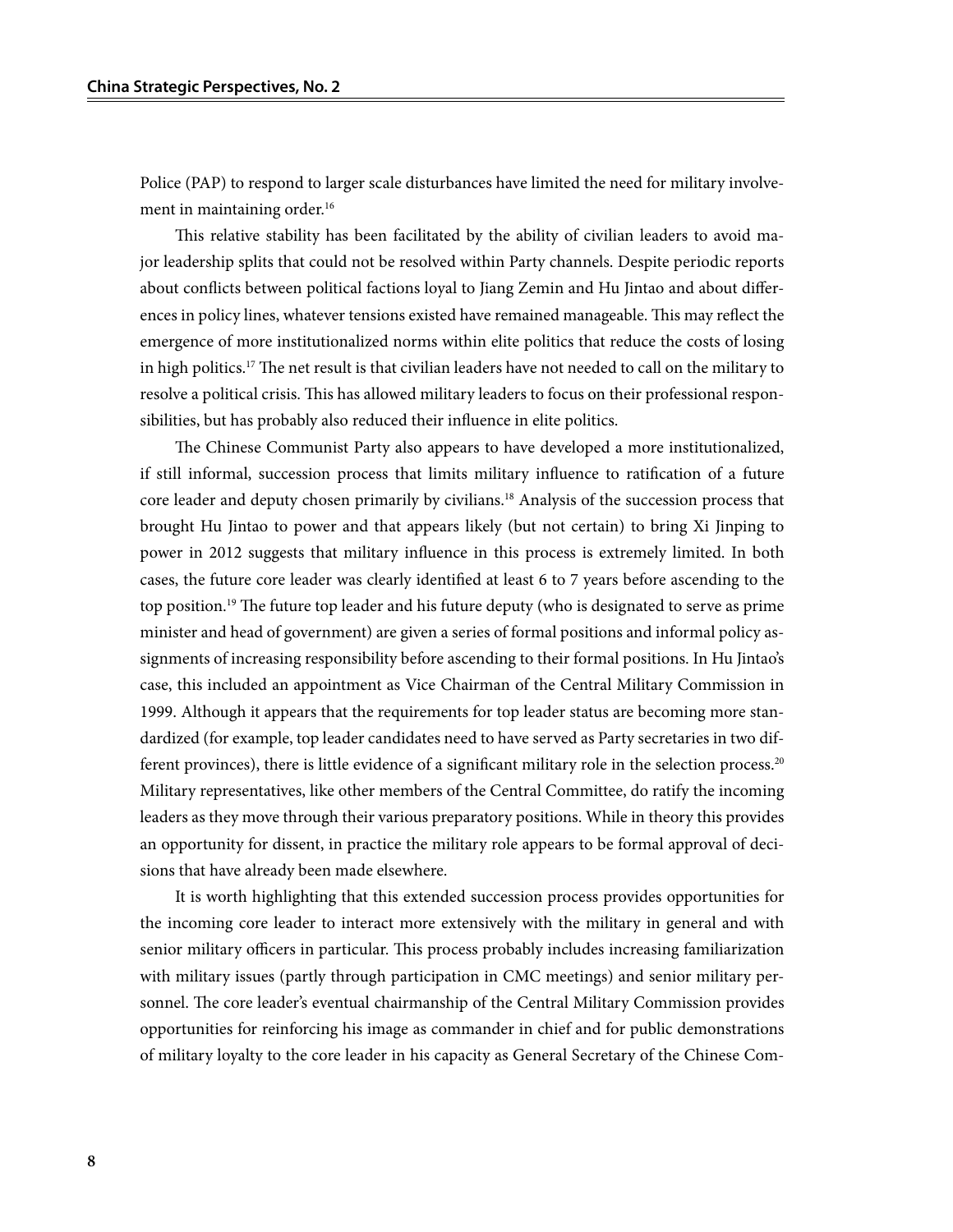munist Party. These symbolic occasions have political value in highlighting the core leader's top status within a collective leadership. The extended succession process also provides opportunities for a core leader to assess the talents of senior military leaders and to identify those who might be politically unreliable or oppose his intended future political direction. After attaining the position of CMC Chairman, a core leader is in the position to decide on or significantly influence military promotions and assignments.

#### **Reduced Emphasis on Political Work**

A fourth major trend is less clearly documented but is nevertheless evident to observers of the PLA. This is a reduced emphasis on political work and political education (relative to the time spent on military duties). This partly reflects a general loss of confidence and belief in communist ideology throughout Chinese society. Top Chinese leaders have abandoned key tenets of Marxism while retaining key elements of Leninism such as the emphasis on the Party's absolute leadership. These changes (including the eligibility of capitalists for Party membership) have reduced the CCP's ability to draw upon Marxism as an ideological justification for its rule. The Communist Party insists on the importance of CCP leadership and strongly opposes any potential challenges, but no longer insists on controlling what its citizens believe. The shift has also been evident within civil-military relations, where the Party continues to insist upon the military's absolute obedience to it, but spends less time indoctrinating military officers and troops in the ideological details.

Some observers suggest that there has also been an increase in the procedural and functional power of commanders relative to political commissars and Party committees.<sup>21</sup> Many also highlight indicators that at lower levels political officers and commissars are increasingly playing the role of morale officer, akin to chaplains in Western militaries, rather than political indoctrinator. Others suggest that this may depend on the personalities of the commander and political commissar involved and vary considerably across the military. Finally, there are those who point out that even if political officers and commissars are spending less time on political indoctrination, they have always served in the role of morale officers, and Western analysts should not overestimate the extent of change.<sup>22</sup>

Reduced emphasis on political ideology is a logical consequence of the trend toward professionalization. Nevertheless, it is clear that the CCP can still impose its guidance on highpriority issues. For example, over the last decade the army has undergone campaigns against the Falun Gong movement, corruption, and talk of the PLA shifting to become a national army rather than a Party army. PLA publications and speeches by top military leaders quickly adopt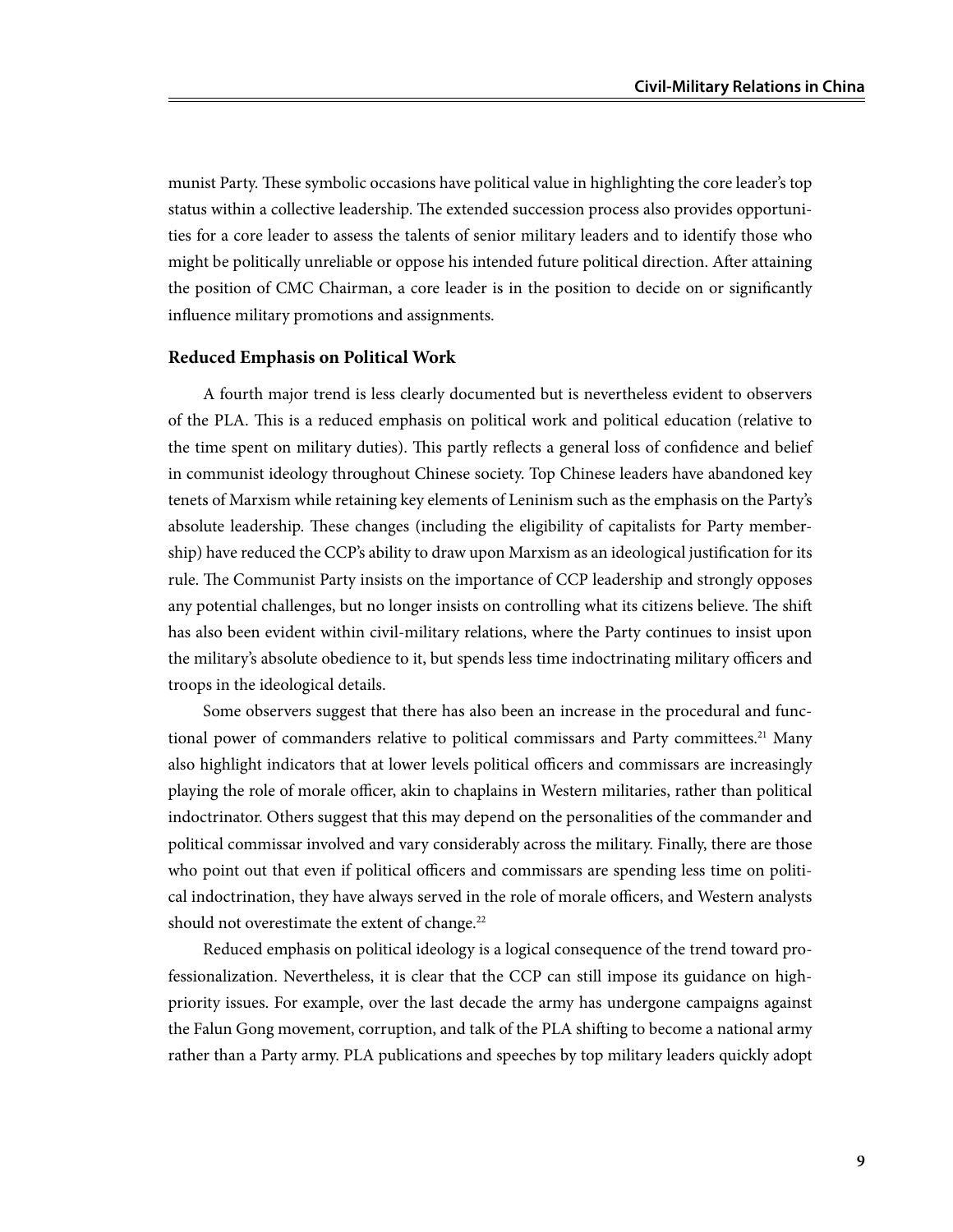new political directions, concepts, and slogans introduced by top Party leaders (such as the "three represents" and the importance of "scientific approaches" to solving problems). The Party is able to ensure promulgation and formal compliance with its key ideological statements, but the degree of actual belief within the military is much less clear.

#### **Increased Military Budgets**

A fifth trend has been sustained increases in military budgets over the last 15 years. In particular, there have been double-digit real increases in China's official defense budgets every year since 1997. Despite these very significant increases, it is worth noting that China's official spending on defense is not increasing significantly as a percentage of gross domestic product or as a percentage of central government spending. Rapid economic growth and growing central government revenues have increased the resources available to China's top leaders. The percent of money being spent on the military, at least as measured by the official defense budget, is remaining relatively static.

Some suggest that China's civilian leadership is forced to spend more money on the military as a means of buying its loyalty.<sup>23</sup> Significant military spending indicates that the civilian leadership places a priority on the military. But in practice it is difficult to interpret the significance. Increased military spending can be thought of as delayed compensation for the 1980s, when defense industries were starved, the size of the military was reduced, and the military ranked last out of the four modernizations. Chinese civilian leaders may have a variety of motivations for increasing military spending. It is difficult to determine whether this practice reflects a commitment to development of a strong military as an important national goal, a rational investment in improving China's capability to deter Taiwan independence and to prevent negative military developments that might have political consequences, or an effort to buy support from the military.

The fact that a significant chunk of recent defense budget increases has gone for higher salaries, better housing, and improved military facilities suggests a focus on winning support from military officers. However, these types of investments also make logical sense given the PLA's need to attract and retain better educated personnel in order to build a more capable, modern military. If defense budgets varied based on the relative political standing or the balance of need between civilian and military leaders, one would expect to see more variation over time and some correlation with the relative standing of civilian and military leaders. At present, there is insufficient information to draw firm conclusions. If slower growth forces Chinese leaders to make tough decisions about how to allocate limited resources, more information about leadership priorities may become available.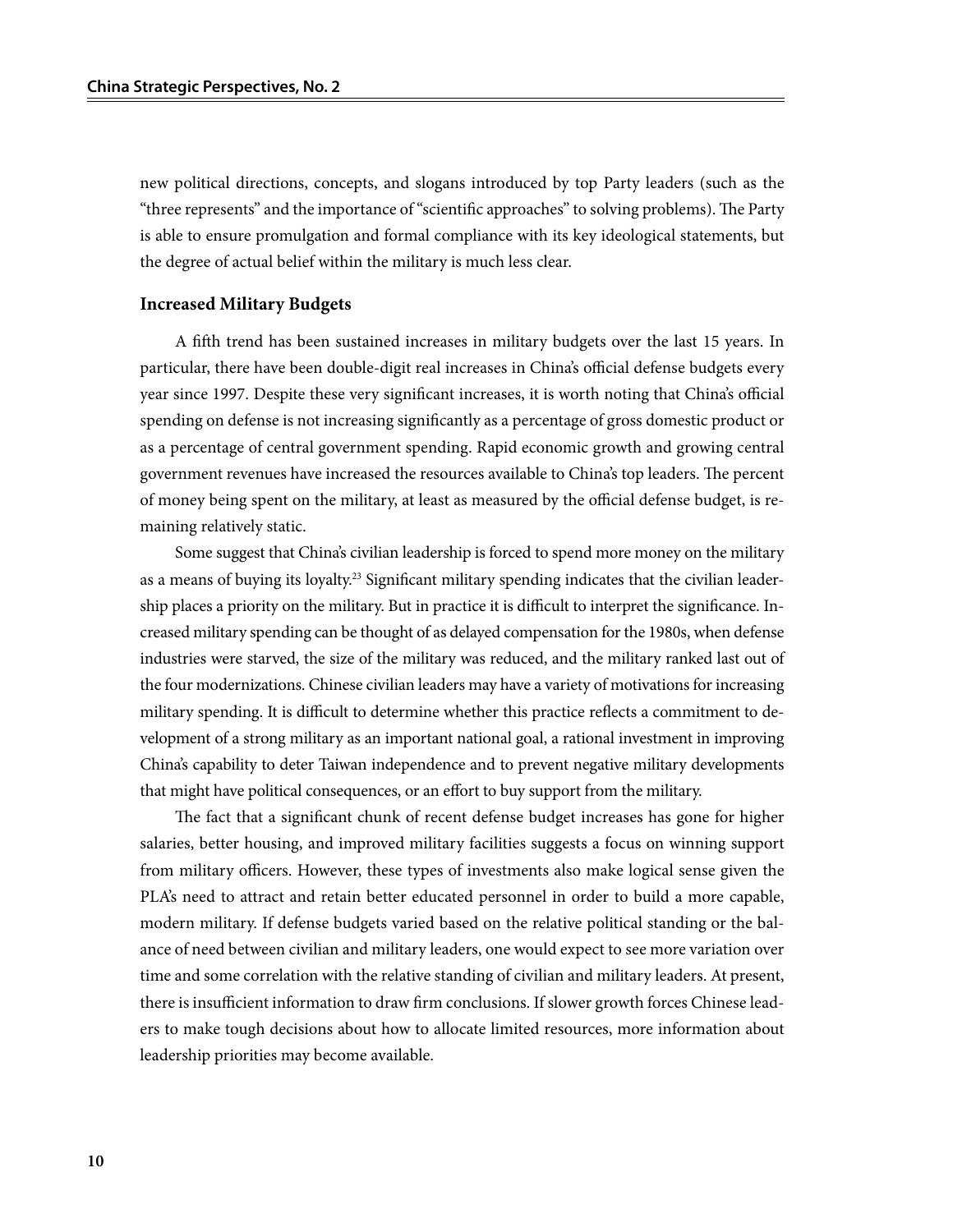#### **Theoretical Models**

Our survey of the civil-military literature focuses on the post-Tiananmen period. The theoretical models employed during this period proceed through three fairly distinct phases: traditional, combination, and contemporary.<sup>24</sup> The first phase (1989–1995) is represented by four traditional models: Factional, Symbiosis, Professionalism, and Party Control.<sup>25</sup> The second phase (1995–1997) witnessed a short-lived attempt to combine these traditional models into one comprehensive framework. In the third phase (1998–2003), scholars used aspects of the previous models to construct a new group of contemporary models that attempt to address many of the trends described above. Scholars have continued to work on civil-military issues, but much of the latest work focuses on the PLA's relationship to the broader Chinese economy and society and has not produced new analytical models that seek to explain Partyarmy relations.

The traditional models initially developed as distinct and competing ones. Each emphasizes a different dominant factor or dynamic to explain civil-military relations. They were conceived in and applied to a political environment defined by two key variables: a relatively coherent revolutionary elite and political volatility. Both factors began to wane in the mid-1980s as the revolutionary generation retired (and eventually passed away) and stronger political institutions and norms of elite behavior reduced political volatility. At the same time, increased access to information and field work conducted in the 1980s produced a new round of research on the PLA political work system and other aspects of the PLA's professional development. For a period in the early 1990s, scholars integrated this new information with traditional models even as those models lost utility as predictive and even explanatory tools. By 1995, scholars recognized the discord between traditional models and developing trends and began to move beyond traditional models. Nevertheless, these models serve as the point of origin for more contemporary models developed in the later part of this period and remain important to our review of the literature.

#### **Factional Model**

The Factional model is somewhat distinct because it is derived from the general literature on Chinese elite politics rather than the civil-military relations literature.<sup>26</sup> The model focuses on political factions among the PRC elite and how leaders and members of these factions interact and compete. The basis of factions varies, but may include personal, generational, professional, geographic, or institutional associations.<sup>27</sup> During the period we surveyed three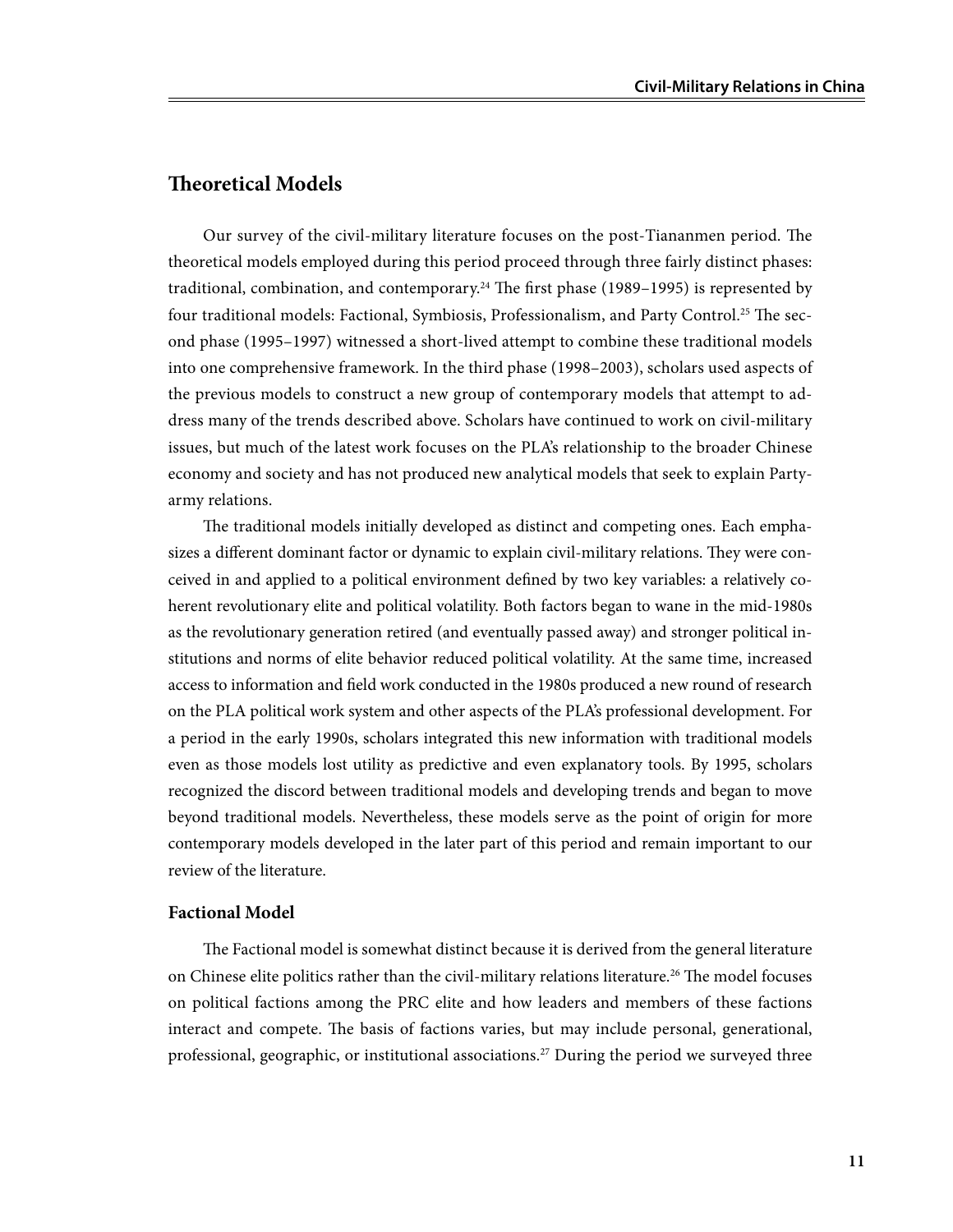Factional models used within the civil-military context: Pekingology, the Field Army model, and biographical analysis.

In the early part of the period, analysts typically employed Pekingology or the Field Army model. Analysts and journalists using Pekingology rely on press reports or sources within the Party or PLA hierarchy for information on elite interactions and conflicts. This approach emphasizes personal dynamics and shifting political positions of individual leaders within PRC hierarchies. One of the most prominent practitioners is Willy Wo-Lap Lam.<sup>28</sup> Pekingology is not a rigorous theory, but focuses on obtaining and analyzing inside information about the internal workings of the PRC elite. Analysts using this method have sometimes provided valuable insights into elite interactions. However, the reliance on unnamed sources, unique and unverifiable information, and rumors makes it difficult to separate the nuggets of valuable information from the reams of informed (and sometimes uninformed) speculation.

The Field Army model is based on the premise that revolutionary leaders developed enduring personal and professional bonds during their service in one of the original five field armies of the revolutionary period. It traces these connections into the development of factions that cut across institutional lines, including the Party and PLA. Advocates assert that these factional relationships best explain civil-military interactions.

The literature utilizing the Field Army model is extensive,<sup>29</sup> but it is rarely used in contemporary studies. Michael Swaine conducted the last comprehensive study using the Field Army model in 1992.<sup>30</sup> His study illustrates both its strengths and weaknesses, especially in the post-Tiananmen period. Swaine presents very detailed information on the personal backgrounds and complex relationships of the elite. The information and analysis are very accurate. Swaine's study (and Factional models in general) encounters obstacles, however, when attempting to generate definitive predictions and conclusions. Factional boundaries are often ambiguous and overlapping, and the model requires making inferences based on personal relationships and interests that are only partially observable. Factional models also have difficulty predicting when factional interests will outweigh policy preferences, other personal factors, institutional interests, broader Party interests, $31$  or the bureaucratic interests of the PLA. $32$  Despite these weaknesses, the Field Army approach had some explanatory value so long as the first generation of revolutionary leaders made up the political and military elite.

By the late 1980s and 1990s, however, a new generation of leaders and increased elite bifurcation along with reforms within the PLA obviated the traditional Field Army model.<sup>33</sup> A year after the release of Swaine's analysis, Li Cheng and Lynn White, conducting the first of a series of analyses of the PRC elite, argued that "rapid military professionalization, not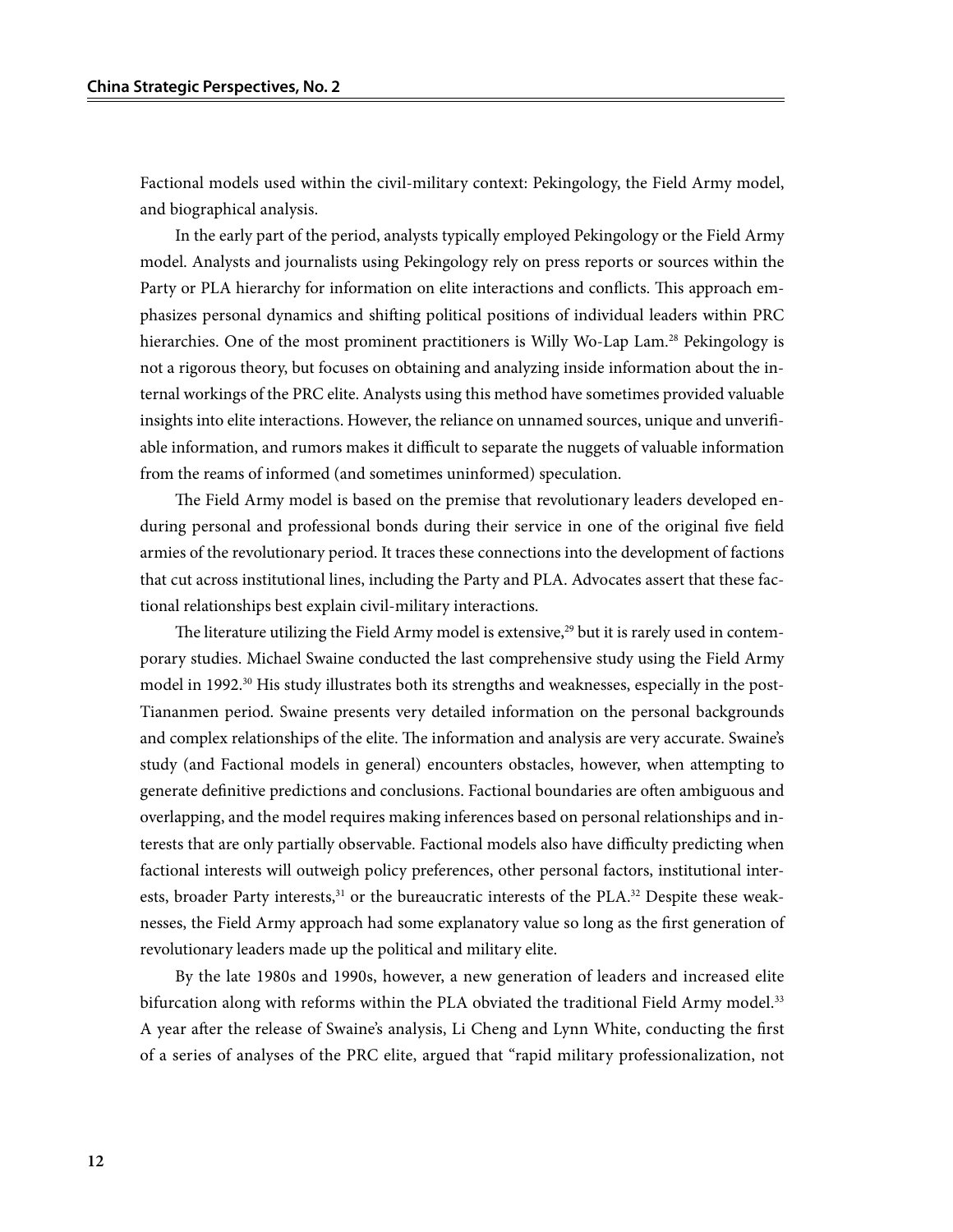just frequent regional reshuffles, has tended to bring military factions based on the field army systems to an end."<sup>34</sup> In analyzing the top 200 civilian and military leaders with positions in the Politburo and Central Committee, Li and White find evidence that educational and professional backgrounds now serve as the basis of a new generation of coalitions and factions.35 They go as far as to say that "biographical analysis is not an opposite or mere complement to analysis that seeks immediate motives. It provides an indispensable—sometimes a sufficient—account of these incentives.<sup>"36</sup> Biographical analysis has contributed a great deal to the field's knowledge of the composition and characteristics of the PRC elite. However, this approach suffers from the same weaknesses of previous factional approaches: overlapping and ill-defined factional boundaries and uncertainty about factional preferences limit its predictive or explanatory value.

#### **Symbiosis**

The term "Symbiosis"has a long history in the study of Communist systems, especially the Soviet system.<sup>37</sup> It is defined as a relationship with "low levels of differentiation between military and nonmilitary elites" where "circulation of elites between military and nonmilitary posts" is the norm.<sup>38</sup> The term was originally applied to Communist systems born out of guerrilla armies where the "fusion" of political and military functions was inevitable. Symbiosis contrasts with coalitional models, which connote increasingly differentiated Party-army relations.<sup>39</sup> In a coalitional relationship, the Party and military work more independently and can be separated into fully distinct institutions. As Amos Perlmutter and William M. LeoGrande argue, Communist guerrilla movements like those of China and Cuba tend to begin as symbiotic ones. Over time, as the guerrilla movement becomes established, the Party and military become more specialized and institutionalized, reducing circulation of political and military elites. Symbiotic relations therefore tend to evolve into coalitional relations.

Perlmutter and LeoGrande argued that despite some movement toward becoming a coalitional relationship in the 1950s, the Party-military relationship has remained essentially symbiotic since 1927. These early uses of the term "symbiotic" in the Chinese civil-military literature were largely lifted from the Soviet literature and roughly applied to China's own unique "dualrole elite" and "interlocking directorate."<sup>40</sup> In the post-Tiananmen literature, however, it was David Shambaugh who fully developed and pioneered a "Symbiotic model" specifically tailored to the Chinese case. Building on Perlmutter and LeoGrande's initial ideas, Shambaugh goes on to explain how, unlike the Soviet case, "politicization and military professionalism are not mutually exclusive" in the Chinese case due to the unique history of the CCP and PLA.<sup>41</sup>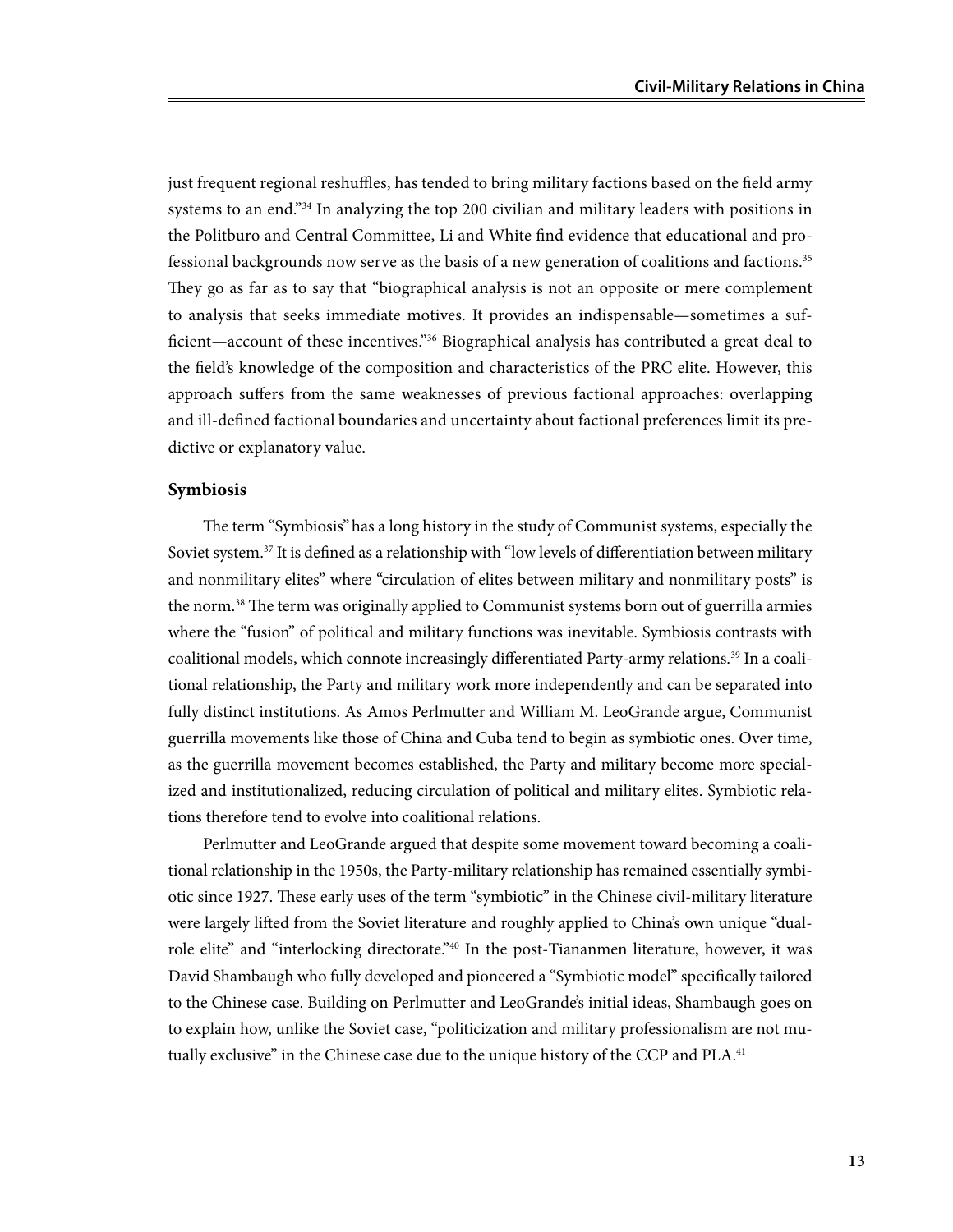Eberhard Sandschneider and Jeremy Paltiel put forward similar arguments for a unique Chinese Party-army relationship. Sandschneider rejected the notion that the PLA acts as a separate institution, laying out a "military-participation approach" where the military elite are part of the overall PRC leadership and PLA participation in politics is fully legitimate. Rather than focusing on conflictual aspects of the Party-army relationship, he emphasized their "full and complex relationship."42 Jeremy Paltiel saw a Party-army relationship that was evolving but whose full separation has been inhibited by institutional and constitutional obstacles. He stated his belief that so long as the PLA is connected to, and gains its privileges from, the Communist Party and its role in political institutions remains ambiguous, the PLA will not withdraw from its "privileged role in the political system." 43

Shambaugh, however, does not see the symbiotic nature of China's Party-army relationship as a constant. While recognizing the historical significance of Symbiosis, he argues that trends in civil-military relations and the stress Tiananmen placed on the Party's command of the gun began to fundamentally alter the relationship. In the post-Tiananmen environment he argues that the relationship is evolving from Symbiosis to Party Control (discussed below).<sup>44</sup> Ellis Joffe also criticizes symbiosis as too static, noting that numerous changes since the revolution have created functional differentiations that reduce the utility of a Symbiotic model. He also questions the premise that the PLA is accepted as a legitimate political actor, asserting that it has always remained subordinate to the Party. While acknowledging that the PLA has played a major role in policymaking, he attributes this dynamic to the revolutionary status of military leaders, not the inherent political legitimacy of the PLA as an institution.<sup>45</sup> Like Shambaugh, he believes that this symbiotic relationship will weaken as the founding revolutionary generation passes away.

By the mid-1990s, scholars agreed that elite bifurcation and professionalism had produced a military more clearly differentiated from the Party and diluted the traditional symbiotic relationship. Shambaugh notes that Symbiosis will always have some place in the study of Partyarmy relations because of the close relationship between the two actors.<sup>46</sup> Increasingly, discussions within the civil-military literature raise the question of the appropriate use of the term "symbiosis" given generational turnover and a steadily professionalizing PLA. When the term is employed today, it is used in a looser sense to refer to the inherent interdependence between the Party and army, as Shambaugh suggested. From here the literature was left to consider whether the trends of the early 1990s would produce a PLA with greater institutional separation and autonomy or result in the Party instituting greater political control over the PLA to ensure continued loyalty.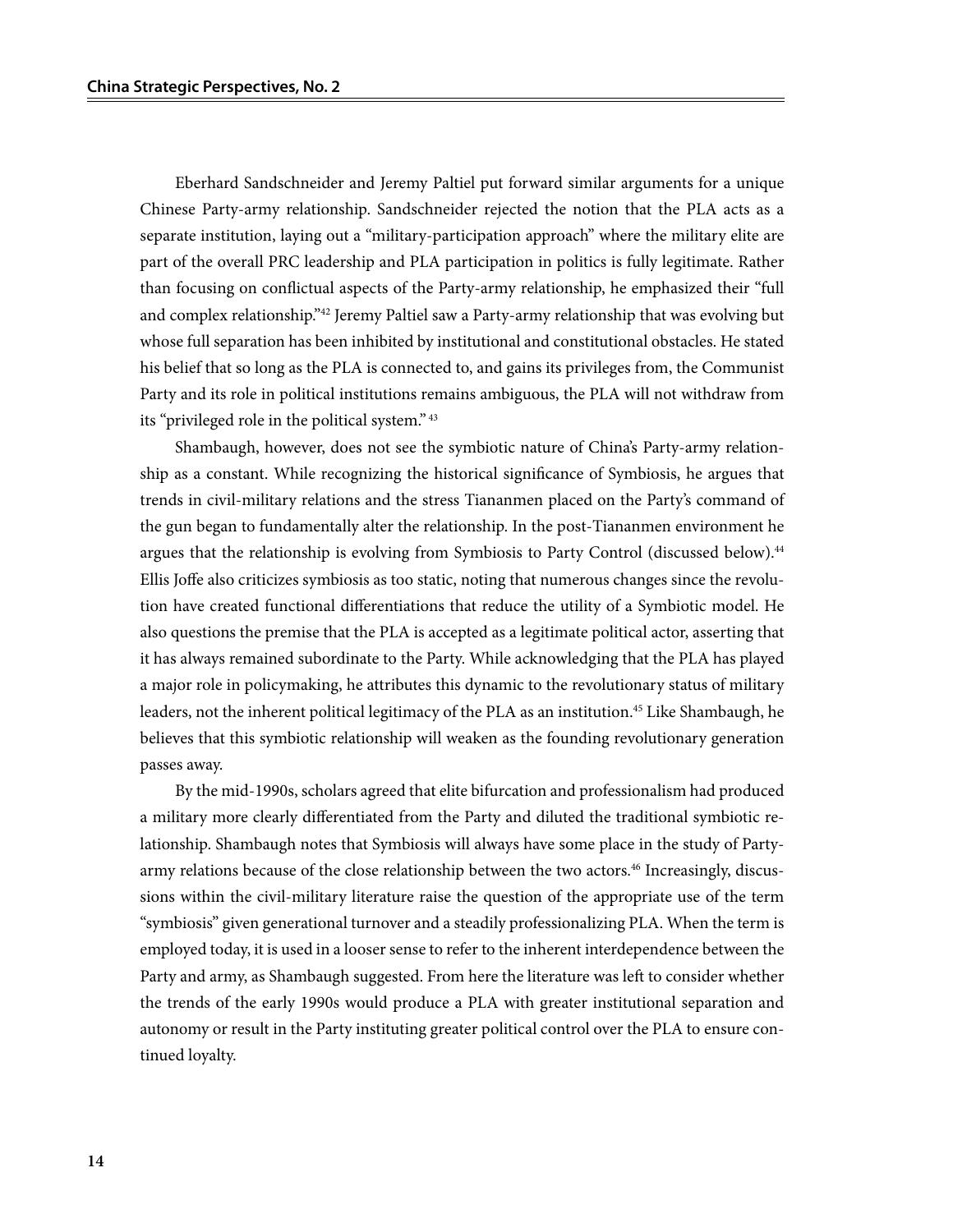#### **Professionalism**

The Professionalism model is most commonly associated with Harlan Jencks, Ellis Joffe, and Paul Godwin.47 They reject Huntington's assertion that military professionalism and political involvement must be diametrically opposed. Instead, they see a less political military, or as Jencks terms it, a PLA that strives toward "political quiescence."<sup>48</sup> While admitting that the PLA will always be a political force to some degree, the advocates of professionalism assert that the PLA is most concerned with advancing its own institutional interests to retain autonomy and develop as a modern fighting force. These efforts have sometimes faced resistance from elements in the Party and the PLA concerned with maintaining the army's political role. Advocates of professionalism argue that this "red versus expert" dynamic best explains Party-army relations.

The argument of the Professionalism model remains fairly consistent in the pre- and post-Tiananmen periods; most work has focused on identifying and cataloging evidence of the PLA's professional development.<sup>49</sup> Following Tiananmen, Ellis Joffe wrote that professionalism "remains its [PLA's] main unifying and motivation force" and that if forced to choose between different leadership groups the PLA can be expected to support the group that "is most responsive to its professional interest." Joffe is not convinced that the PLA will enter future political struggles. PLA commanders focused on professional pursuits will be quick to recall how disruptive past interventions into politics were to the PLA's professional development.<sup>50</sup> In 1996, Joffe went so far as to declare professionalism the victor in the longstanding red versus expert debate.<sup>51</sup>

In his excellent 1999 retrospective, Thomas Bickford generally agrees with proponents of professionalism, but identifies two countervailing trends: the military's role in foreign policy and PLA commercial activity. The PLA's commercial role was significant at the time, but has dropped precipitously since the 1998 divestiture order. Whether a PLA role in policy constitutes a challenge to professionalism is debatable; even Huntington accepts the military's role as a group of professional advisors in policymaking when specialized military expertise is necessary. The extent of the PLA's role, influence, and coercive power in this domain remains up for debate.<sup>52</sup>

Advocates of professionalism are aware of the potential tension between a PLA that is less involved in elite politics but is more deeply involved in foreign and defense policymaking. A significant policy role gives the PLA the potential to exert influence in policy areas that affect the overall political climate. Swaine offers an in-depth look at PLA involvement in the policy process.53 Mulvenon and Joffe consider the ambiguous implications of a more professional PLA.54 Since Tiananmen, there have been few reasons for the PLA to intervene in politics or to resist civilian authority, but the possibility that the PLA could seek to reenter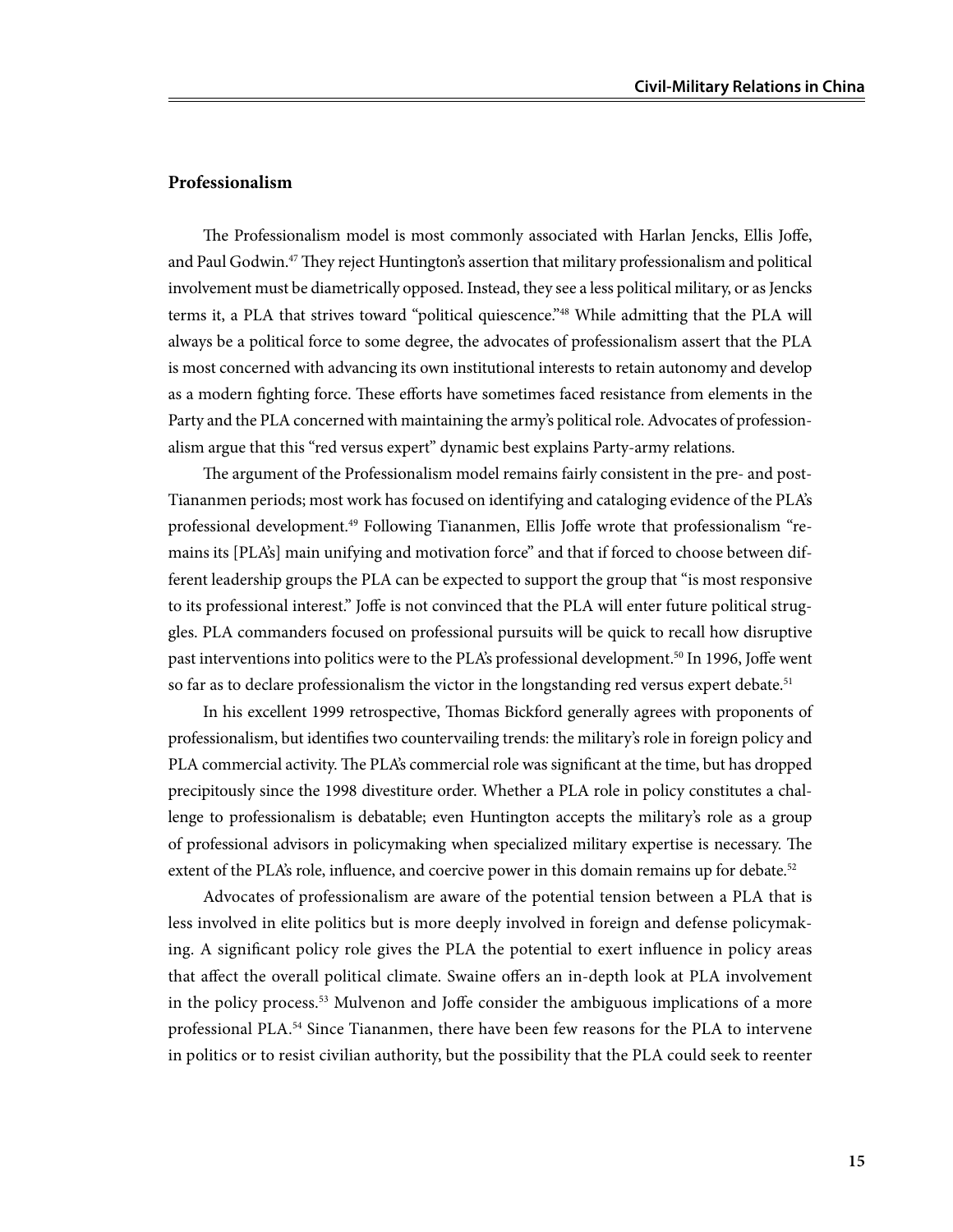the political arena still exists if civilians prove incapable of handling a crisis or its critical institutional equities are challenged.

Two questions linger over the Professionalism model. First, can a Party-army become a truly professional army in the Huntingtonian sense? Bickford questioned whether the term professionalism was being used inappropriately to describe the process of PLA modernization.55 Joffe admits the PLA cannot be a fully professional army in the Western sense, but argues that the PLA is not simply a "Party stooge."56 In 1996, Joffe introduced the term "Party-army with professional characteristics" to describe the PLA. This leads to the second question. Considering the underlying Party-army relationship, is there a ceiling on the extent to which the PLA will be able to professionalize? The answers to these questions have implications for the future of Chinese civil-military relation. Contemporary models allude to these questions, but do not provide clear answers.

#### **Party Control**

The Party Control model emphasizes the role of the Political Work System in ensuring the Party's command of the gun. This type of analysis parallels similar literature on the Soviet control system. During this period scholars such as David Shambaugh and Nan Li drew on newly available sources to explicate the particular characteristics of the Chinese system.

Both Shambaugh and Nan Li agree the Party-army relationship will evolve away from a symbiotic relationship toward a more formalized and institutionalized relationship. Shambaugh argues that it is the political work system that ultimately ensures Party control. Shambaugh states, "If the relationship was more symbiotic, the Party would not go to such great lengths to try and assert its control over the PLA."57 In the aftermath of Tiananmen (when some army units refused to obey orders), he emphasizes civilian efforts to fortify traditional mechanisms of Party control and argues that the accelerating decline of the dual-role elite will make formal Party controls even more important. What Shambaugh describes is an evolution from a Symbiotic model to a Party Control model.<sup>58</sup> In this scenario, the new generation of Party leaders lacking revolutionary legitimacy and military experience would rely more on direct Party controls to ensure PLA obedience. Nan Li describes a coming shift from a predominantly Factional model to a Bureaucratic Behavior model. He foresees less extensive political controls than Shambaugh, but envisions a Party-army relationship increasingly defined by formal mechanisms and institutions. He does not, however, see the PLA developing as a distinct interest group.<sup>59</sup>

For a short time after Tiananmen, the Party Control model accurately predicted Party efforts to intensify political campaigns and reassert control over the PLA. Over the longer term,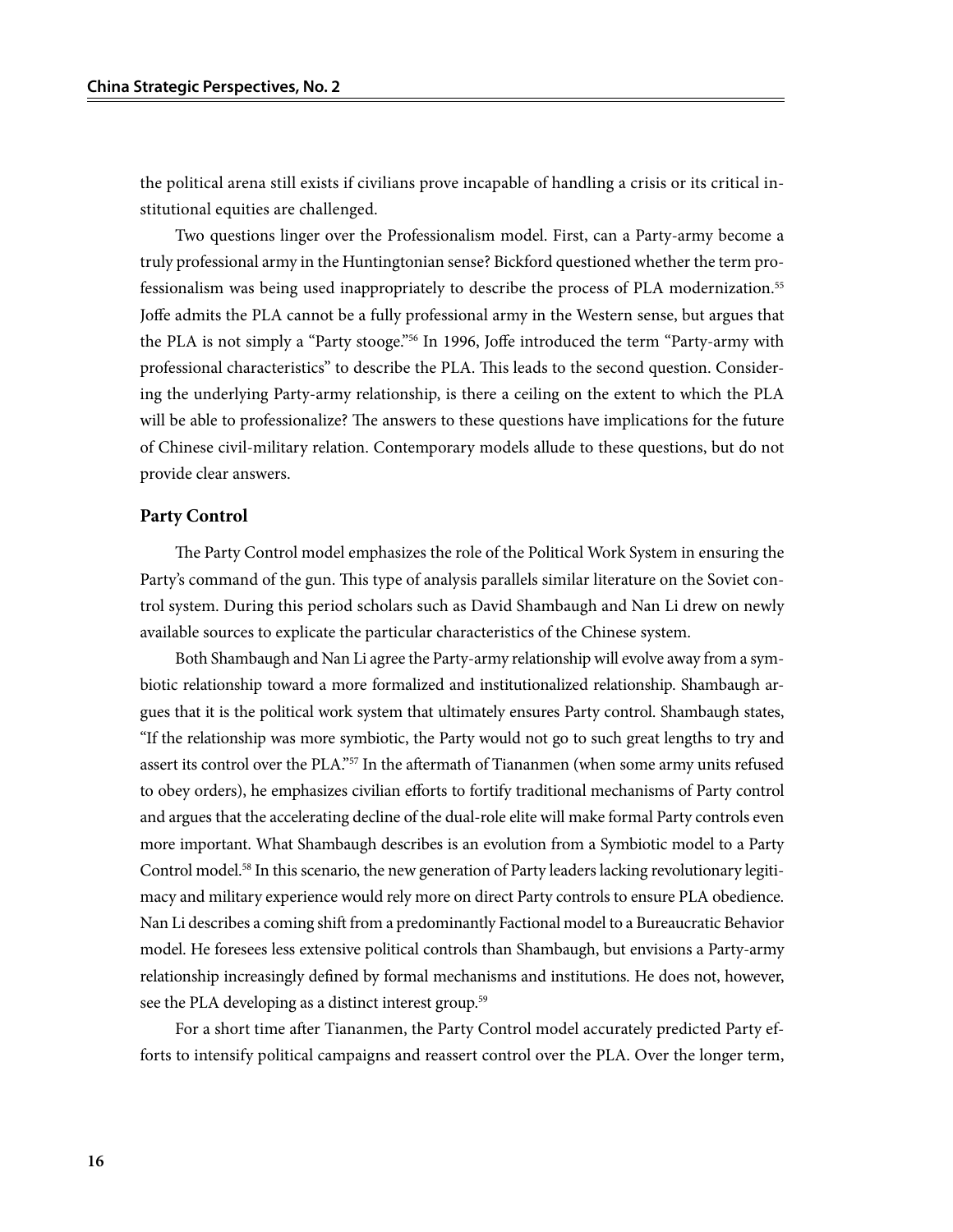however, the Party's direct control over the PLA has weakened and the PLA has gained more institutional autonomy. Evidence suggests that the time spent on political work relative to combat training has decreased dramatically since this peak immediately after Tiananmen.<sup>60</sup> Others argue the political work system has not only weakened, but also could be evolving into something fundamentally different. Some developments suggest that as political officers become more enmeshed in the PLA's corporate culture, their loyalties and command relationships could be tested in a moment of crisis.<sup>61</sup> At the same time others are quick to recall that the political work system and political officers have always encountered these dilemmas and that their role as a tool of political control or indoctrination has never been as strong as it was made out to be. Instead, it has simply been the subject matter of political work that has changed (from Marxism-Leninism to nationalism) and not the political work system itself. $62$ 

#### **Combination Models**

By the mid-1990s, scholars were forced to reassess the utility of these models in the face of trends in civil-military relations. Although the models were originally developed as competing approaches, experts began to argue that they were not mutually exclusive, but complementary.63 This shift in thinking produced a number of "combination" models. Ellis Joffe writes in 1996 about a "synthesis of all three models" (Symbiosis, Party Control, and Professionalism).<sup>64</sup> Shambaugh speaks of a more linear progression from symbiosis to Party Control that was leading not to professionalism but to a PLA with "limited autonomy."<sup>65</sup> Although Joffe combines the models while Shambaugh focuses on the evolution of the civil-military relationship, they both agree that the previous models are inadequate and that a more dynamic model is necessary to explain new developments.

This period was short-lived. In 1997, only 1 year after attempting to combine the models, Joffe declared that "the new Party-army relationship has largely obviated the relevance of approaches used in the past." He asserted that the assumptions underlying the traditional and combination models no longer held true. Greater elite bifurcation was breaking down symbiosis, developing PLA autonomy increasingly worked to undermine Party control, and the conflict between professional and political priorities appeared to have been resolved in favor of professionalism.66 Under these conditions the traditional models and the combination model no longer had predictive or even explanatory ability. Shambaugh concluded in 2001 that "contemporary China and PLA studies is at a juncture in its analytical development, as past paradigms have lost much, if not all, of their explanatory power."<sup>67</sup>

From this point scholars built a new set of models that incorporated elements of earlier models while also attempting to address the implications of new political and military trends.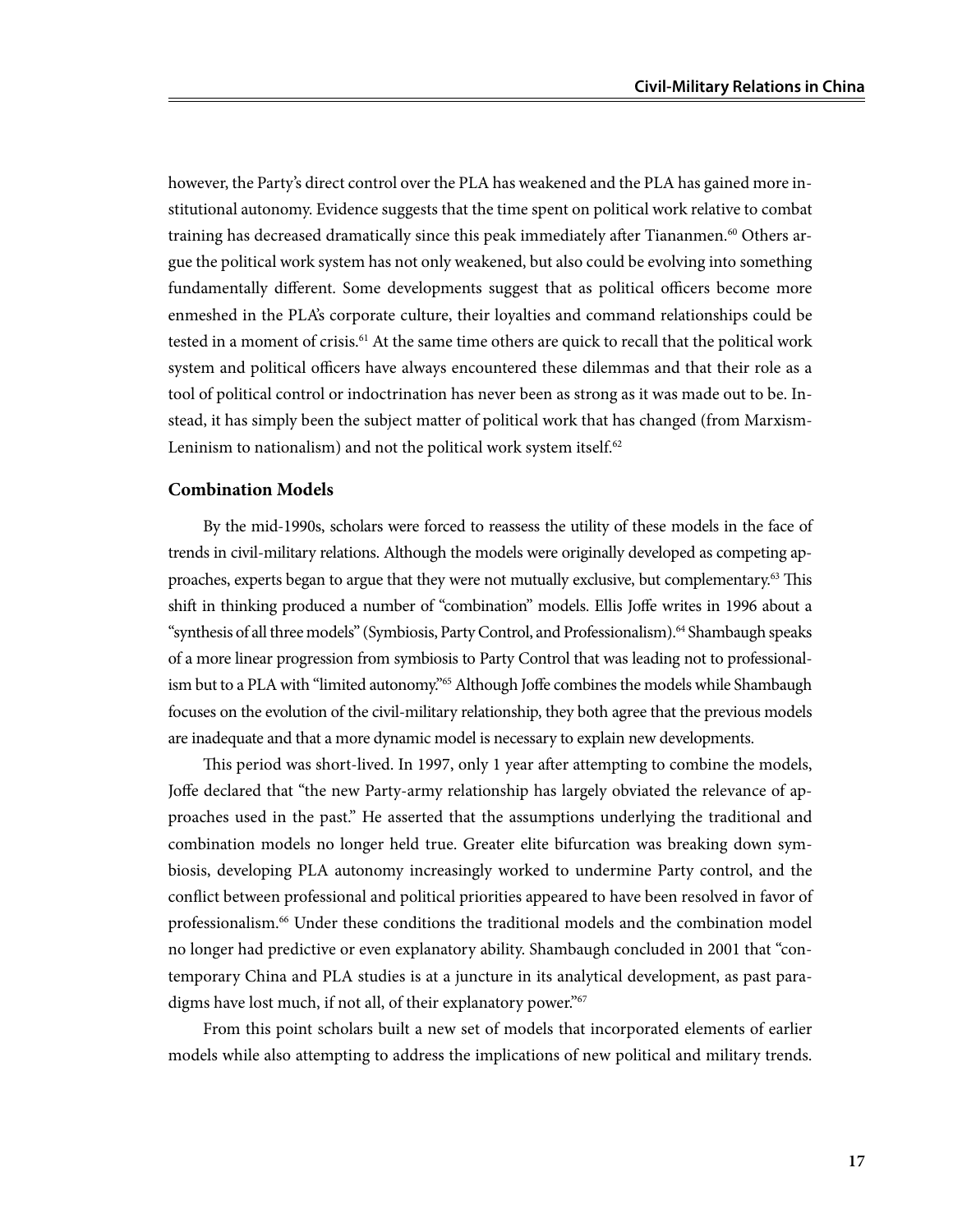Two models, Conditional Compliance and State Control (guojiahua), emerged in the period from 1999 to 2003. Although not mutually exclusive, each emphasizes a different aspect of the evolving civil-military relationships. These two models represent the most recent attempts to construct theoretical models of Chinese civil-military relations.

#### **Conditional Compliance**

James Mulvenon adopted Ellis Joffe's term conditional compliance and expanded the concept to create a full model.<sup>68</sup> The Conditional Compliance model posits an implicit bargaining and balancing process between separate civilian and military elites and institutions. Civilian elites seek PLA loyalty and obedience, especially if challenges to Party rule arise. In exchange, the PLA expects the Party to guarantee its professional interests including institutional autonomy in purely military affairs, budgets and resources necessary for modernization, and a role in specific foreign policy areas where the PLA's interests are directly involved (such as Taiwan, arms sales, and U.S.-China relations).

Mulvenon argues that the PLA should hold the upper hand in this process. The new generation of civilian elites lacks military experience and the personal stature to ensure unconditional military support. PLA leaders are aware of this and conscious of their role as the last line of defense for the Party. They should be able to exploit this political advantage. Mulvenon even speculates that increasing bifurcation and PLA professionalism could lead not to political acquiescence, but to greater political involvement under certain conditions.<sup>69</sup> However, factors such as PLA professionalism and hesitancy to embroil the military in politics moderate PLA willingness to leverage this power. As a result, the implications of elite bifurcation and increased professionalism for the PLA's role in politics remain ambiguous. The two sides maintain a delicate balance that remains very susceptible to shocks and sudden crises.

You Ji describes a similar "interest sharing" or "give and take" relationship.<sup>70</sup> Even with the breakdown of the old symbiosis, each side still needs the other to advance its institutional interests. He argues that increased institutionalization of elite politics and the civil-military relationship coupled with the Party's active promotion of PLA professionalization (in part to discourage PLA political activity) help ensure overall Party control while allowing the PLA greater autonomy. He labels the resulting relationship between the Party and paramount leader as one of "directional leadership." You Ji notes that these norms are not fully institutionalized, allowing room for potential conflicts, especially those created by personal influence. Although professionalization generally leads to less PLA political involvement, an increased sense of corporatism may create a more adversarial relationship when civilian and military interests do not align.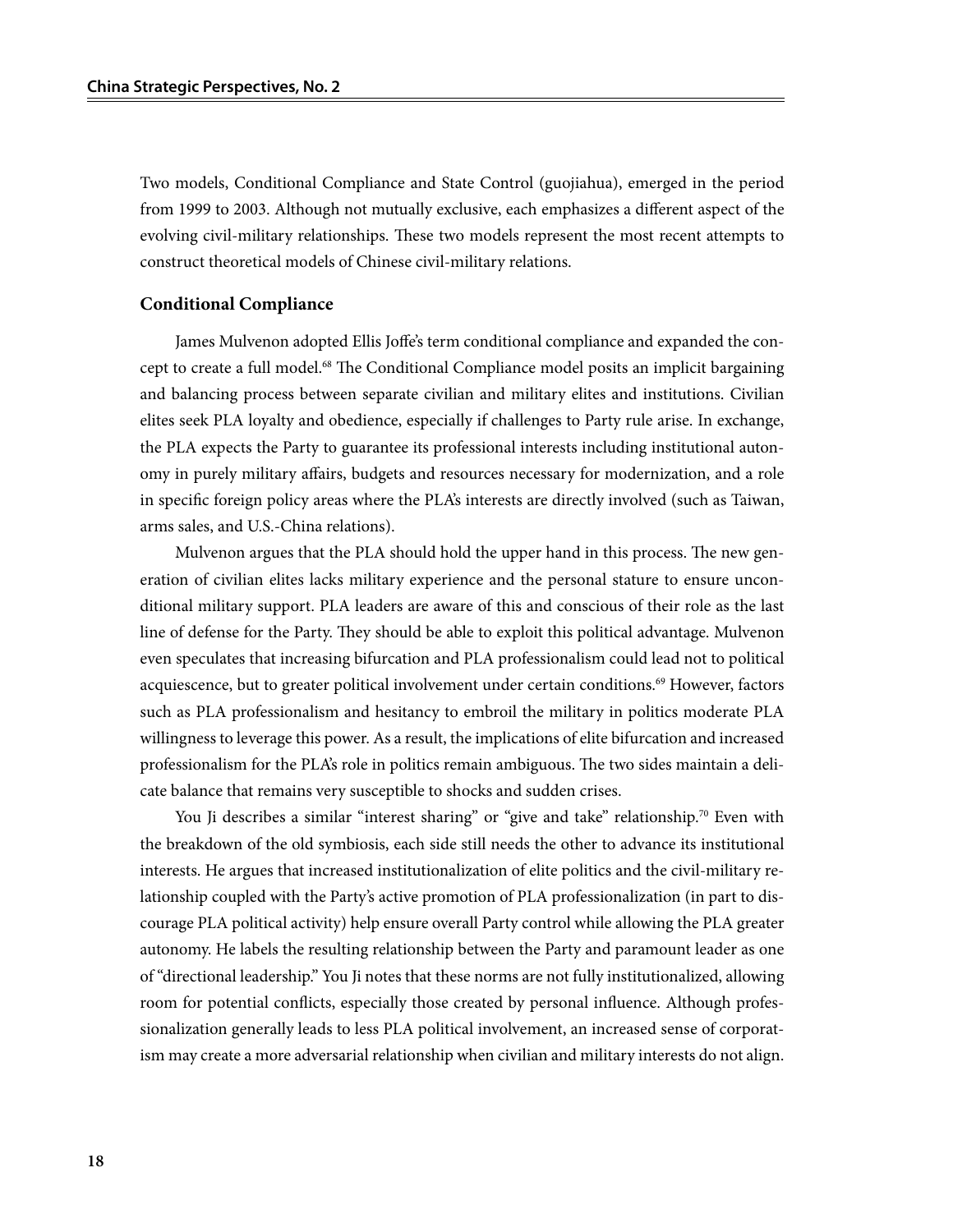If this happens, barriers that would keep the PLA out of politics are not necessarily as strong as barriers that keep the Party out of the PLA. This opens the possibility for military intervention in politics.

Both models are essentially more sophisticated combination models that stress the bargaining element in civil-military relations. Mulvenon acknowledges that the conditional compliance model may have only temporary utility. Ongoing changes in the Chinese system and in Chinese society may require models of civil-military relations that look beyond the Party-army relationship to consider other social and political factors.

#### **State Control (Guojiahua)**

The State Control model also considers elite bifurcation, PLA professionalization, and an apparent decline in the PLA's political role. However, David Shambaugh, Andrew Scobell, and others emphasize institutional and legal changes (mostly notably the 1997 National Defense Law) that increase the formal role and authority of State institutions over the PLA.<sup>71</sup> These institutions include the National People's Congress (NPC), the Ministry of Finance, the Ministry of Defense, and the State CMC. China's defense white papers document an increasing number of laws and regulations governing PLA procedures and activities.

Proponents of this model assert that these changes have increased separation of the Party and PLA and that this trend may continue. Shambaugh highlights the possibility that Chinese civil-military relations might evolve to resemble Party-State relationships in other areas such as economic management where the Party still lays out broad economic policy directions (fangzhen), but the state oversees direct policy (luxian) and implementation of policy (zhengce).<sup>72</sup> You Ji argues that as the personal authority of civilian leaders has decreased, they have had to rely more heavily on institutions to control the PLA. This makes the relationship easier to manage and the rules of the game clearer but may "in the long run . . . facilitate a grand divorce between the Party and the military in the form of a depoliticized and state-run military.<sup>"73</sup> Shambaugh argues that a battle between the Party and the State over control of the military would most likely benefit the PLA, which will gain greater autonomy from both in the process.<sup>74</sup>

Advocates of this model acknowledge that any evolution toward state control remains in its infancy. The existence of both a Party and State Central Military Commission (with identical membership) highlights ambiguity in current command relationships. At some point this may facilitate a transition to state control, but speeches by civilian leaders and editorials in the *PLA Daily* continue to insist on the Party's absolute leadership and strongly criticize calls for a national army. The existing state control literature does not address the future relationship if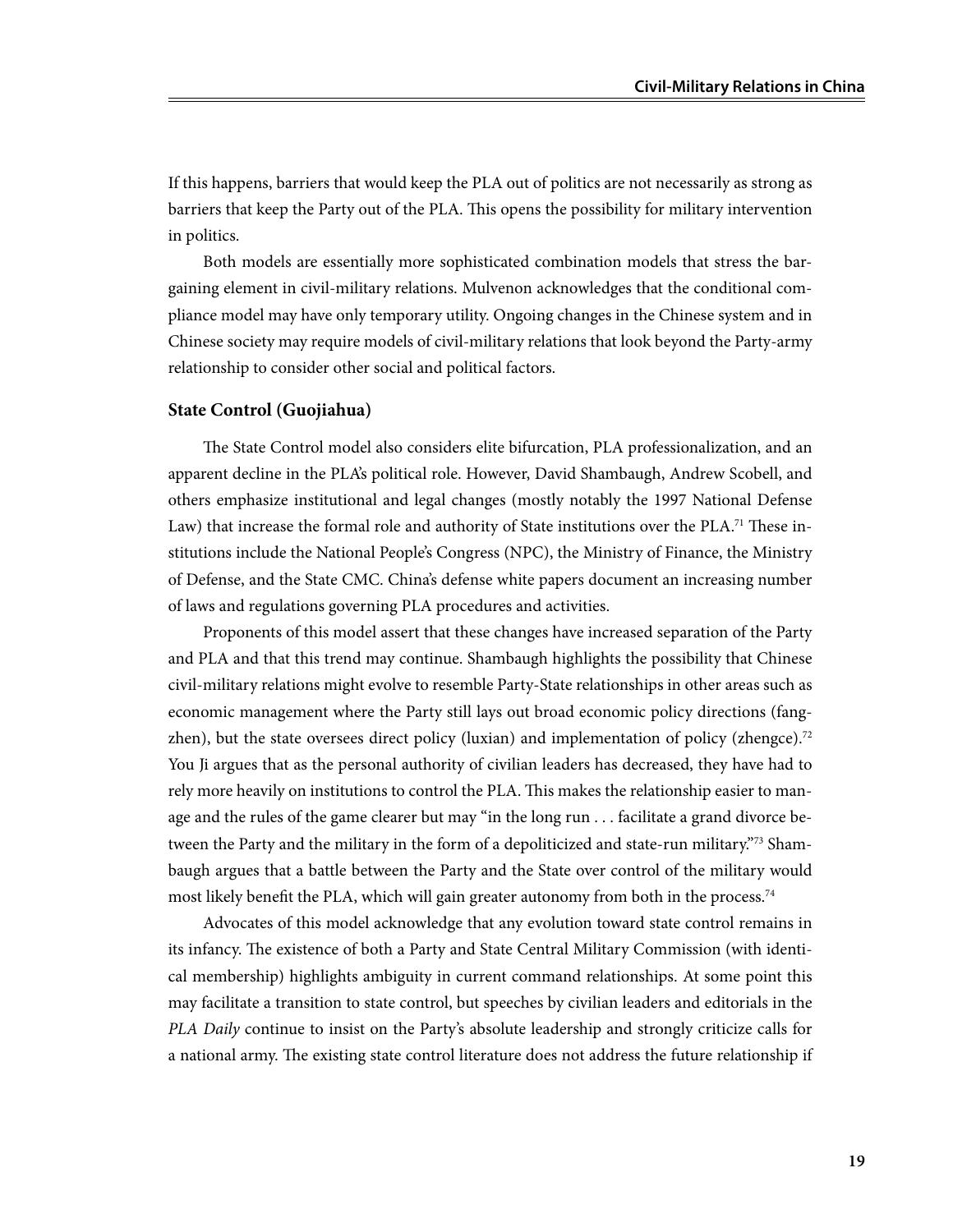state control fully replaces Party control. If such a transition were to take place, it would require the replacement of current Party control mechanisms with new control mechanisms to ensure civilian control. In cases such as Taiwan, South Korea, and Indonesia, this has been an extended and difficult transition. The end point of such a transition might also involve reduction or elimination of military representation in political bodies such as the NPC, Central Committee, and Politburo. This highlights the possibility that a Chinese military under state control might be more professional (in the Huntingtonian sense) and have less of a political role.

#### **Interpretive Approaches**

Work in the last 5 years by Ellis Joffe,<sup>75</sup> Yu Bin,<sup>76</sup> and You Ji<sup>77</sup> has employed interpretive approaches attempting to identify key features of Chinese civil-military relations. Some of these works are retrospective, while others focus on contemporary issues such as Hu Jintao's ongoing consolidation of power and the eventual transition to the  $5<sup>th</sup>$ -generation leadership. This literature focuses on identifying conditions, variables, and factors important to understanding the civil-military relationship, but to date has not produced a new generation of theories or models to predict the future evolution of civil-military relations. Some writings do contain specific predictions, but these generally reflect the author's analytical judgments rather than conclusions derived from a comprehensive theory.

For example, Ellis Joffe has identified four factors (leadership politics, the paramount leader, the military mindset, and circumstantial imperatives) that shape the PLA's role in politics and examined how they have fluctuated over time. This descriptive analysis helps explain past events, especially during the Mao and Deng periods. However, this type of analysis is fairly common throughout the study of Chinese civil-military relations and does not represent a distinctively new approach or model.78 The factors are very general, rely heavily on analytical judgment, and have limited predictive power (circumstantial imperatives, by definition, are unknown until a crisis forces a critical decision). While useful in analyzing civil-military relations in China, this recent work does not provide a framework through which specialists in other disciplines or regions could conduct a comparative analysis of civilmilitary relations.

#### **Cases**

With these analytical models in mind, we will now examine four cases from the last 20 years that provide evidence about the PLA's role in elite politics. We selected cases where authors employing the analytical models discussed above offered relatively clear predictions about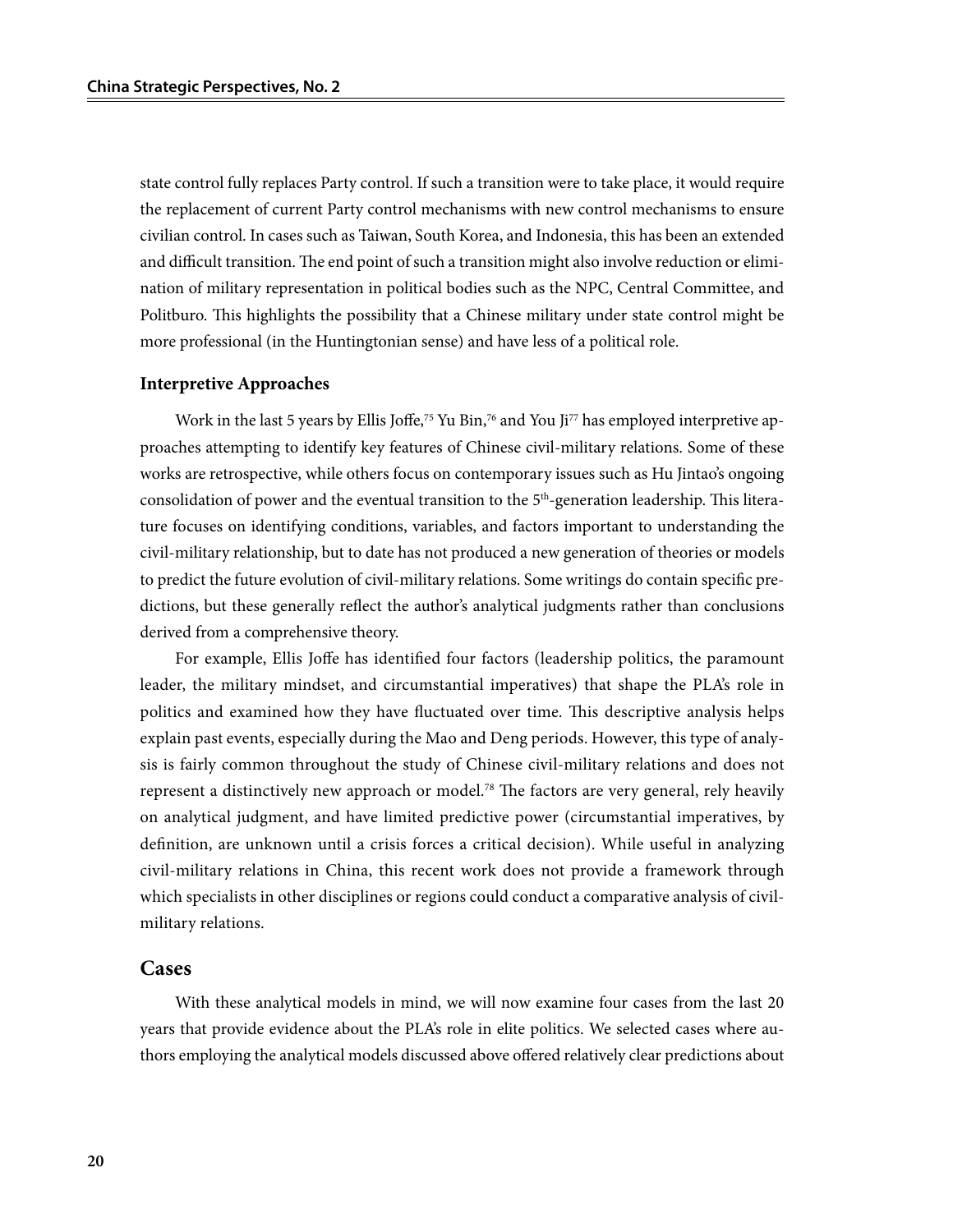events. Our goal is to assess the utility of these models as predictive tools, or failing that, to assess whether they were able to explain the events in hindsight.<sup>79</sup>

#### **PLA Reactions to Intensified Party Control after Tiananmen**

In the immediate aftermath of Tiananmen, the Party made great efforts to strengthen its control over the PLA. Political work and education within the PLA were increased, and the power of the General Political Department (GPD) under Yang Baibing experienced a resurgence. Over the next several years, most analysts foresaw continued Party efforts to strengthen control mechanisms and tension between the political character and professional development of the PLA. Shambaugh and Nan Li identified conditions that would lead to increased Party control over the PLA or the development of new institutional mechanisms that would help the Party manage the PLA. Other analysts such as Joffe and Swaine predicted that certain elements of the PLA, namely the officer corps, would resent and possibly resist increased Party control. Most anticipated an intensification of the red versus expert debate, with serious implications for the PLA's professional development.<sup>80</sup>

Contrary to most predictions, the political campaigns and more invasive political controls dissipated relatively quickly. The power of Yang Baibing and the GPD was checked through the actions of other coalitions within the leadership, possibly including a frustrated officer corps. Political activity within the PLA continued, but in increasingly moderate forms. Furthermore, PLA professionalization continued, accompanied by an apparent uptick in institutional autonomy.

Several of the models had explanatory value, but no model was able to independently predict or explain these events. Advocates of the political control model accurately predicted an increased emphasis on political control after Tiananmen, but appear to have overestimated civilian Party leaders' ability (or desire) to maintain these controls or underestimated the PLA's ability to resist them over the long term. Shambaugh's subsequent writing about a progression from a model of Party Control to "limited autonomy" acknowledges this outcome. In the long run, the Professionalism model seems to have accurately predicted that some elements of the PLA would resist increased politicalization and fight for the PLA's institutional autonomy. Factional rivalries between GPD Director Yang Baibing and other leaders were also factors. In this case, a combination of models offers the fullest explanation. However, the most persuasive combination of elements from different models can only be determined in hindsight. A key difficulty is the lack of a rigorous methodology capable of weighting the different elements of a combined model in order to develop predictions.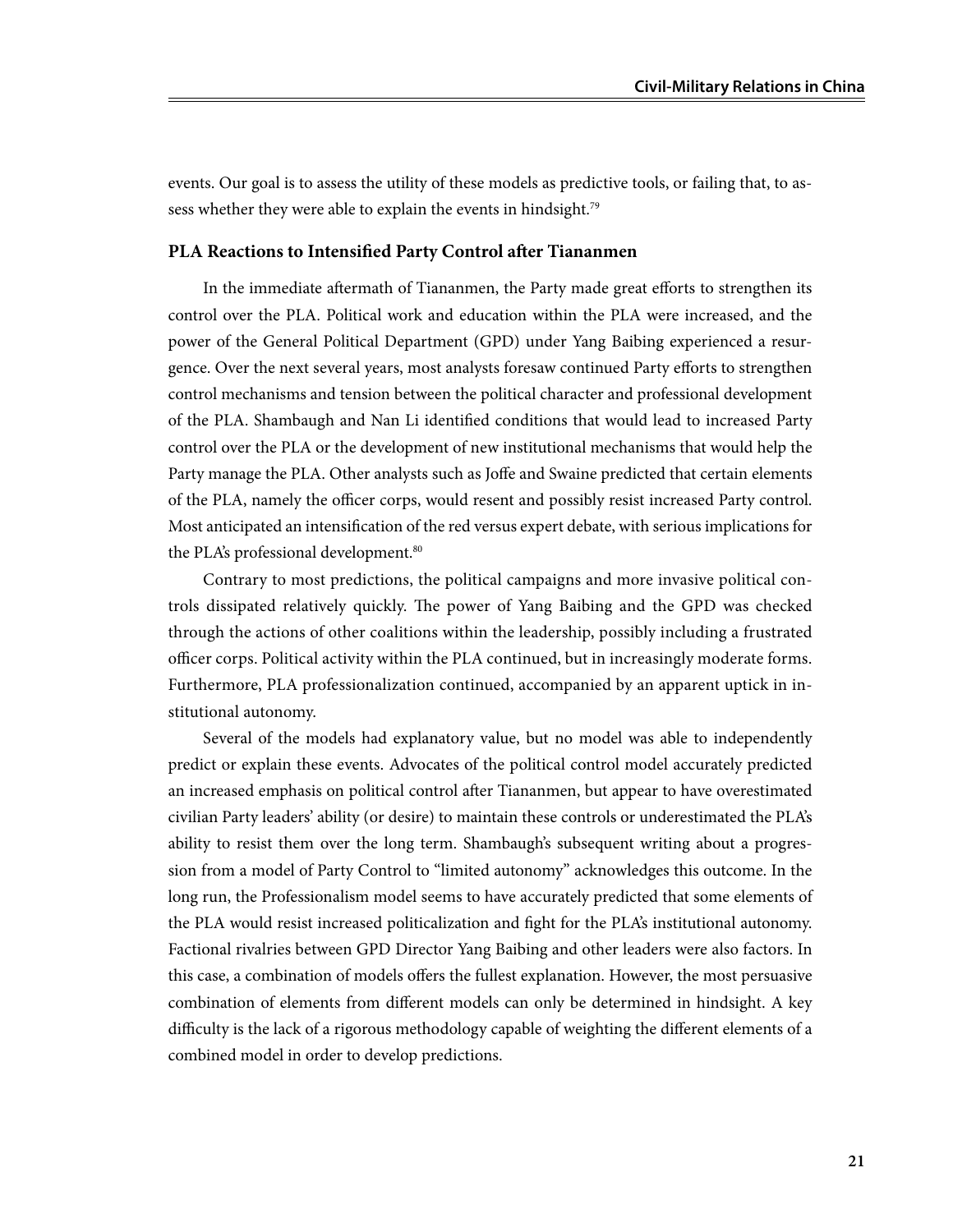Lest this assessment sound harsher than intended, one should note the turbulent nature of Chinese politics during this period and the fact that most contemporary predictions about broader Chinese political trends do not hold up well either. Scholars were working with information and analytical models from the pre-Tiananmen period and attempting to apply them to an unknown and changing political environment. Traditional models using outdated information provided relatively little guidance on how generational leadership changes, political institutionalization, and reforms within the PLA were changing civil-military relations in the post-Tiananmen period.

#### **Jiang Zemin's Succession**

A second case involves the protracted leadership succession from Deng Xiaoping to Jiang Zemin. Jiang Zemin was appointed to the positions of Party Secretary and CMC Chairman in 1989 following Zhao Ziyang's removal from office but needed to prove his ability to govern independent of support from his revolutionary era patrons. Here the literature on the military role in elite politics offers the clearest and ultimately least accurate predictions. First, most analysts expressed serious doubts about Jiang Zemin's prospects for political survival, let alone strong leadership. Second, the overriding expectation was that the PLA would play a major role in the process, possibly even serving as "kingmaker."81

The literature identifies a number of factors that support the prediction that Jiang would be unable to consolidate power. His lack of military experience and connections led most scholars to doubt his ability to win the trust of the military and consolidate control over the PLA. Jiang was surrounded by many revolutionary leaders and rival factions with more extensive personal connections to the military. Although Jiang held key formal positions, scholars were skeptical of how much authority these positions conveyed relative to his limited informal powers. Jiang's predecessors Zhao Ziyang and Hu Yaobang had both held key formal positions but proved unable to maintain their positions in the face of opposition from senior leaders with greater informal power.

One of the more positive predictions for Jiang came from You Ji, who gave Jiang a "fair chance."82 He cites the same factors listed above, but offers a more optimistic outlook. Although Jiang did not have extensive military connections, You Ji identifies means Jiang might use to build these relationships. He discusses factional divisions, but emphasizes Jiang's connections rather than conflicts with powerful members of the revolutionary elite. Rather than viewing institutions and formal positions as underdeveloped, he highlights their relative maturity. Still, You Ji's analysis places heavy emphasis on the importance of the PLA in Jiang's rise.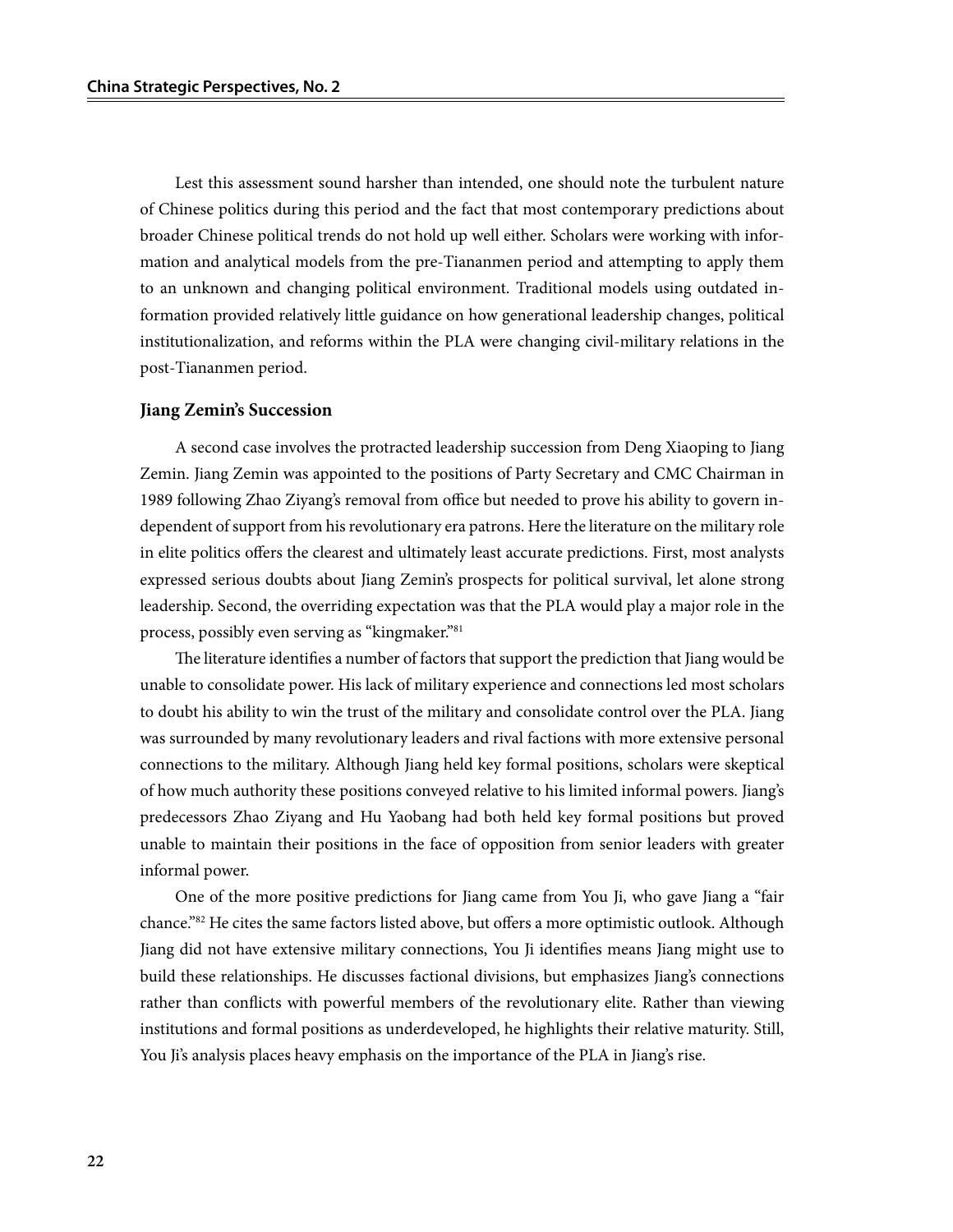In the end, Jiang succeeded despite these obstacles, and the role and direct influence of the PLA in the leadership transition appear to have been limited. The peak of PLA involvement in the succession process probably occurred in 1990–1992 when the faction centered around Vice President Yang Shangkun and his half-brother, GPD Director Yang Baibing, was most active. Military involvement came not through institutional actions or active participation of the PLA, but through a select group of revolutionary dual-role elites such as Deng Xiaoping, Yang Shangkun, and Yang Baibing. However, after the purging of the Yang brothers in 1992, there is little evidence of military involvement in succession. Numerous authors raised the possibility that the "Yang family army" would breed resentment among the PLA officer corps and even counterbalancing from other elites, but none predicted their downfall at the  $14<sup>th</sup>$  Party Congress.<sup>83</sup> This unexpected event changed the dynamics of the leadership succession and appears to mark the height of PLA involvement in elite politics in the post-Tiananmen era.

The most common model used to develop predictions on the military's role in the succession was the Factional model. Michael Swaine's 1991 study illustrates how models could support very detailed and insightful analysis yet produce only conditional and often inaccurate predictions. After a comprehensive analysis of factional divisions within the PRC elite, Swaine offers four general succession scenarios, labeling them from least to most likely. His general conclusion was that the three most likely scenarios were not favorable for Jiang and would involve the military as an active participant. Swaine's least likely scenario was for Jiang and a pro-reform regime to succeed without military involvement, which he regarded as possible but only if a large number of conditions were fulfilled. Yet this scenario most closely (though not exactly) describes how events unfolded. One of the key conditions Swaine (and others) identified was the order in which top revolutionary elites pass away. Swaine lays out a number of complex possibilities and describes how each would affect Jiang's chances. Of these possibilities, the one that Swaine estimates would give Jiang his best chance at political survival is closest to what actually occurred. Other studies during this time consider similar variables that lead to similar assessments.84 This highlights the contingent nature of predictions in a political system with weak institutions and strong informal power networks.

Four points are worth highlighting in this case. First, the literature focuses heavily on personal relationships and traditional Pekingology during this period. This may have been necessary given weak Chinese political institutions, but it produced predictions based on subjective analysis rather than rigorous theoretical frameworks. Second, the literature on civil-military relations contains little consideration of wider political, economic, and social changes. Scholars were very focused on the relationship between civilian and military elites, and especially on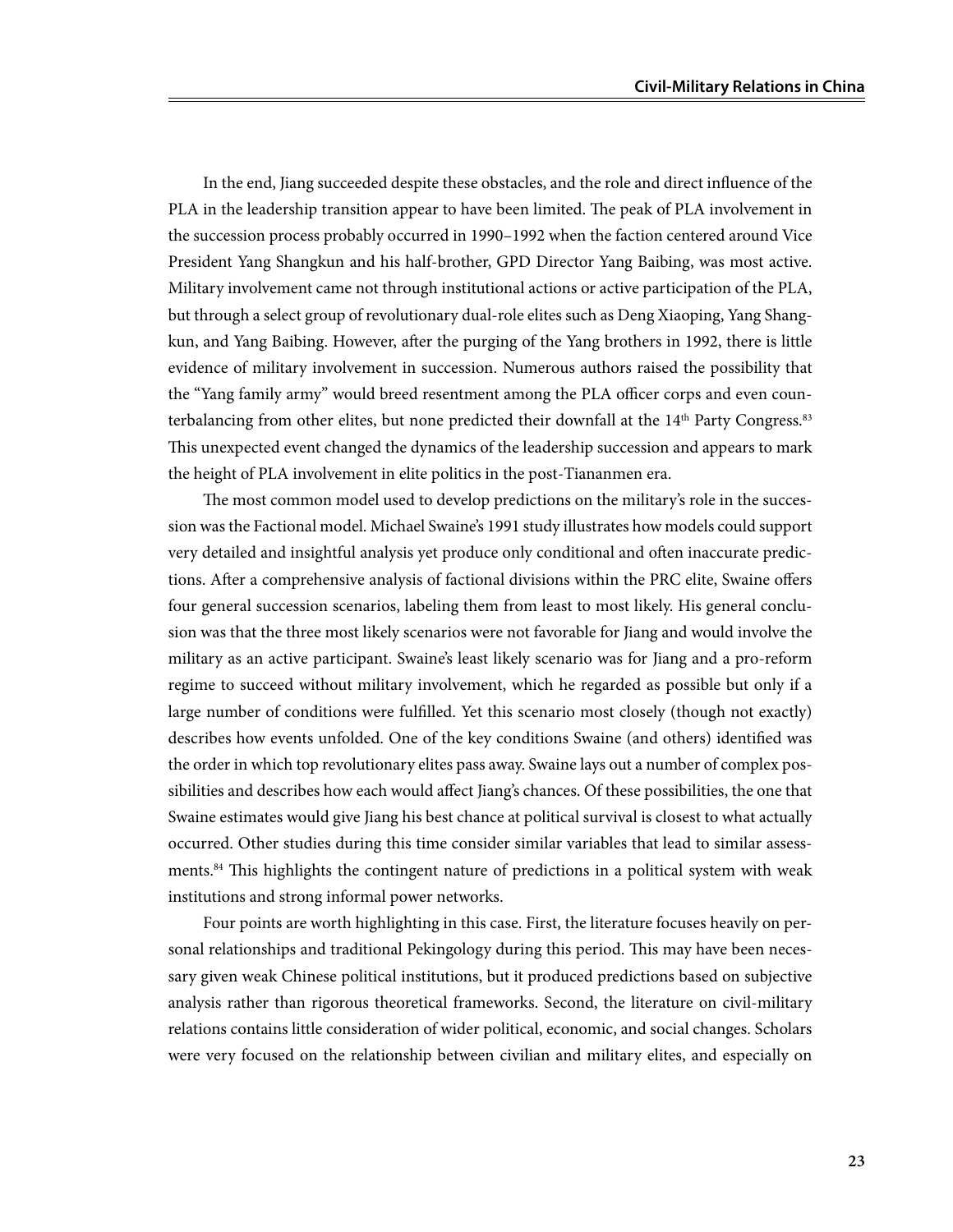relations between revolutionary elders, next-generation civilian elites, and the senior officer corps. A broader focus might have revealed larger patterns that could have helped to predict the relatively smooth leadership transition. Third, it is likely that the high priority the PRC elite placed on avoiding leadership splits that might produce another Tiananmen diminished the impact of traditional sources of civil-military conflict that many analysts emphasized in their predictions.85 Finally, the leadership succession highlights the declining utility of the traditional models. Trends like increasing PLA professionalism and elite bifurcation played an important role in the final outcome of Jiang's succession. After the fall of the Yangs and the death of revolutionary elders, contemporary models are better able to explain civil-military events.

#### **PLA Commercial Divestiture**

China's economic reforms beginning in 1978 had the side effect of stimulating the growth of a vast PLA commercial empire, often referred to as "PLA, Inc." During this period the PLA expanded from low-level economic activities focused on self-sufficiency into formerly untouched areas such as pharmaceuticals, hotels, nightclubs, and tourism. Deng Xiaoping encouraged these commercial activities in order to vest the PLA in the reform and opening program and as a financial substitute for limited defense budgets in the 1980s.<sup>86</sup> By the 1990s, it became increasingly apparent to many Party and PLA leaders that PLA commercial activity was breeding deep corruption and affecting combat readiness. Yet pulling the PLA away from profitable commercial ventures presented a fiscal and political catch-22 to Party and PLA leaders.87 Civilian Party leaders wanted to address excessive and corrupting commercial activity, but worried they lacked the political leverage to remove a major source of PLA funding. Much of the PLA leadership was concerned about the negative impact of commercial activities, but worried even more about how to replace the lost revenue.

The general view in the mid-1990s civil-military literature was that the PRC leadership would attempt to address some of the negative side effects of commercialization but was unlikely to force widespread divesture of PLA businesses in the near future.<sup>88</sup> In 1993, Tai Ming Cheung wrote that the next round of PLA commercialization would likely focus on "conglomeratisation, corporatisation, profitability and quality, and segregation of functions."89 He even speculated that the traditional battle of "red versus expert" might be replaced by an intense battle between professionalism and commercialism.<sup>90</sup> Bickford argued that despite the negative impact of PLA commercial activity, "the PLA as entrepreneur appears to be staying for the foreseeable future."<sup>91</sup> Mulvenon wrote that civilians will "most likely continue to avoid direct confrontation with the military" and predicted continued corruption whose growth "the military and Party leader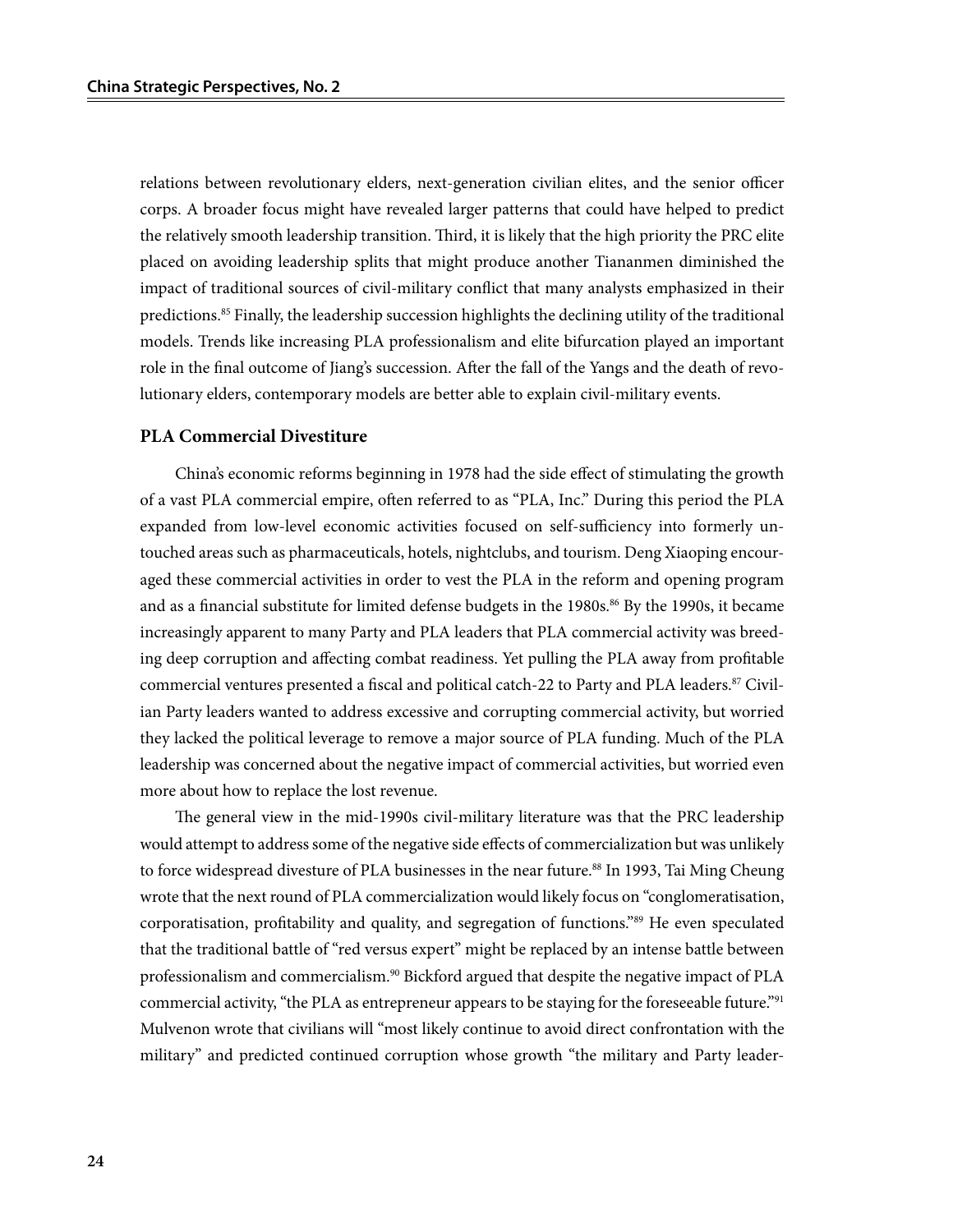ships will be unable to significantly curb."<sup>92</sup> Joffe approached the issue from a slightly different angle, arguing that the PLA leadership could curb PLA commercial excesses and corruption if it chose to do so, but that PLA leaders were more focused on the immediate risk of losing funds for modernization. However, Joffe still questioned whether the military and civilian leadership would be able to reverse the damage if and when they decided divestiture was necessary.<sup>93</sup>

After Jiang Zemin's announcement of PLA divestiture in 1998, many analysts concluded that sudden divestiture was only possible because Party leaders bargained with the PLA leadership.<sup>94</sup> Mulvenon wrote that although military leaders agreed that divestiture was necessary, their acquiescence was predicated on a generous compensation package. He suggested that civilian leaders likely offered the PLA a one-time transfer of funds to compensate for the value of lost enterprises and promised to increase yearly budgets to make up for lost PLA commercial revenue.<sup>95</sup>

The literature correctly identified the tension between PLA commercial activities and military missions and concerns among both civilian and military leaders about finding acceptable alternatives to replace PLA commercial revenue. However, the divestiture of PLA commercial enterprises came much sooner and with less civil-military conflict than most analysts predicted. The PLA continues to operate some commercial activities today, but has basically returned to the pre-1978 era of "self-sustaining" economic activities.<sup>96</sup> The large one-time compensation payment and expected budget increase that most believed were a precondition for divestiture did not materialize. The 1999 defense budget increased by 12.7 percent, not significantly more than the 12 percent increase in 1998. Although Mulvenon raises the possibility of hidden additions to military budgets, there is evidence (including PLA complaints) that the civilian leadership did not provide the financial compensation PLA leaders expected.<sup>97</sup> Tension resulting from the PLA disappointment at the compensation from divestiture may have been forestalled by greater defense budget increases following the 1999 Belgrade bombing and continuing into the next decade.

This is an interesting case for elite politics for a number of reasons. Divestiture highlighted the priority placed on military professionalism. Mulvenon states that "military and civilian leadership in the end decided that the disadvantages of commercialism outweighed the advantages, particularly with the prospect of professional tasks like the liberation of Taiwan and potential military conflict with the United States on the horizon."98 Divestiture also marked a key point where post-revolutionary civilian leaders worked with (or possibly against) the interests of PLA leaders to implement a policy change in a sensitive area of PLA institutional interests. Divided attitudes within the military about the costs and benefits of commercial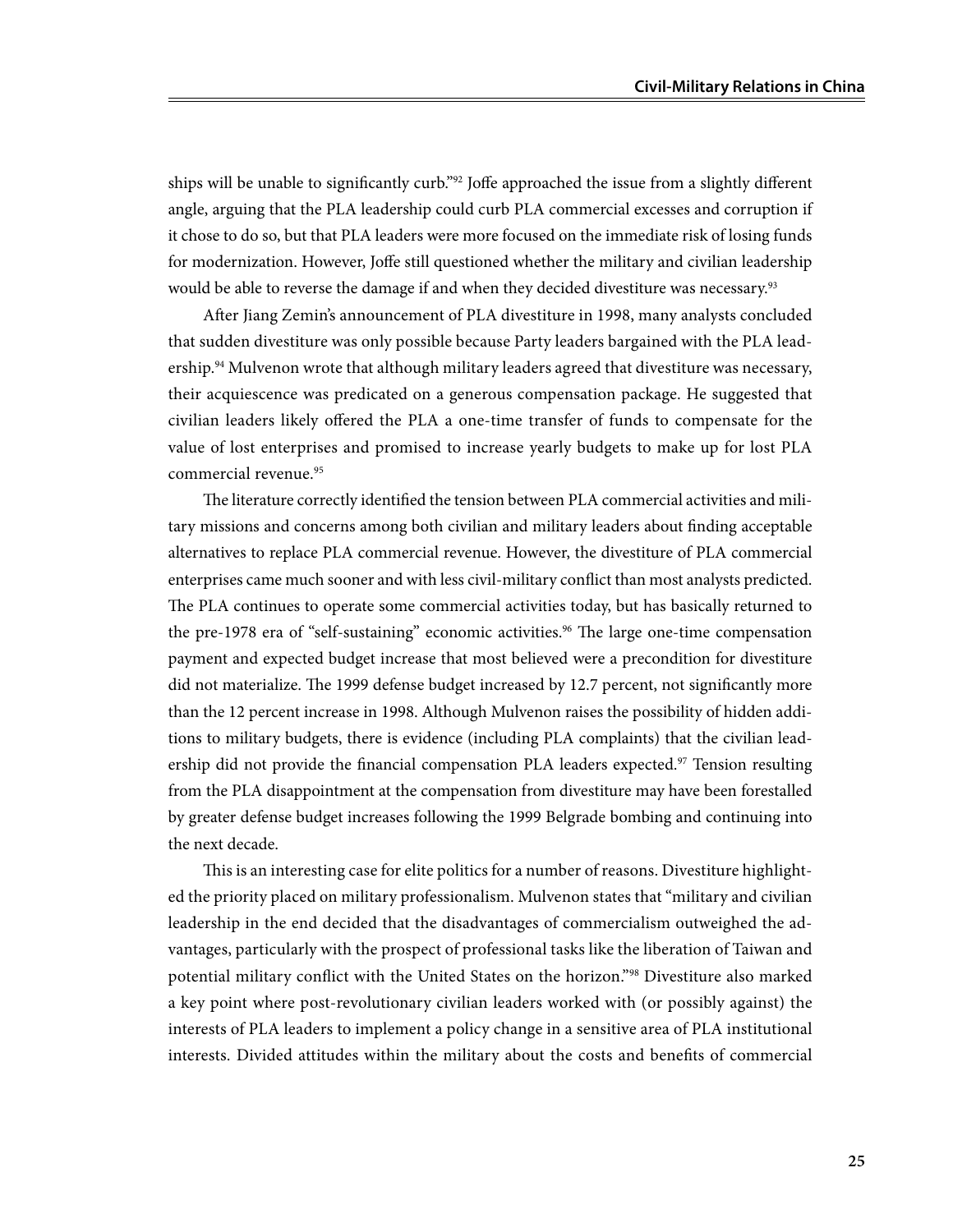activities probably facilitated implementation of the divestiture order, but this case suggests that the PLA had less bargaining power than most analysts believed.

#### **Battle of the Two Centers or Two-line Leadership**

The 16th Party Congress in 2002 represented the first leadership transition between two groups of post-revolutionary leaders. Hu Jintao had reportedly been singled out as a future top leader by Deng Xiaoping, and his ascent to the positions of State Vice President (1998) and Vice Chairman of the Central Military Commission (1999) highlighted his status as Jiang's likely successor. However, his experience and connections with the military remained weak, including only his oversight of PLA divestiture in 1998 and his relatively short term on the CMC.

Despite Hu's weak military ties, most analysts expected a fairly orderly succession process. There were few predictions that the PLA would play an active role in the transition, either by anointing a leader or taking sides in factional politics. Analysts remained interested, however, in the details surrounding the handover of the CMC Chairmanship from Jiang to Hu. Many suggested that Jiang would follow Deng's example and retain chairmanship of the CMC for 2 or 3 years following his retirement from his state and Party positions (thereby retaining significant political influence). These predictions proved accurate, although Hu became CMC Chairman in 2004, on the earlier end of most predictions. Two competing explanations for how events unfolded suggest an indirect but still important PLA role in the process.

Mulvenon cites evidence indicating open PLA support for Jiang Zemin's retention of CMC Chairmanship in the run-up to the  $16<sup>th</sup>$  Party Congress. Even after attaining the positions of State President and Party General Secretary in 2002, Hu received little attention in military commentaries and publications. Yet over the next year, PLA publications voiced strong criticism over the ambiguity in the chain of command caused by the existence of "two centers" (Jiang and Hu). Although these concerns do not represent overt support for Hu, Mulvenon speculates that this apparent unease among the military undermined Jiang's informal but necessary base of support for remaining on the CMC. Mulvenon also notes that Hu Jintao showed impressive signs of leadership and concern for military interests during the SARS and Ming submarine crises during this period. Hu's actions may have alleviated PLA doubts about his abilities and motivations as commander-in-chief. These factors may have put pressure on Jiang to relinquish his position on the CMC earlier than he had hoped. If this assessment is correct, it indicates the PLA's ability to affect the overall political climate, if only implicitly and indirectly. It would also support contemporary models that assume the PLA has a latent power that, although rarely used, could prove decisive in a future and more intense political crisis.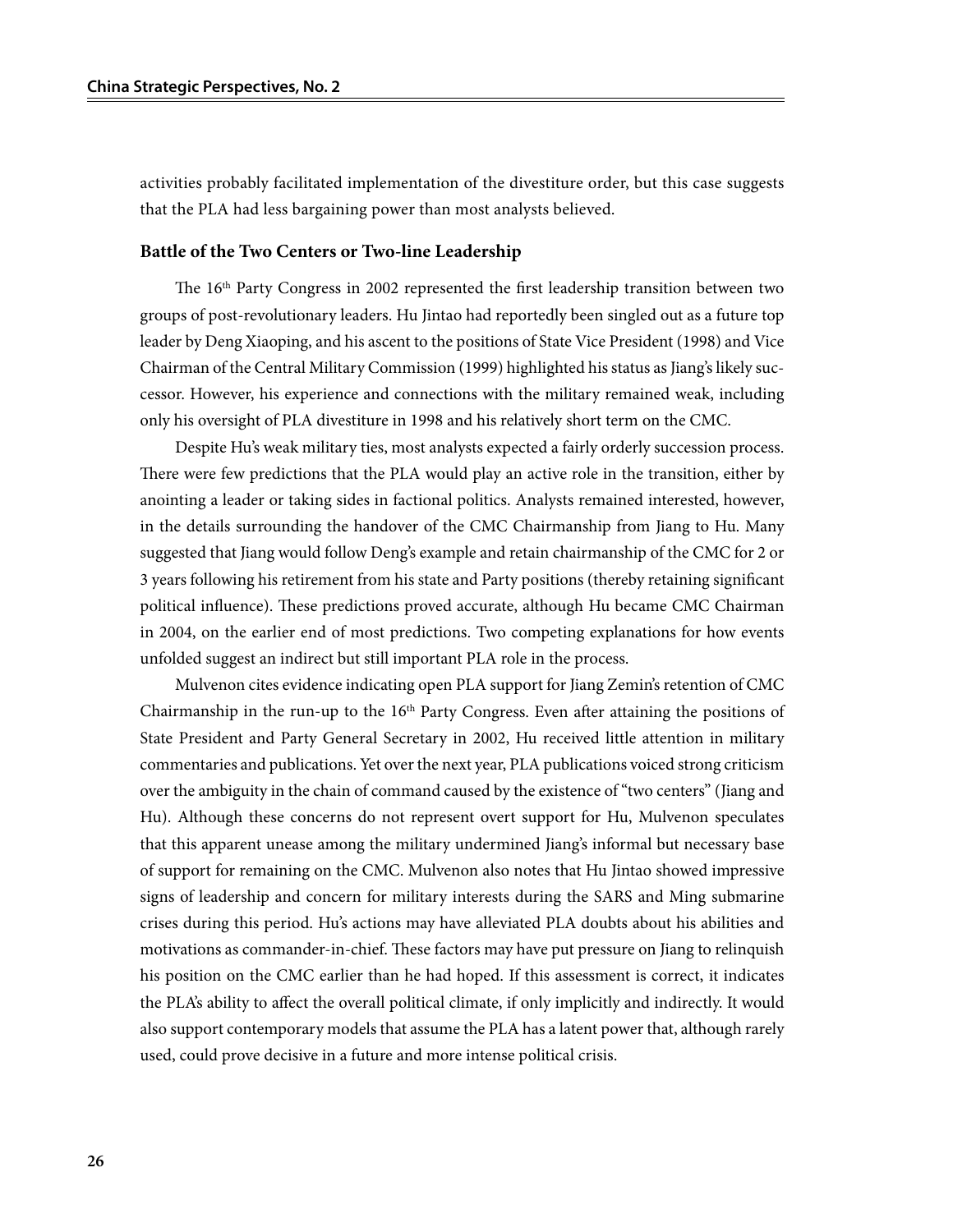You Ji presents a different perspective that nevertheless yields similar implications for civil-military relations. He sees a more functional and cooperative transition rather than a direct political competition between the incoming and outgoing leader. First, the absence of revolutionary leaders and fewer potential challengers led him to believe Hu would establish authority over the PLA more quickly than Jiang.<sup>99</sup> He points out the importance of the PLA's open support for Jiang to remain as CMC chair at the 16<sup>th</sup> Party Congress, viewing this as an indication of PLA influence and the continuing importance of PLA support for civilian leaders despite increased political institutionalization. However, he sees a more coordinated and cooperative leadership handover that can be explained as a pattern of two-line leadership. He speculates that Jiang knew he could not exceed Deng's 2-year tenure holding the post of CMC Chairman without the concurrent positions of State President and Party Secretary. He argues that the overlapping period was actually designed to benefit Hu, allowing Jiang to use his political weight with PLA leaders to push forward institutional reforms and promote the revolution in military affairs. This smoothed the way for Hu, who lacked the political capital to institute such changes in a somewhat resistant military.

Despite their contrasting interpretations, both agree that the PLA did exert influence during the transition process, albeit in indirect ways. Both view the PLA's early and open support for Jiang to continue as CMC Chairman as implicit PLA involvement in elite politics. Mulvenon suggests civilian competition for power gave the PLA influence, while You Ji highlights civilian cooperation to force necessary changes on the PLA. Although neither sees the PLA playing the role of "kingmaker" in selecting China's top leader, both suggest that PLA backing remains a factor in leadership transitions.

#### **Conclusion**

After reviewing the five key trends, surveying the analytical models employed in studying the military's role in elite politics, and assessing the literature's efforts to predict developments in some specific cases, we are now in a position to reach some tentative conclusions. In general, we found that writings in this field made relatively few specific predictions about the future. Those that were made were often conditional in nature or couched in terms such as "the foreseeable future" or "so long as present conditions hold."

In reviewing the evolution of analytical models, it is evident that the models are more interpretive or descriptive than predictive. In the hands of a skilled and knowledgeable analyst, models such as Conditional Compliance can be useful in explicating important developments such as "the battle of the two centers." They serve a useful role in identifying key variables for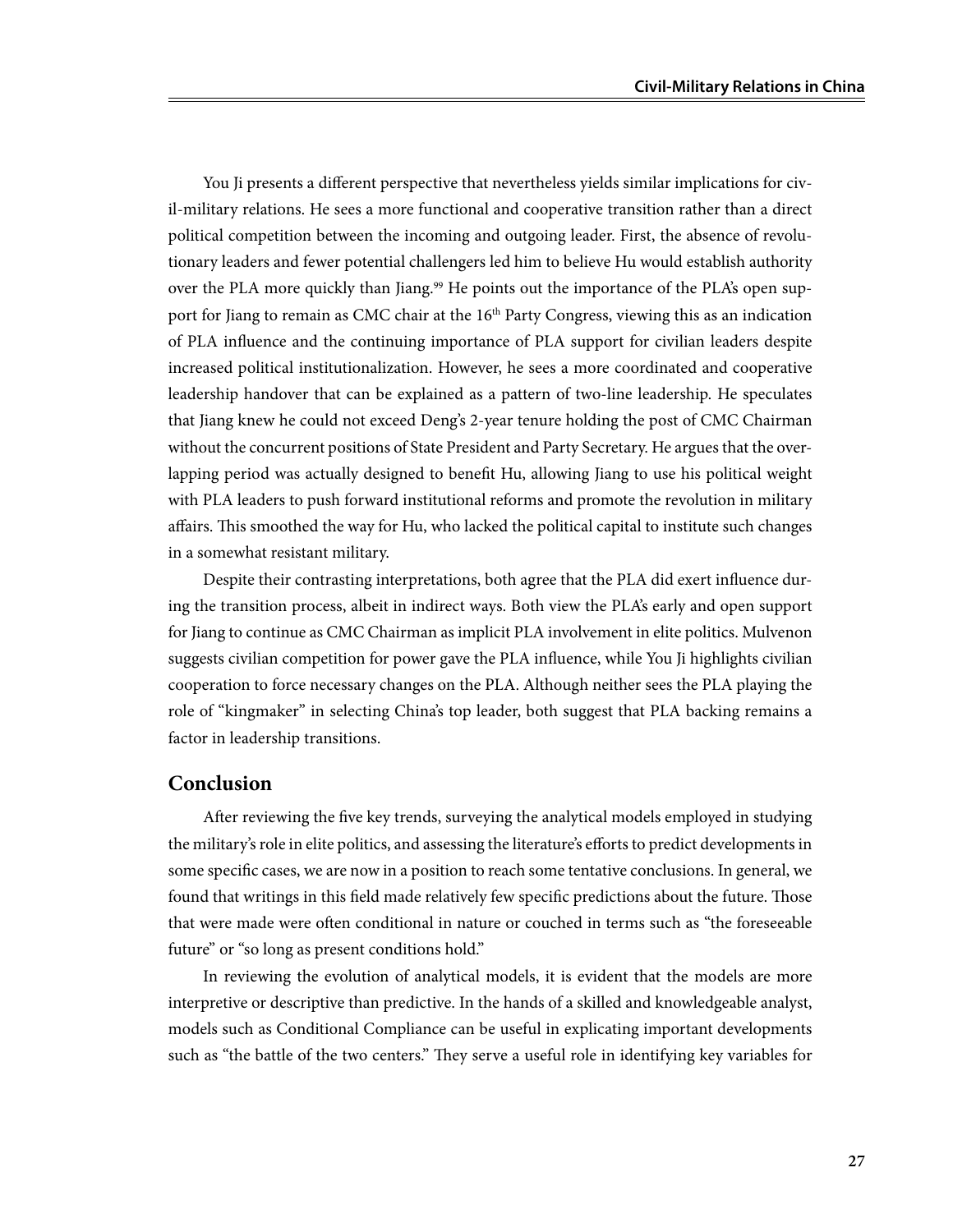analysis, even if detailed evidence on the value of each variable is often unavailable. However, the recent tendency to incorporate elements from competing models into larger combined models makes it difficult to assess the validity of alternate models or to generate falsifiable predictions. Some earlier models of civil-military relations have been abandoned because generational change or changes in circumstances in China have made them obsolete. Still, there has been a notable lack of efforts to develop, employ, and test new theoretical models in this field.

Lack of detailed data about the precise nature of civil-military interactions at the senior level in China has been (and remains) a major impediment to progress. The data problem has been compounded by the absence of a major political crisis that might require military involvement and produce more observable information about the nature of civil-military relations. At a certain point, the lack of a major political crisis that might draw the military into elite politics needs to be treated as significant data about the nature of politics and civil-military relations within China. It may be that rapid economic growth and expanding resources to support military modernization along with other government priorities have muted potential conflicts between civilian and military leaders. If this is the case, the current economic slowdown may mark the beginning of a different era in civil-military relations that may both generate new evidence about civil-military relations and require new analytical approaches.

#### **Future Directions**

We should note the emergence of a relatively new body of literature that focuses on the PLA's relationship to the broader Chinese economy and society (rather than focusing narrowly on Party-army relations). These works draw upon the increasing availability of Chinese-language sources to examine issues such as the impact of broader social trends on the PLA,<sup>100</sup> PLA recruitment, training, and education, $101$  the relationship and flow of technologies between civilian and military sectors, $102$  and the relationship between the PLA and the broader civilian economy.<sup>103</sup> Although this work does not directly examine the relationships between top civilian and military leaders, it does illuminate broader ways in which the civilian and military spheres interact and influence each other. The increasing prominence of the PLA's role in domestic disaster relief and protecting China's economic interests abroad highlights ways in which the military can increase its value to China's civilian leaders, a trend not without political implications.

We do not have a new theory to offer, but our review of the literature over the last 20 years suggests some new approaches that may have value in generating evidence about the nature of civil-military relations in China. Although the trend toward bifurcation of civil and military elites has reduced ties between leaders, a systematic exploration of those interactions that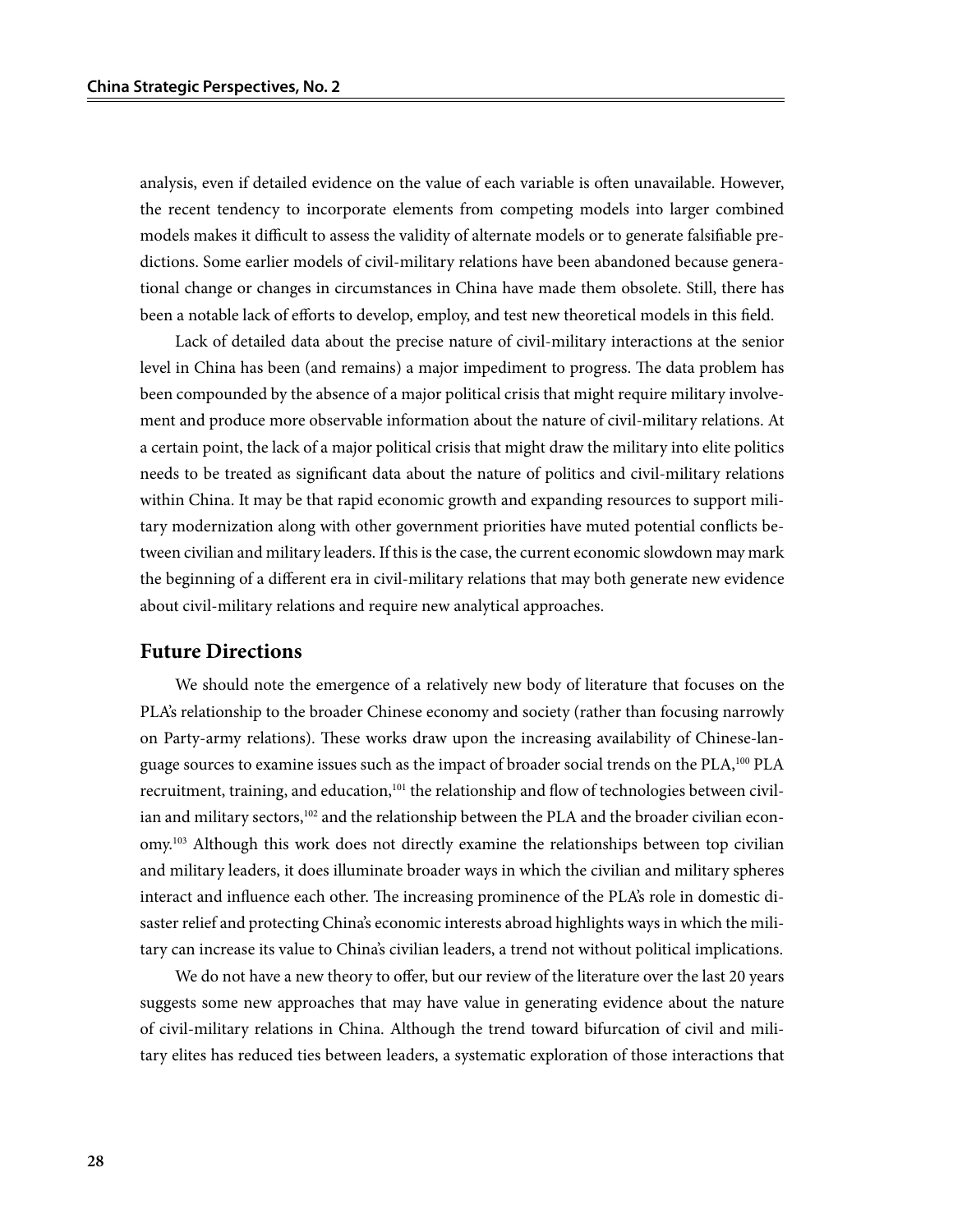do occur might generate some useful evidence. This could include analysis of interactions between local civilian and military leaders; whether efforts to diversify PLA officer recruitment and support postgraduate study provide new opportunities for civil-military interactions and networking; whether more structured interactions (via interagency meetings, study sessions, or NPC sessions) spill over into personal ties; and the content of what civilian leaders learn about international affairs and military matters in universities and Party school classes.

Another approach might focus on comparing how broader trends and reforms in civilian government are implemented in the military. Comparative analysis could examine how actions such as downsizings, political campaigns, and the promulgation of broad laws or regulations play out within civilian and military organizations. This might provide some insight into the PLA's responsiveness or resistance to civilian dictates. It would also be worth examining how broader trends such as the increased emphasis on formal educational credentials and expertise play out within civilian and military domains. This approach could also be used to examine how new policies or slogans identified with particular civilian leaders propagate and are reflected in formal military documents (speeches, doctrine, educational materials) and informal military products (books, articles, and media commentary). Do these ideas spread differently in different services, or in military media versus official civilian media?

Finally, more genuinely comparative analysis could be done. The field of Chinese civilmilitary relations has drawn upon the Huntingtonian tradition and upon studies of Party-army relations in other communist states. After a two-decade hiatus, it might be worth reexamining the literature on Soviet and post-Soviet civil-military relations.<sup>104</sup> There has also been relatively little effort to draw upon the experiences of one-party states that have transitioned to democracy (South Korea, Taiwan, Mexico) or to do more systemic comparisons with other Asian states.105 One promising effort, Muthiah Alagappa's edited volumes *Coercion and Governance: The Declining Political Role of the Military in Asia* (Stanford University Press, 2001) and *Military Professionalism in Asia: Conceptual and Empirical Perspectives* (Rowman & Littlefield, 2002) consists of parallel chapters rather than systematic comparisons. However, these studies could provide the raw material for a useful start at more comparative work.

Although this paper has focused on the military role in elite politics rather than the military's role in the policy process, it is worth concluding with some final thoughts on the relationship between the two. Huntington highlights a legitimate role for professional militaries in offering policy advice on matters within their professional expertise. For the PLA, this potentially includes a broad range of policy questions, some of which may have significant implications for the domestic political environment within which civilian elites operate and compete. PLA views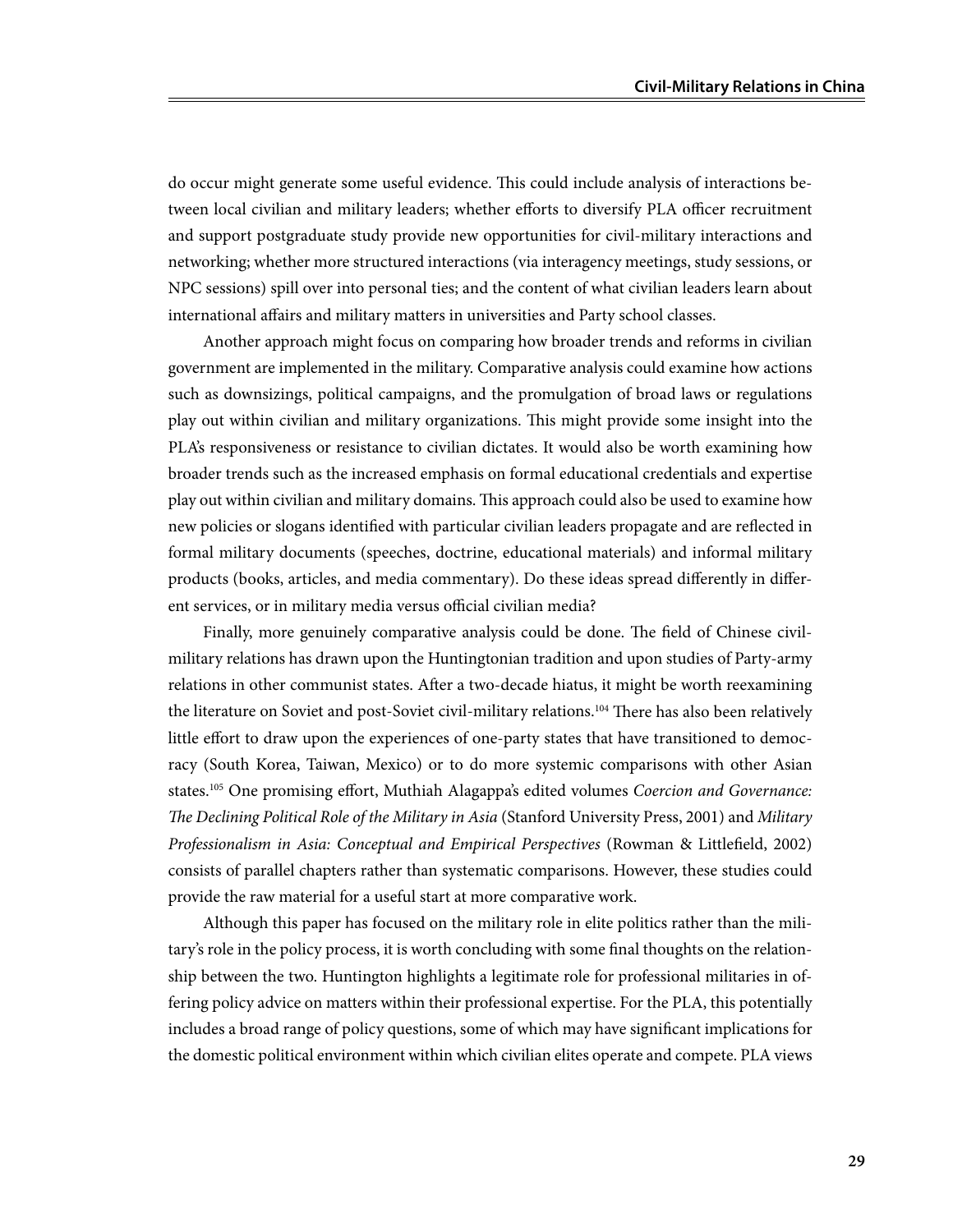about the proper pace of military modernization and the need for weapons systems such as aircraft carriers and antisatellite weapons have the potential to highlight difficult "guns versus butter" questions and to aggravate relations with China's neighbors and other major powers such as the United States. (Writings of an incipient Chinese "naval lobby" that includes both military and nonmilitary voices are an indication that advocates of a blue-water navy are making a case via political means.106) PLA views on Taiwan policy and on how to handle China's maritime and sovereignty claims may complicate Chinese foreign policy and potentially stimulate negative reactions from other countries. The March 2009 incident between the USNS *Impeccable* and several Chinese vessels highlights this possibility.

China has sought to reassure its neighbors and other major powers that it will not pose a military threat even as it has accelerated its military modernization and ramped up its defense spending. The tensions between military modernization requirements and a prudent foreign policy that maintains a stable environment for economic development have been manageable so far. But if China's civilian leaders decide to restrain military desires on important policy issues, civil-military conflict in the policy realm might begin to shape the broader Chinese political environment. Even a more professional PLA might eventually find pursuit of its institutional interests propelling it back into a broader role in elite politics.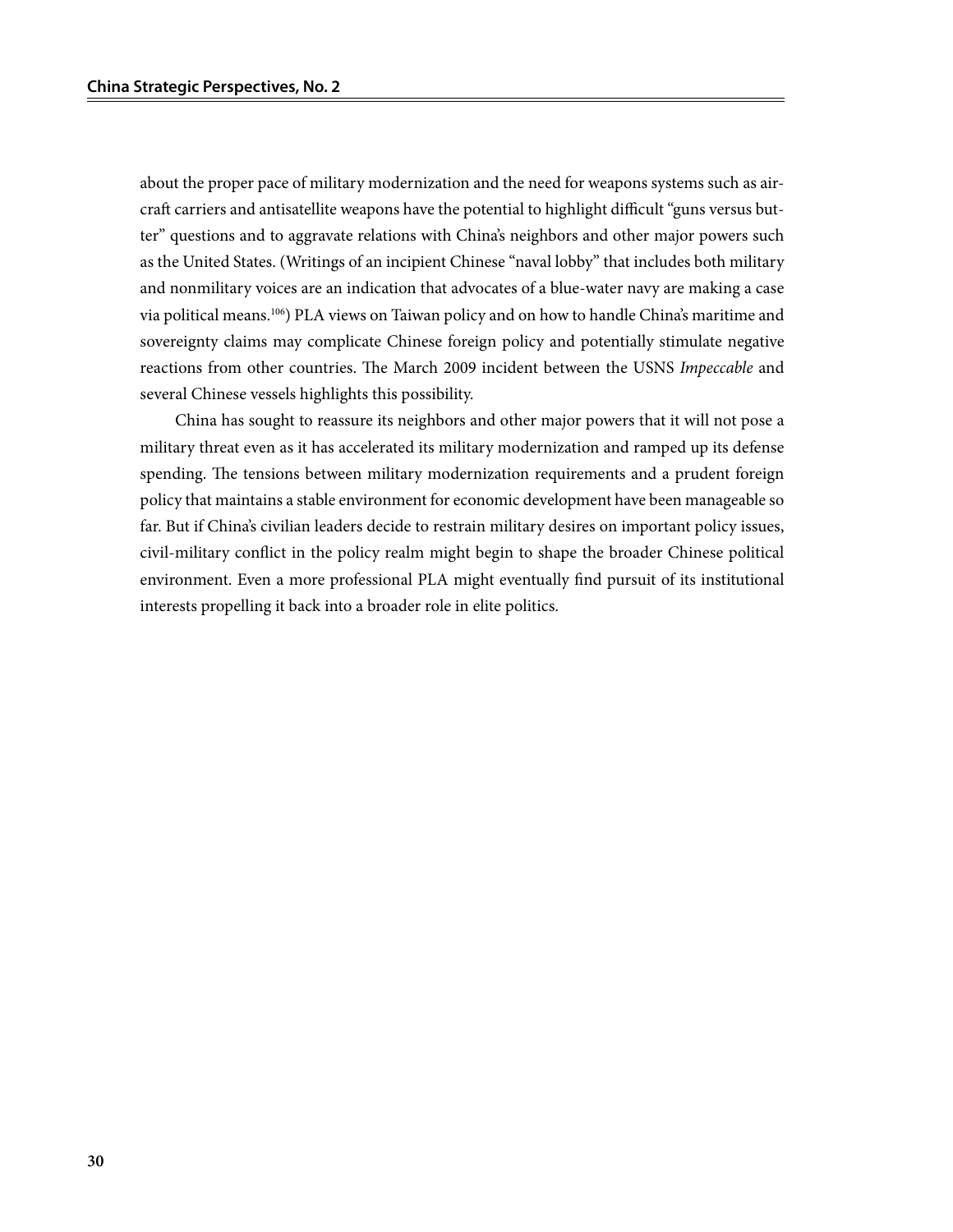#### **Notes**

<sup>1</sup> This paper was originally presented at the 2008 Annual Chinese Council on Advanced Policy Studies–RAND–Carnegie Endowment for International Peace–National Defense University–Center for Naval Analyses Conference on PLA Affairs. November 2008, Taipei, Taiwan.

2 Samuel P. Huntington, *The Soldier and the State: The Theory and Politics of Civil-Military Relations* (London: Harvard University Press, 1957).

<sup>3</sup> Analysts such as Paul Godwin, Harlan Jencks, and Ellis Joffe have adapted Huntington's approach to the study of Chinese civil-military relations. See Ellis Joffe, *Party and Army: Professionalism and Political Control in the Chinese Officer Corps*, 1949–1964, Harvard East Asian Monographs (Cambridge, MA: Harvard University Press, 1965); Paul H.B. Godwin, "Professionalism and Politics in the Chinese Armed Forces: A Reconceptualization," in *Civil-Military Relations in Communist Systems*, ed. Dale R. Herspring and Ivan Volgyes (Boulder, CO: Westview Press, 1978), 219–240; Harlan W. Jencks, *From Muskets to Missiles: Politics and Professionalism in the Chinese Army*, 1945–1981 (Boulder, CO: Westview Press, 1982); Ellis Joffe, *The Chinese Army After Mao* (Cambridge, MA: Harvard University Press, 1987); and Paul H.B. Godwin, *Development of the Chinese Armed Forces* (Maxwell Air Force Base, AL: Air University Press, 1988).

4 Roy Kamphausen, Andrew Scobell, and Travis Tanner, eds., *The "People" in the PLA: Recruitment, Training, and Education in China's Military* (Carlisle, PA: Strategic Studies Institute, 2007). 5 Author's interviews with senior PLA officers, September 2008.

6 James Mulvenon and David Finkelstein, eds., *China's Revolution in Doctrinal Affairs: Emerg-*

*ing Trends in the Operational Art of the Chinese People's Liberation Army* (Alexandria, VA: CNA Corporation, 2005).

7 This theme is prominent in the 2006 and 2008 defense white papers.

8 Amos Perlmutter and William M. LeoGrande, "The Party in Uniform: Towards a Theory of Civil-Military Relations in Communist Political Systems," *The American Political Science Review* 76, no. 4 (December 1982), 778–789.

9 This is not always the case. We would like to thank Monte Bullard for pointing out the extent to which Hu Jintao interacted with military leaders while serving as Party Secretary of Tibet. However, Hu Jintao's case can also be seen as an exception due to the events occurring during his tenure in Tibet and Deng Xiaoping's relatively early selection and grooming of Hu for a top leadership position.

 $10$  Lynn White and Li Cheng have published a series of articles analyzing the backgrounds and characteristics of senior political and military elites elected to the Communist Party Central Committee. Their work documents the increasing emphasis on credentials and expertise among China's leaders, and the potential importance of civilian schools as the basis for political networks. See Li Cheng and Lynn White, "The Army in the Succession to Deng Xiaoping: Familiar Fealties and Technocratic Trends," *Asian Survey* 33, no. 8 (August 1993), 757–786; "The Fifteenth Central Committee of the Chinese Communist Party: Full-Fledged Technocratic Leadership with Partial Control by Jiang Zemin," *Asian Survey* 38, no. 3 (March 1998), 231–264; "The Sixteenth Central Committee of the Chinese Communist Party: Hu Gets What?" *Asian Survey* 43, no. 4 (July-August 2003), 553–597; Li Cheng, "The New Military Elite: Generational Profile and Contradictory Trends," in *Civil-Military Relations in Today's China: Swimming in a New Sea*, ed. David M. Finkelstein and Kristen Gunness (Armonk, NY: M.E. Sharpe, 2007), 48–73.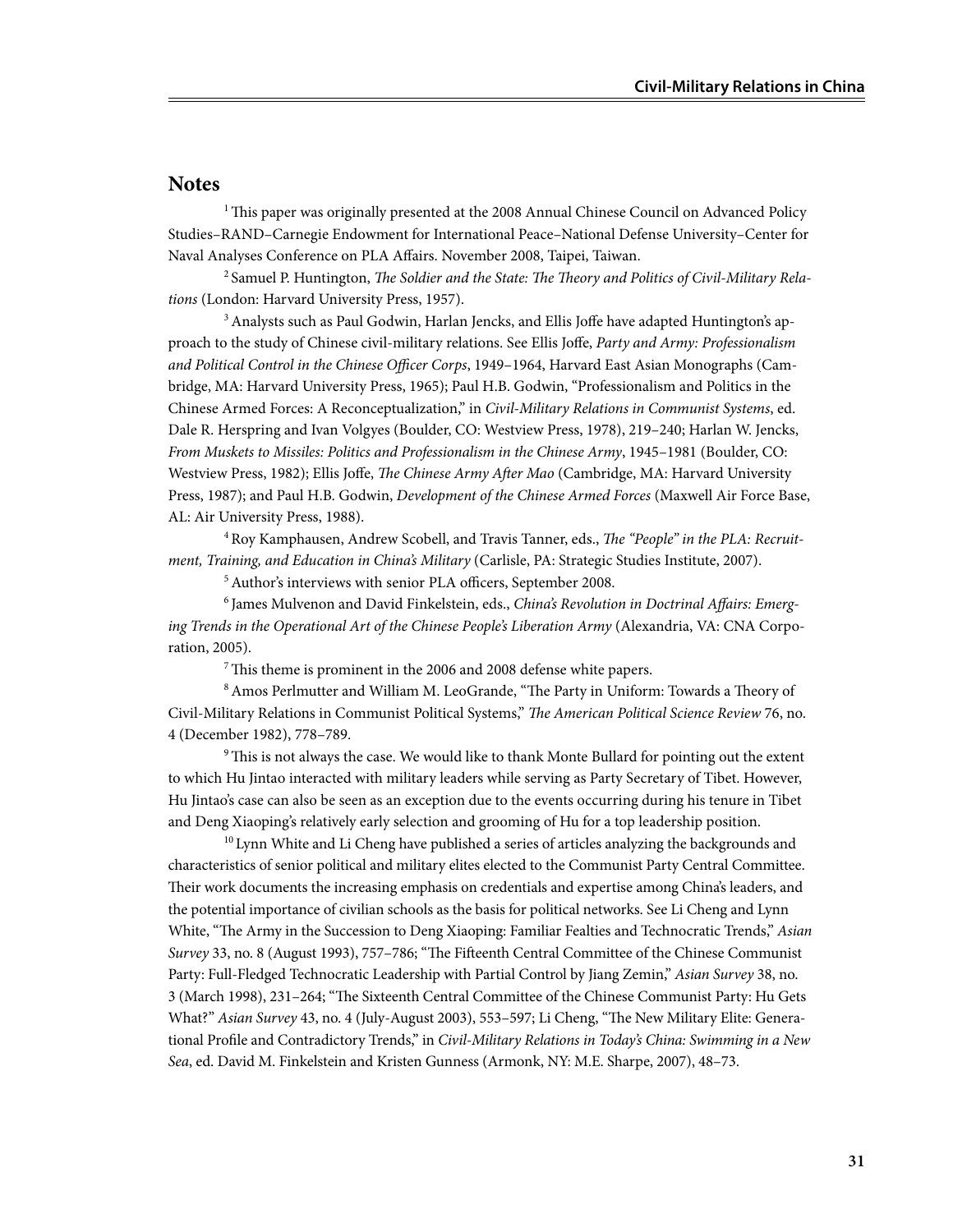<sup>11</sup> Military leaders do have some opportunities to interact with local, and potentially provincial level, civilian leaders during the middle phase of their careers while leading local military units or serving in senior positions in military regions. However, the civilian leaders they interact with will not necessarily ascend to senior national level positions. Moreover, some analysis suggests that primary responsibility for liaison with civilian officials is ordinarily handled by officers with long experience in a particular military region. Such individuals are typically not "fast burners" marked for promotion to top positions. See Elizabeth Hague, "PLA Leadership in China's Military Regions," in *Civil-Military Change in China: Elites, Institutes, and Ideas After the 16<sup>th</sup> Party Congress, ed. Andrew Scobell and Larry Wortzel* (Carlisle, PA: Strategic Studies Institute, 2004), 220–221.

12 Author's interview with PLA officer, November 2007.

<sup>13</sup> Li Cheng and Lynn White, "The Sixteenth Central Committee of the Chinese Communist Party: Hu Gets What?" 553-597; and James Mulvenon, "Chinese Military Leadership After the 17<sup>th</sup> Congress: Hu's Guys or Whose Guys?" *China Leadership Monitor,* no. 23 (Winter 2008), available at <www.hoover.org/publications/clm/issues>.

<sup>14</sup> Notably, this change added the commanders of the PLA Air Force, Navy, and Second Artillery Corps to the CMC in 2004. Although at first glance this may appear to increase military influence within the CMC, in practice it provides a means of elevating interservice disputes and bringing them to the attention of top civilian leaders. Thus, it may actually reduce the ability of the military to coordinate positions and present a united front to civilian leaders.

<sup>15</sup> Ellis Joffe stresses that the PLA only becomes involved in elite politics when there are splits among the civilians. Ellis Joffe, "The Chinese Army in Domestic Politics: Factors and Phases," in *Chinese Civil-Military Relations: The Transformation of the People's Liberation Army*, ed. Nan Li (New York: Routledge, 2006), 8–24.

<sup>16</sup> However, local PLA units appear to have played a limited role in suppressing unrest by ethnic Tibetans in March-April 2008.

<sup>17</sup> The China Journal, no. 34 (July 1995) and no. 45 (January 2001).

18 See Andrew J. Nathan and Brice Gilley, *China's New Rulers: The Secret Files* (New York: New York Review of Books, 2002), 37–64.

 $19$  Hu Jintao was identified as the future top leader by Deng Xiaoping. He was elected to the Politburo Standing Committee in 1992, a full decade before taking power in 2002, although his position as the future top leader only became secure years later.

<sup>20</sup> Murray Scot Tanner noted in 2004 that "all reporting to date suggests that  $\dots$  the PLA played virtually no role as 'kingmaker' in Hu's selection and promotion." Murray Scot Tanner, "Hu Jintao as China's Emerging National Security Leader," *in Civil-Military Change in China: Elites, Institutes, and Ideas after the 16th Party Congress*, ed. Andrew Scobell and Larry Wortzel (Carlisle, PA: Strategic Studies Institute, 2004), 52.

21 See You Ji, "Sorting Out the Myths about Political Commissars," in *Chinese Civil-Military Relations: The Transformation of the People's Liberation Army*, ed. Nan Li (New York: Routledge, 2006), 89–116.

<sup>22</sup> Thanks to Monte Bullard for offering the counterpoint that PLA political officers and commissars have had a very similar role and responsibilities over time.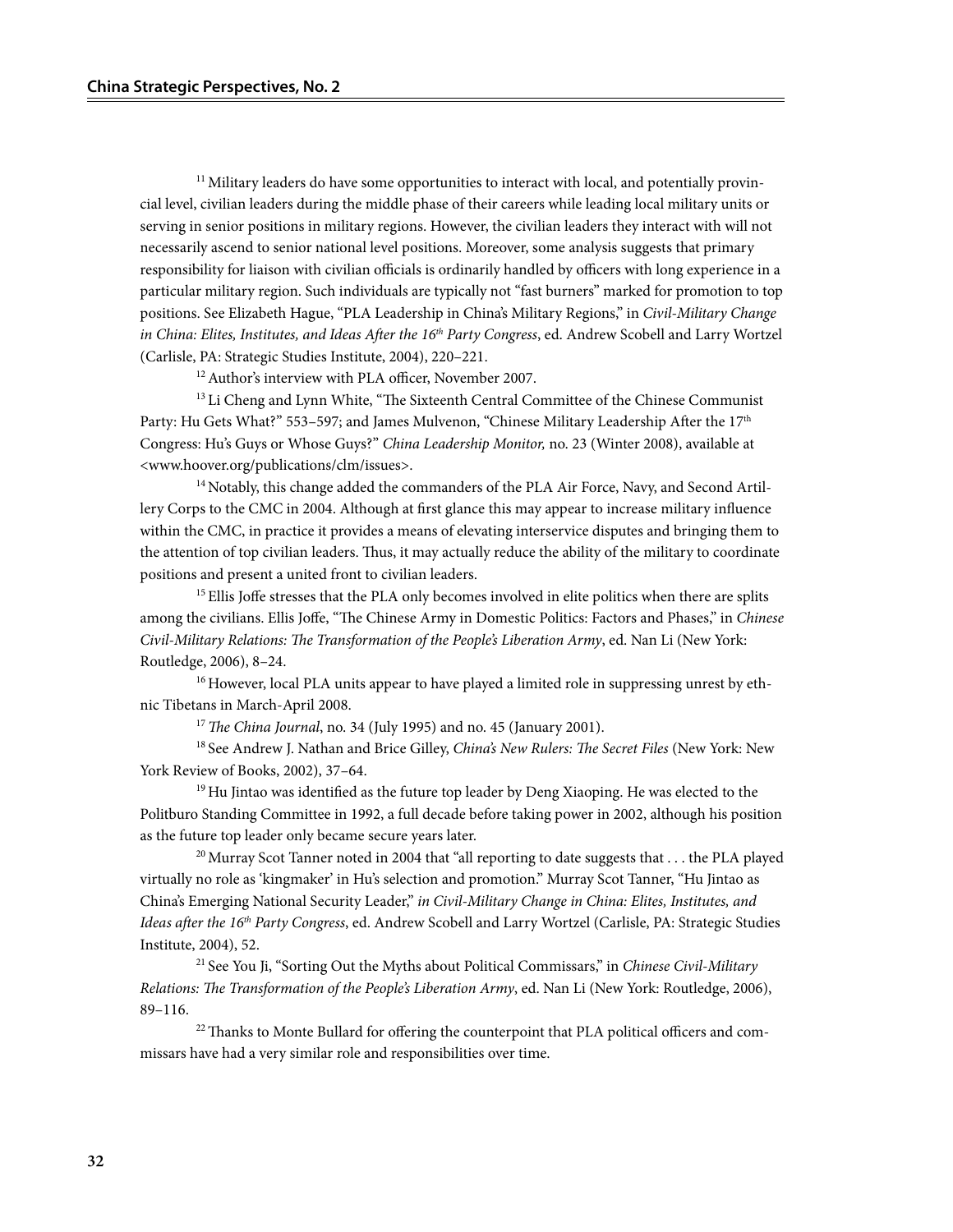$23$  This is explicit in bargaining or conditional compliance models of civil-military relations.

<sup>24</sup> In this paper we use the term "models" to encompass a range of theories, formal models, and analytical approaches in the literature. This is an oversimplification, given variations in the rigor and sophistication of the models, but is helpful for readability.

 $25$  For earlier analyses and evaluations of these models, see Thomas J. Bickford, "A Retrospective on the Study of Chinese Civil-Military Relations Since 1979: What Have We Learned? Where Do We Go?" in *Seeking Truth from Facts: A Retrospective on Chinese Military Studies in the Post-Mao Era*, ed. James C. Mulvenon and Andrew Yang (Santa Monica, CA: RAND, 2001), 1–37; Jonathan D. Pollack, "The Study of Chinese Military Politics: Toward a Framework for Analysis," in *Political-Military Systems: Comparative Perspectives*, ed. Catherine M. Kelleher (Beverly Hills: Sage Publications, 1974), 239–269; and Harlan W. Jencks, "Watching China's Military: A Personal View," *Problems of Communism* (May-June 1986), 71–78.

26 See special sections in *The China Journal,* no. 34 (July 1995) and no. 45 (January 2001).

<sup>27</sup> For discussion of factions based on generations, see William W. Whitson and Chen-Hsia Huang, *The Chinese High Command: A History of Communist Military Politics*, 1927–71 (New York: Praeger, 1973); William Parish, "Factions in Chinese Military Politics," *The China Quarterly,* no. 56 (October 1973), 667–699; William del Mills, "Generational Change in China," *Problems of Communism*  (November-December 1983), 16–35. For discussion of factions based on regional and central forces, see Harvey W. Nelson, *The Chinese Military System: An Organizational Study of the Chinese People's Army*, 2d ed. (Boulder, CO: Westview Press, 1981).

28 See Willy Wo-Lap Lam's reporting and books China After Deng Xiaoping—*The Power Struggle in Beijing Since Tiananmen* (Singapore: John Wiley and Sons, 1995), 193–238 and 323–430; and *The Era of Jiang Zemin* (Singapore: Prentice Hall, 1999), 153–212.

29 See Whitson and Chen, *Chinese High Command*; Parris Chang, "Chinese Politics: Deng's Turbulent Quest," *Problems of Communism* (January-February 1981), 1–21; Jurgen Domes, *P'eng Tehuai: The Man and the Image* (Stanford: Stanford University Press, 1985); June Teufel Dreyer, "Civil-Military Relations in the People's Republic of China," *Comparative Strategy* 5, no. 1 (1985), 27–49; Yu Yulin, "Reshuffle of Regional Military Leaders on the Mainland," *Issues and Studies* (June 1990), 1–4.

30 Michael Swaine, *The Military and Political Succession in China: Leadership, Institutions, Beliefs* (Santa Monica, CA: RAND, 1992).

<sup>31</sup> This line of thought borrows from Thomas Bickford's 1999 retrospective. See also Parish, "Factions in Chinese Military Politics"; William Pang yu Ting, "Coalitional Behavior Among the Chinese Military Elite: A Nonrecursive, Simultaneous Equations, and Multiplicative Causal model," *American Political Science Review* 73, no. 2 (June 1979), 478–493; Monte R. Bullard, *China's Political-Military Evolution: The Party and the Military in the PRC*, 1960–1984 (Boulder, CO: Westview Press, 1985); June Teufel Dreyer, "Civil-Military Relations in the People's Republic of China," *Comparative Strategy* 5, no.1 (1985), 27–49; Monte R. Bullard and Edward C. O'Dowd, "The Role of the PLA in the Post-Mao Era," *Asian Survey* 26, no. 6 (June 1986), 706–720.

<sup>32</sup> We did not focus on this issue because although elite politics and policy overlap, this topic fits more properly into the policy realm. For further information on the PLA as an interest group, see Bullard, *China's Political-Military Evolution*; Harry Harding, "The PLA as a Political Interest Group," in *Chinese Politics from Mao to Deng*, ed. Victor Falkenheim (New York: Paragon House, 1987); "The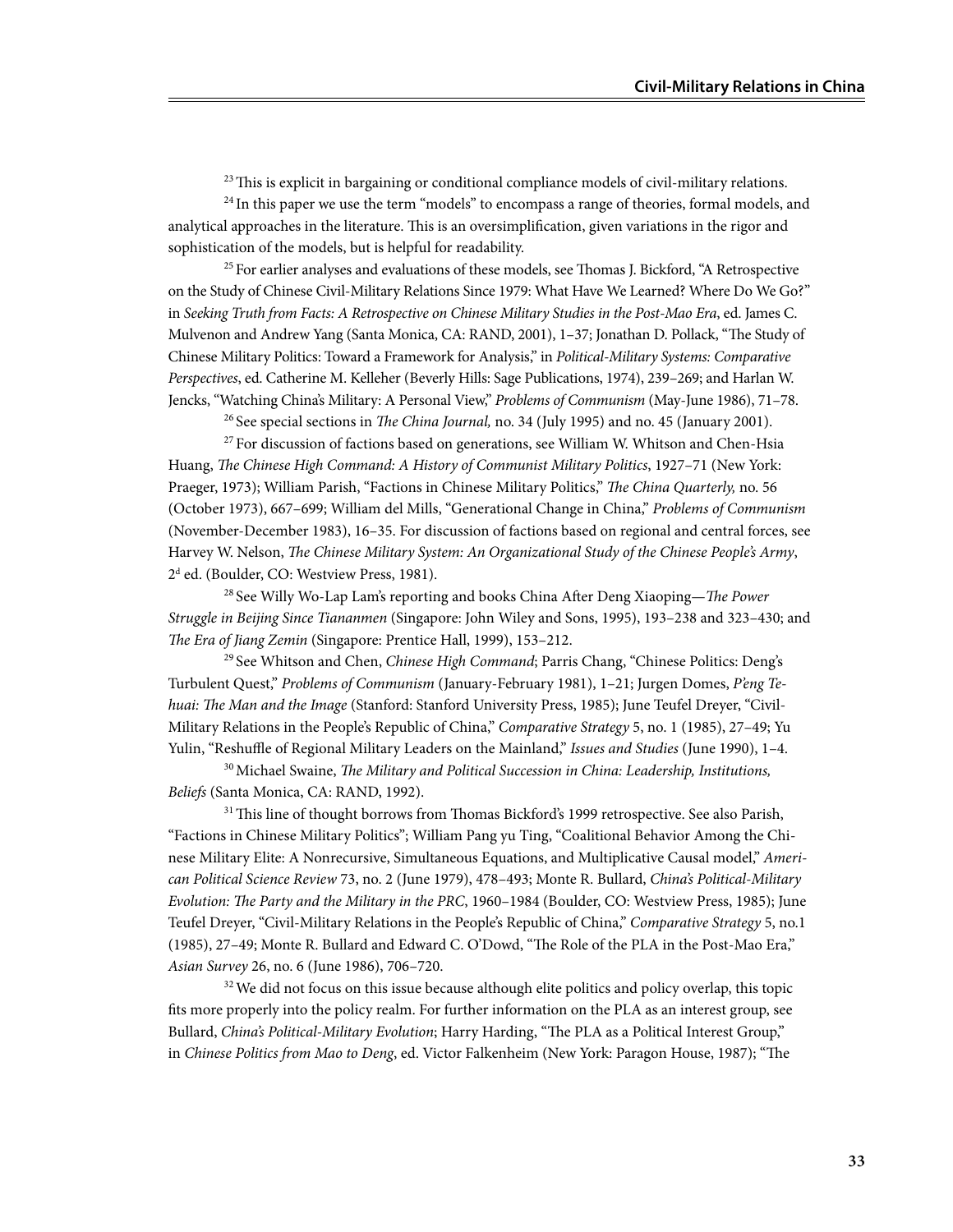PLA as an Interest Group in Chinese Foreign Policy," in T*he Chinese People's Liberation Army*, ed. Mark Weisenbloom, Dimon Liu, and Denny Lane (New York: Kegan Paul, 1996), 246–281.

 $33$  June Teufel Dreyer argues against and then for this assertion. See "The New Officer Corps: Implications for the Future," *The China Quarterly,* no. 146 (June 1996), 315–335 and "The Military's Uncertain Politics," *Current History* 95, no. 602 (September 1996), 254–260.

 $34$  Li and White, "The Army in the Succession to Deng Xiaoping," 757.

35 Ibid., 757–786; Li and White, "The Fifteenth Central Committee of the Chinese Communist Party: Full-Fledged Technocratic Leadership with Partial Control by Jiang Zemin," 231–264; "The Sixteenth Central Committee of the Chinese Communist Party: Hu Gets What?" 553–597; Li Cheng, "The New Military Elite: Generational Profile and Contradictory Trends," 48–73.

<sup>36</sup> Li and White, "The Army in the Succession to Deng Xiaoping," 785.

37 See Roman Kolkowicz, *The Soviet Military and the Communist Party* (Princeton, NJ: Princeton University Press, 1967); William E. Odom, "The Party-Military Connection: A Critique," in *Civil-Military Relations in Communist Systems*, ed. Dale R. Herspring and Ivan Volgyes (Boulder, CO: Westview Press, 1978), 27–52; Timothy Colton, *Commissars, Commanders, and Civilian Authority* (Cambridge, MA: Harvard University Press, 1979); Amos Perlmutter and William M. LeoGrande, "The Party in Uniform: Towards a Theory of Civil-Military Relations in Communist Political Systems," *The American Political Science Review* 76, no. 4 (December 1982), 778–789.

38 Perlmutter and LeoGrande, "The Party in Uniform," 784.

 $39$  There are also fused civil-military relationships where the Party develops out of the army, as in the case of Cuba. See Perlmutter and LeoGrande, "The Party in Uniform," 785–786.

40 For early discussions on the interlocking directorate, see Bullard, *China's Political-Military Evolution*.

41 David Shambaugh, "The Soldier and the State in China: The Political Work System in the People's Liberation Army," *The China Quarterly,* no. 127 (September 1991), 527–568.

42 Eberhard Sandschneider, "Military and Politics in the PRC," in *Chinese Defense and Foreign Policy*, ed. June Teufel Dreyer (New York: Paragon House, 1989), 331–349.

43 Jeremy T. Paltiel, "PLA Allegiance on Parade: Civil-Military Relations in Transition," *The China Quarterly,* no. 143 (September 1995), 799.

44 Shambaugh, "The Soldier and the State in China."

45 Ellis Joffe, "The PLA and the Succession Question," in *China's Military, The PLA in 1992– 1993*, ed. Andrew Yang (Taipei: Chinese Council of Advanced Policy Studies, 1992–1993).

46 David Shambaugh, "Commentary on Civil-Military Relations in China: The Search for New Paradigms," in *Seeking Truth From Facts: A Retrospective on Chinese Military Studies in the Post-Mao Era*, ed. James C. Mulvenon and Andrew Yang (Santa Monica, CA: RAND, 2001), 39–49.

47 Ellis Joffe, *Party and Army: Professionalism and Political Control in the Chinese Officer Corps, 1949–1964*, Harvard East Asian Monographs (Cambridge, MA: Harvard University Press, 1965); Ellis Joffe, *The Chinese Army After Mao* (Cambridge, MA: Harvard University Press, 1987); Harlan W. Jencks, *From Muskets to Missiles: Politics and Professionalism in the Chinese Army, 1945–1981* (Boulder, CO: Westview Press, 1982); Paul H.B. Godwin, "Professionalism and Politics in the Chinese Armed Forces: A Reconceptualization," in *Civil-Military Relations in Communist Systems*, ed. Dale R. Herspring and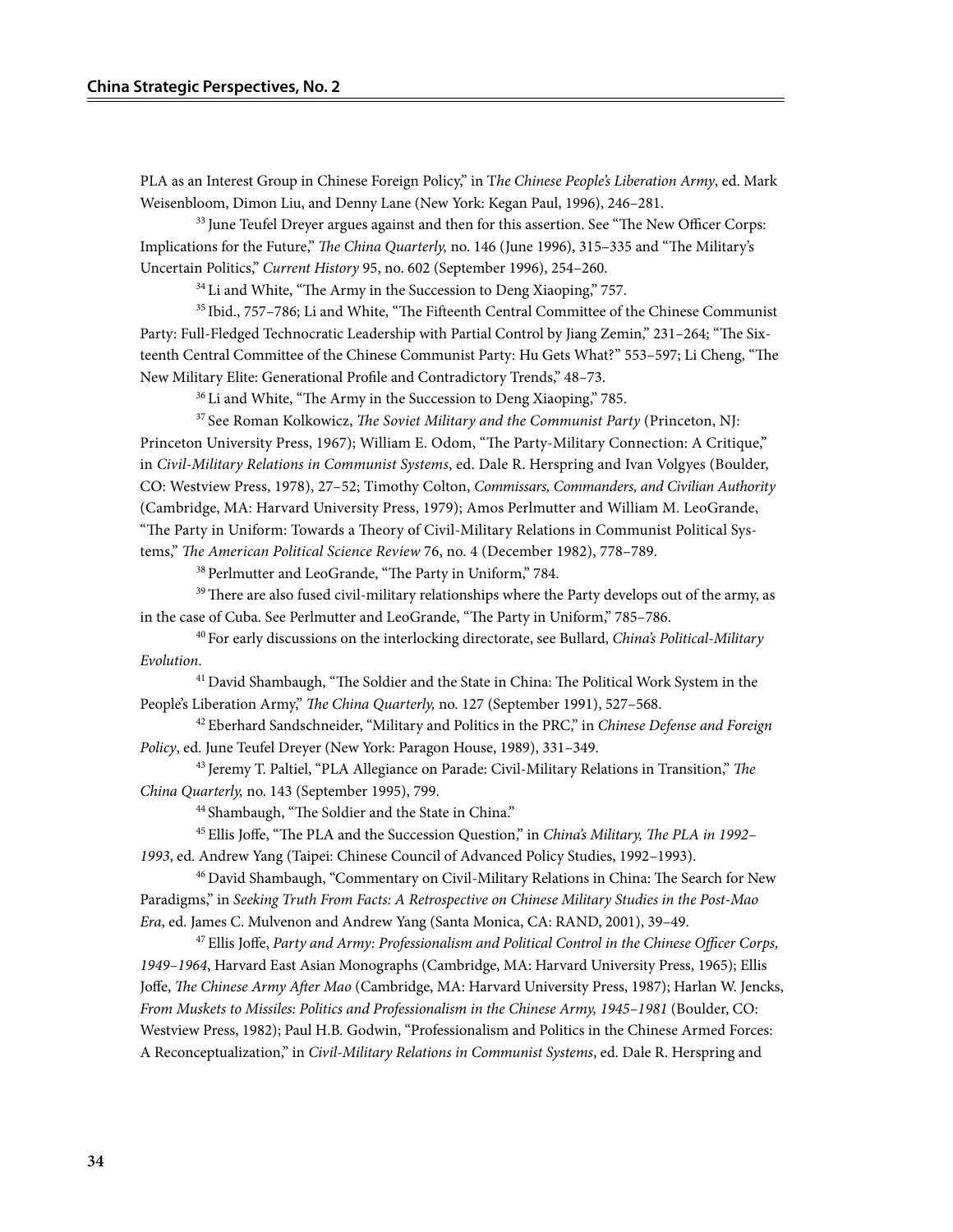Ivan Volgyes (Boulder, CO: Westview Press, 1978), 219–240; and Paul H.B. Godwin, *Development of the Chinese Armed Forces* (Maxwell Air Force Base, AL: Air University Press, 1988).

48 Cited in Bickford, "A Retrospective on the Study of Chinese Civil-Military Relations Since 1979," 7.

49 Bickford also makes this point in his retrospective. See June Teufel Dreyer, "The New Officer Corps: Implications for the Future," *The China Quarterly,* no. 146 (June 1996), 315–335; James Mulvenon, *Professionalization of the Senior Chinese Officer Corps: Trends and Implications* (Santa Monica, CA: RAND, 1997); Li and White, "Army and Succession."

50 Joffe, "The PLA and the Succession Question."

51 Ellis Joffe, "Party-Army Relations in China: Retrospect and Prospect," *The China Quarterly,* no. 146 (June 1996).

52 For discussion on the PLA's policy influence, see John W. Garver, *Face Off: China, the United States, and Taiwan's Democratization* (Seattle: University of Washington Press, 1997), and Michael D. Swaine, "The PLA and Chinese National Security Policy: Leaderships, Structures, Processes," *The China Quarterly* no. 146 (June 1996), 360–393, and *The Role of the Military in Chinese National Security Policymaking* (Santa Monica, CA: RAND, 1998).

53 Swaine, "The PLA and Chinese National Security Policy," and *The Role of the Military in Chinese National Security Policymaking*.

54 Joffe, "Party-Army Relations in China: Retrospect and Prospect," 299–314; "The Military and China's New Politics: Trends and Counter-Trends" in *The People's Liberation Army in the Information Age*, ed. James C. Mulvenon and Richard Yang (Santa Monica, CA: RAND, 1999), 34–47; "Concluding Comment: The Political Angle—New Phenomena in Party Army Relations," in *The Chinese Armed Forces in the 21st Century*, ed. Larry Wortzel (Carlisle, PA: Strategic Studies Institute, 1999), 321–328; "The Chinese Army in Domestic Politics: Factors and Phases," in *Chinese Civil-Military Relations: The Transformation of the People's Liberation Army*, ed. Nan Li (New York: Routledge, 2006), 8–24; and James C. Mulvenon, "China Conditional Compliance," in *Coercion and Governance: The Declining Political Role of the Military in Asia*, ed. Muthiah Alagappa (Stanford, CA: Stanford University Press, 2001), 317–335.

<sup>55</sup> See Bickford, "A Retrospective on the Study of Chinese Civil-Military Relations Since 1979," and James C. Mulvenon, "China Conditional Compliance," in *Coercion and Governance: The Declining Political Role of the Military in Asia*, ed. Muthiah Alagappa (Stanford, CA: Stanford University Press, 2001), 317–335.

56 Ellis Joffe, "Party-Army Relations in China: Retrospect and Prospect," *The China Quarterly,* no. 146 (June 1996), 300.

57 Shambaugh, "The Soldier and the State in China," 568.

58 Ibid.

59 Nan Li, "Changing Functions of the Party and Political Work System in the PLA and Civil-Military Relations in China," *Armed Forces & Society* 19, no. 3 (Spring 1993), 393–409.

60 David Shambaugh, *Modernizing China's Military: Progress, Problems, and Prospects* (Berkeley: University of California Press, 2002), 13.

61 See You Ji, "Sorting Out the Myths about Political Commissars," in *Chinese Civil-Military Relations: The Transformation of the People's Liberation Army*, ed. Nan Li (New York: Routledge, 2006), 89–116.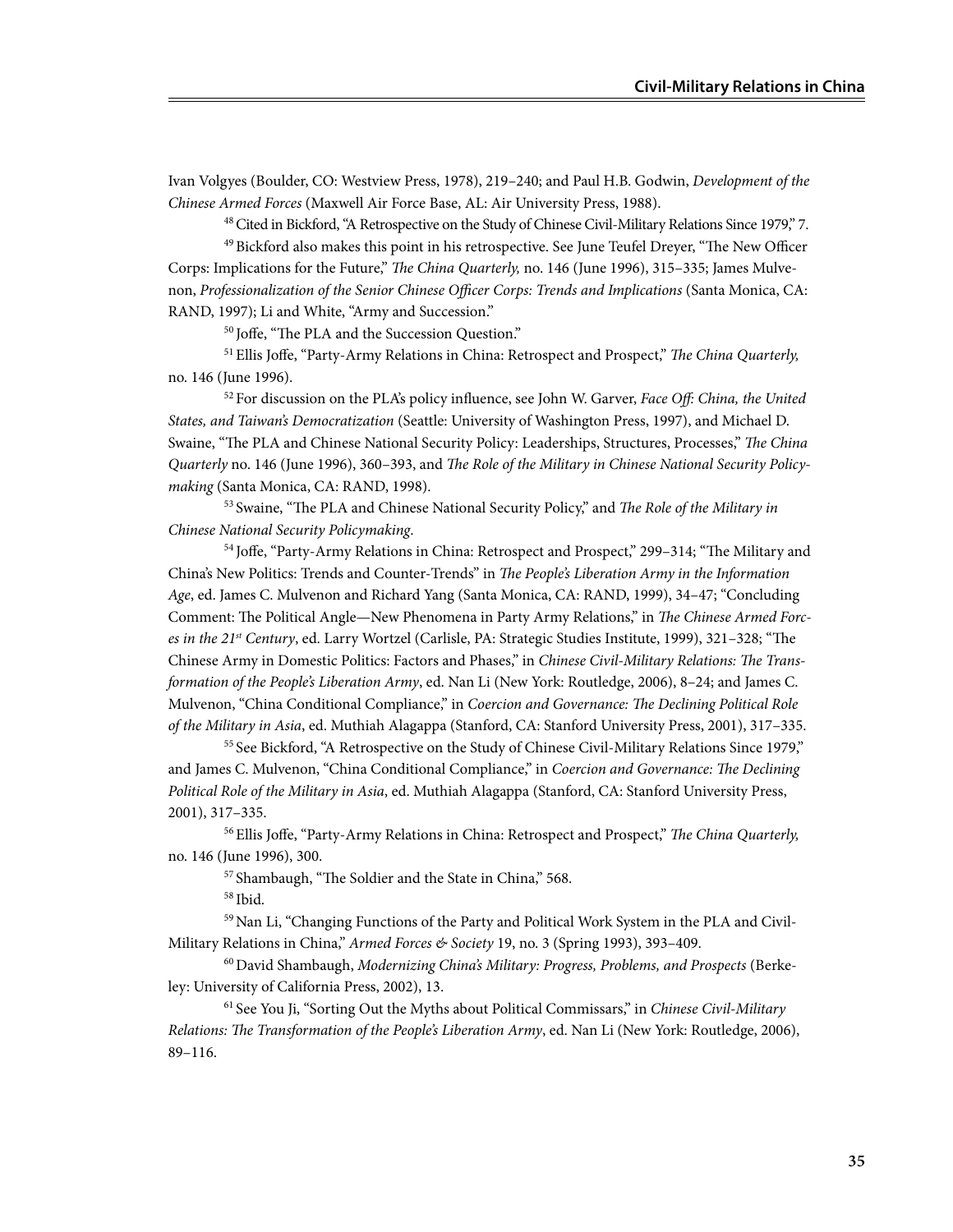$62$  We would like to thank Monte Bullard for raising this point on an earlier draft of this paper.

<sup>63</sup> Perlmutter and LeoGrande made this argument in 1982 when discussing the work of Kolkowicz, Colton, and Odom and analyzing civil-military relations in communist systems.

64 Joffe, "Party-Army Relations in China," 300.

65 David Shambaugh, "Civil-Military Relations in China: Party-Army or National Army?" *Copenhagen Journal of Asian Studies,* no. 16 (2002), 10–29.

66 Ellis Joffe, "The Military and China's New Politics: Trends and Counter-Trends" in *The People's Liberation Army in the Information Age*, eds. James C. Mulvenon and Richard Yang (Santa Monica, CA: RAND, 1999), 34–47.

67 David Shambaugh, "Commentary on Civil-Military Relations in China: The Search for New Paradigms," in *Seeking Truth From Facts: A Retrospective on Chinese Military Studies in the Post-Mao Era*, ed. James C. Mulvenon and Andrew Yang (Santa Monica, CA: RAND, 2001), 39–40.

68 James C. Mulvenon, "China: Conditional Compliance," in *Military Professionalism in Asia: Conceptual and Empirical Perspectives*, ed. Muthiah Alagappa (Honolulu, HI: East-West Center, 2002), 317–335, and James C. Mulvenon, "Straining against the Yoke? Civil-Military Relations in China after the Seventeenth Party Congress," in *China's Changing Political Landscape: Prospects for Democracy*, ed. Cheng Li (Washington, DC: Brookings Institution Press, 2008), 267–282.

 $69$  See Mulvenon, "China Conditional Compliance," 317–335; and Mulvenon, "Straining against the Yoke?"

70 You Ji, "Hu Jintao's Consolidation of Power and His Command of the Gun," in *China into the Hu-Wen Era: Policy Initiatives and Challenges*, ed. John Wong and Lai Hongyi (Singapore: World Scientific, 2006), 33–60; and "The 17<sup>th</sup> CCP National Congress and the Changing Elite Politics in China," in *China: the Next Decade*, ed. Dali Yang and Zhao Litao (Singapore: World Scientific, 2008), 45–61.

71 David Shambaugh, *Modernizing China's Military: Progress, Problems, and Prospects* (Berkeley: University of California Press, 2002); and Andrew Scobell, "China's Evolving Civil-Military Relations: Creeping Guojiahua," *Armed Forces & Society* 31, no. 2 (Winter 2005), 227–244.

72 Shambaugh, *Modernizing China's Military*, 19.

73 You Ji, "China: From Revolutionary Tool to Professional Military," in *Military Professionalism in Asia*, 132.

74 Shambaugh, *Modernizing China's Military*, 54.

75 Ellis Joffe, "The Chinese Army in Domestic Politics: Factors and Phases," in *Chinese Civil-Military Relations: The Transformation of the People's Liberation Army*, ed. Nan Li (London: Routledge, 2006), 8–24.

76 Yu Bin, "The Fourth Generation Leaders and the New Military Elite," in *Civil-Military Relations in Today's China: Swimming in a New Sea*, ed. David M. Finkelstein and Kristen Gunness (Armonk, NY: East Gate, 2007), 74–95.

77 You Ji, "China: From Revolutionary Tool to Professional Military," in *Military Professionalism in Asia*, 111–136.

78 See Harry Harding, "The PLA as a Political Interest Group," in *Chinese Politics from Mao to Deng*, ed. Victor Falkenheim (New York: Paragon House, 1987); and Joffe, "The Military and China's New Politics."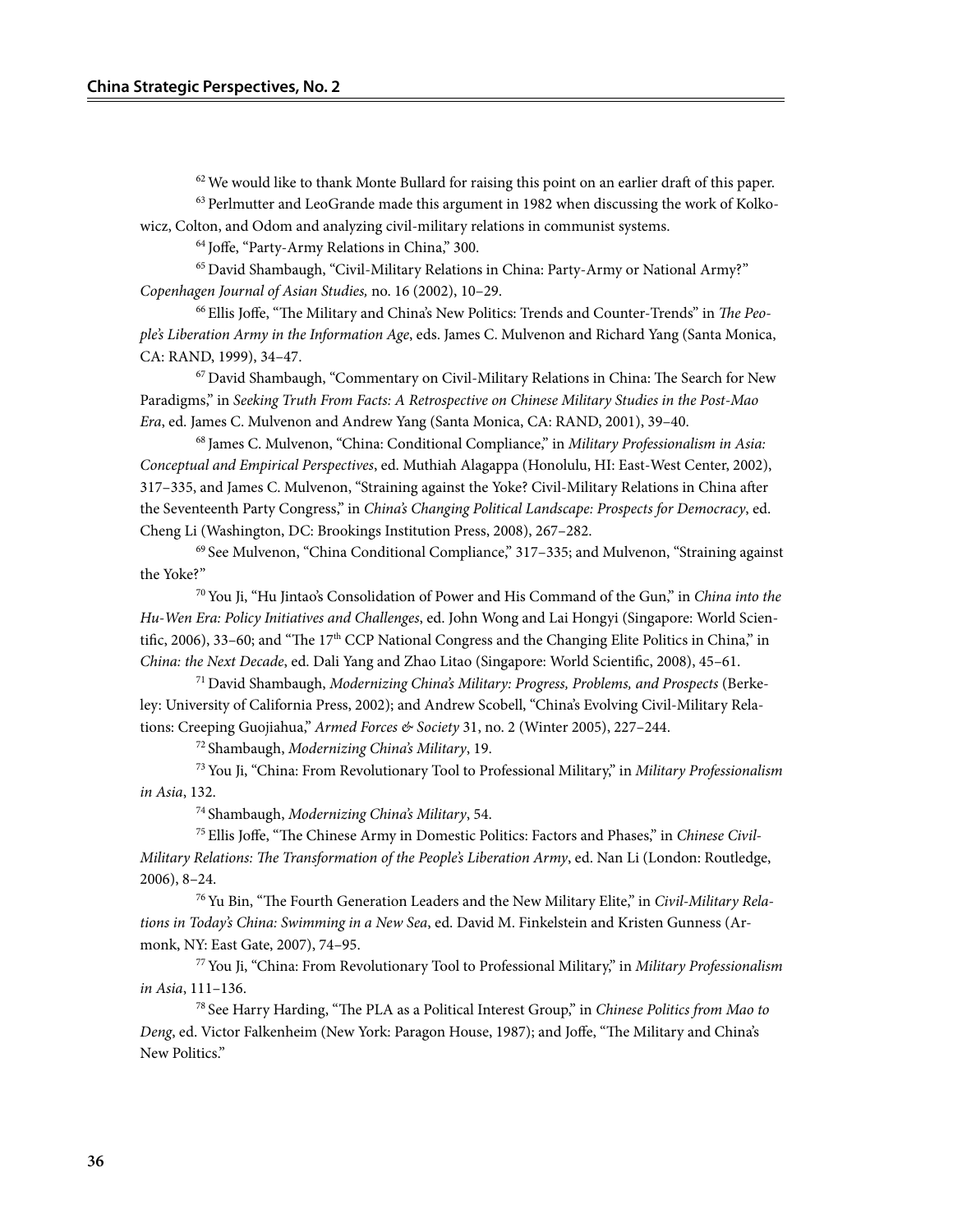$79$  One potential case we did not examine was the 1995–1996 Taiwan Strait crisis. We felt this case involved PLA efforts to exert policy influence rather than to shape elite politics. The crisis was also a relatively sudden event with few advance predictions that could be assessed.

80 Ellis Joffe, "The PLA and the Succession Question" in *China's Military: The PLA in 1992/93*, ed. Andrew Yang (Taipei: Chinese Council of Advanced Policy Studies, 1993); Ellis Joffe, "The Chinese Army: Coping with the Consequences of Tiananmen," in *China Briefing*, 1991, ed. William A. Joseph (Boulder, CO: Westview Press, 1992), 37–55; Harlan W. Jencks, "China's Army, China's Future," in *China in the Nineties: Crisis Management and Beyond*, ed. David Goodman and Gerald Segal (Oxford: Clarendon Press, 1991), 149–159; and Michael Swaine, *The Military and Political Succession in China: Leadership, Institutions, Beliefs* (Santa Monica, CA: RAND, 1992).

81 See Swaine, *The Military and Political Succession in China*; Harlan Jencks, "Civil-Military Relations in China: Tiananmen and After," *Problems of Communism* 40, no. 3 (May-June 1991), 14–29; Ellis Joffe, "The Chinese Army: Coping with the Consequences of Tiananmen"; Ellis Joffe, "The PLA and the Succession Question"; Andrew Scobell, "Why the People's Army Fired on the People: The Chinese Military and Tiananmen," *Armed Forces & Society* 18, no. 2 (Winter 1992), 193–213; and Jeremy T. Paltiel, "PLA Allegiance on Parade: Civil-Military Relations in Transition," *The China Quarterly,* no. 143 (September 1995), 784–800.

 $82$  You Ji, "Jiang Zemin's Formal and Informal Sources of Power and Chinese Elite Politics After 4 June 1989," *China Information* 6, no. 2 (Autumn 1991), 1–22.

83 Good examples of predictions that Yang Baibing may face difficulties include Swaine, *The Military and Political Succession in China, and Joffe*, "The PLA and the Succession Question."

84 See Michael T. Byrnes, "The Death of a People's Army," in *The Broken Mirror: China After Tiananmen*, ed. George Hicks (Harlow, Essex: Longman, 1990), 132–151, and Jencks, 1991.

<sup>85</sup> For discussion of this point, see You Ji, "Jiang Zemin's Formal and Informal Sources of Power"; and Bickford, "A Retrospective on the Study of Chinese Civil-Military Relations Since 1979."

86 See Thomas J. Bickford, "The Chinese Military and Its Business Operation: The PLA as Entrepreneur," *Asian Survey* 34, no. 5 (May 1994), 460–474; Ellis Joffe, "The PLA and the Chinese Economy: The Effect of Involvement," *Survival* 37, no. 2 (Summer 1995), 24–43; Chong-Pin Lin, "Limits to Professionalism: The Extramilitary Roles of the People's Liberation Army in Modernization," *Security Studies* 1, no. 4 (Summer 1992), 659–689.

87 Mulvenon, "China Conditional Compliance," 178.

88 One of the stronger predictions on eventual PLA divestiture is Harlan W. Jencks, "Organization and Administration in the PLA in the Year 2000," in *SCPS Yearbook on PLA Affairs: 1988/89*, ed. Richard Yang (Kaohsiung, Taiwan: SCPS, 1989), 53–54.

89 Tai Ming Cheung, "China's Entrepreneurial Army: The Structure, Activities, and Economic Returns of the Military Business Complex," in *Chinese Military Modernization*, ed. C. Dennison Lane, Mark Weisnbloom, and Dimon Liu (Washington, DC: AEI Press, 1996), 168–197; and Tai Ming Cheung, "The Chinese Army's New Marching Orders: Winning on the Economic Battlefield," in *Mixed Motives, Uncertain Outcomes: Defense Conversion in China*, ed. Jorn Brommelhorster and John Frankenstein (Boulder, CO: Lynne Reinner Publishers, 1997), 181–204.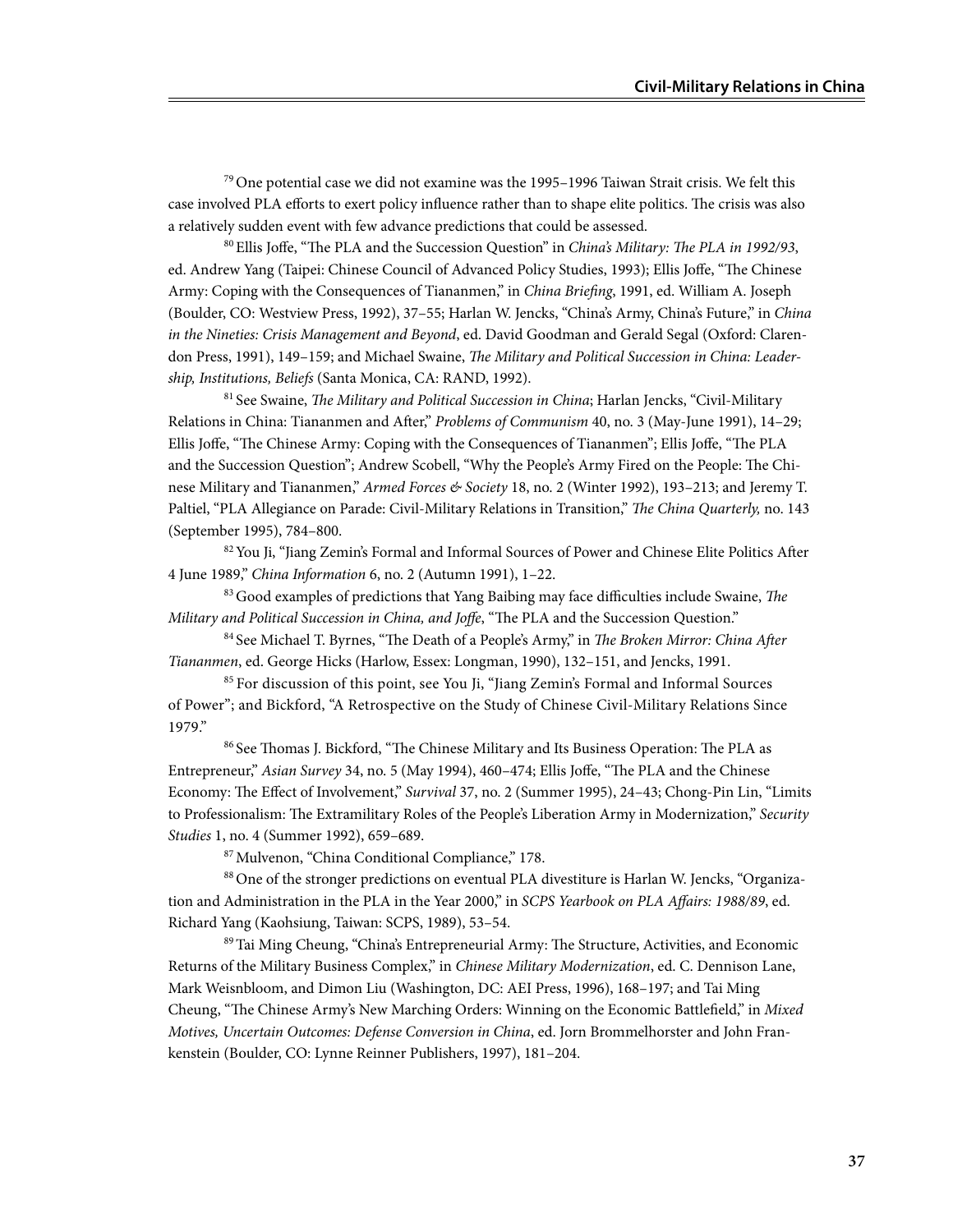90 Tai Ming Cheung, "Profits over Professionalism: The PLA's Economic Activities and the Impact on Military Unity," in *Chinese Regionalism: The Security Dimension*, ed. Richard H. Yang, Jason C. Hu, Peter K.H. Yu, and Andrew N.D. Yang (Boulder, CO: Westview Press, 1994), 85–110.

<sup>91</sup> Bickford, "The Chinese Military and Its Business Operation," 472.

92 James C. Mulvenon, "Military Corruption in China," *Problems of Post-Communism* 45, no. 2 (March-April 1998), 12.

93 Ellis Joffe, "The PLA and the Chinese Economy: The Effect of Involvement," *Survival* 37, no. 2 (Summer 1995), 24–43. Joffe only discusses the PLA leadership's role in this process and does not specifically address the civilian leadership's ability or inability to do so.

94 This announcement was not the first attempt at divestiture. Previous steps to curb PLA commercial excess were proclaimed and instituted throughout the 1990s. Although these did curtail PLA involvement in the most excessive and corrupt economic activities, they did little to end PLA commercial activity and the associated ills.

95 James C. Mulvenon, *Soldiers of Fortune: The Rise of the Military-Business Complex in the Chinese People's Liberation Army*, 1978-1998 (Armonk, NY: M.E. Sharpe, 2001), 178.

96 Ibid., 194.

97 Ibid., 191.

98 Ibid., 194.

99 You Ji, "Hu Jintao's Consolidation of Power and His Command of the Gun," in *China into the Hu-Wen Era: Policy Initiatives and Challenges*, ed. John Wong and Lai Hongyi (Singapore: World Scientific, 2006), 33–60.

100 Tony Saitch, "Social Trends in China: Implication for the People's Liberation Army," in *Civil-Military Relations in Today's China: Swimming in a New Sea*, ed. David M. Finkelstein and Kristen Gunness (London: M.E. Sharpe, 2007), 3–25.

101 Kamphausen et al.

102 Evan S. Medeiros, Roger Cliff, Keith Crane, and James C. Mulvenon, *A New Direction for China's Defense Industry* (Arlington, VA: RAND, 2005); and Richard A. Bitzinger, "The People's Liberation Army and Its Changing Economic Roles: Implications for Civil-Military Relations," in *Chinese Civil-Military Relations: The Transformation of the People's Liberation Army*, ed. Nan Li (New York: Routledge, 2006), 161–177.

<sup>103</sup> See Joseph Fewsmith, "China's Defense Budget: Is There Impending Friction Between Defense and Civilian Needs?" 202–213; Sijin Cheng, "The Challenge of Conscription in an Era of Social Change," 235–254; and Maryanne Kivlehan-Wise, "Demobilization and Resettlement: The Challenge of Downsizing the People's Liberation Army," in Finkelstein and Gunness, *Civil-Military Relations in Today's China*, 255–269.

<sup>104</sup> Thanks to Jonathan Pollack for raising a question regarding the existence of any recent comparative studies of Soviet civil-military relations that prompted this point.

105 One such study is Cheng Hsiao-shih, *Party-Military Relations in the PRC and Taiwan: Paradoxes of Control* (Boulder, CO: Westview Press, 1990).

106 Unpublished papers presented at the 19th Annual CAPS-RAND-CEIP-NDU conference on PLA affairs attempt to address this issue. See M. Taylor Fravel and Alex Liebman, "Beyond the Moat: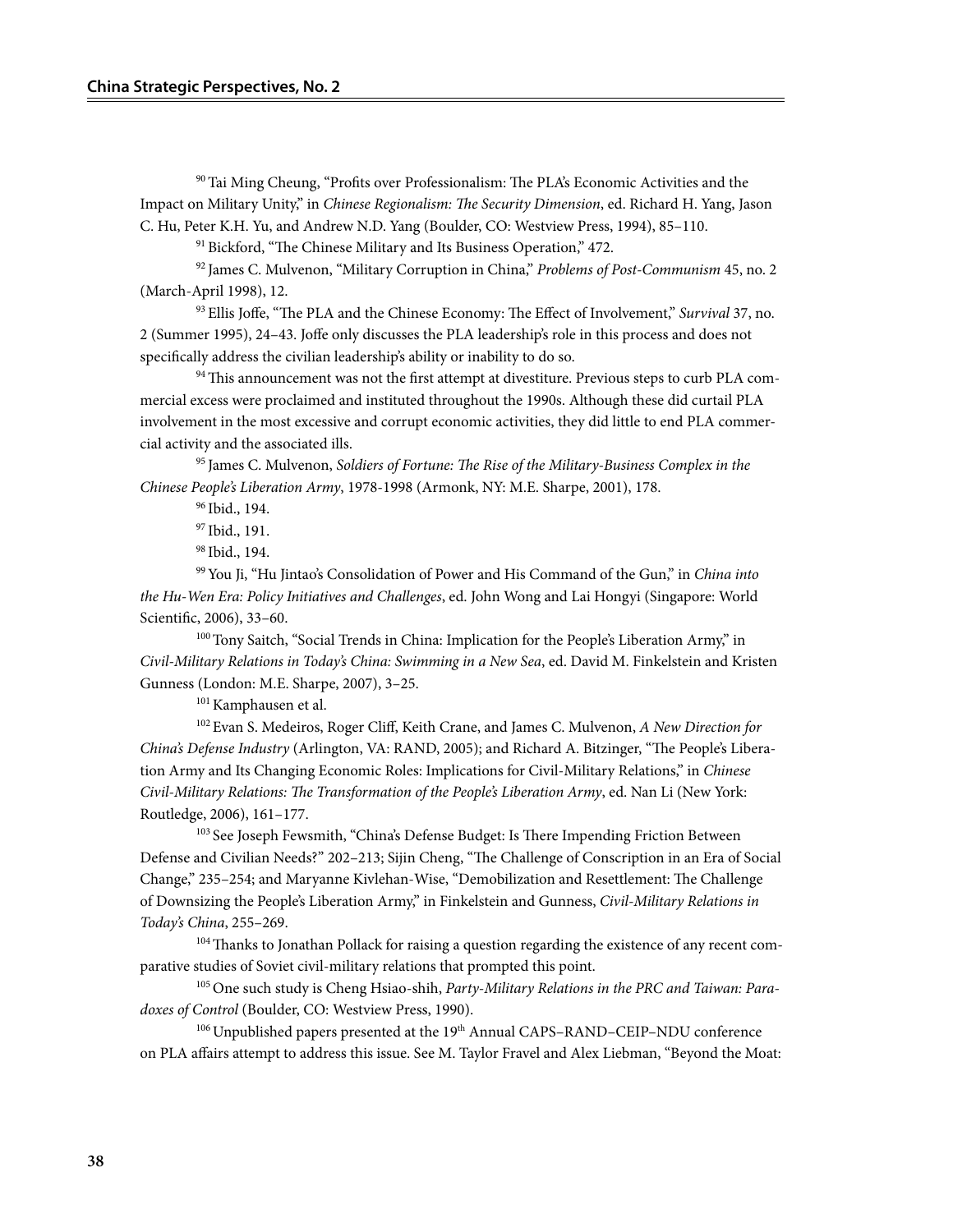PLAN's Evolving Interests and Potential Influence," and Daniel M. Hartnett and Frederic Vellucci, Jr., "Towards a Maritime Security Strategy: A Summary of Chinese Views since the Early 1990s."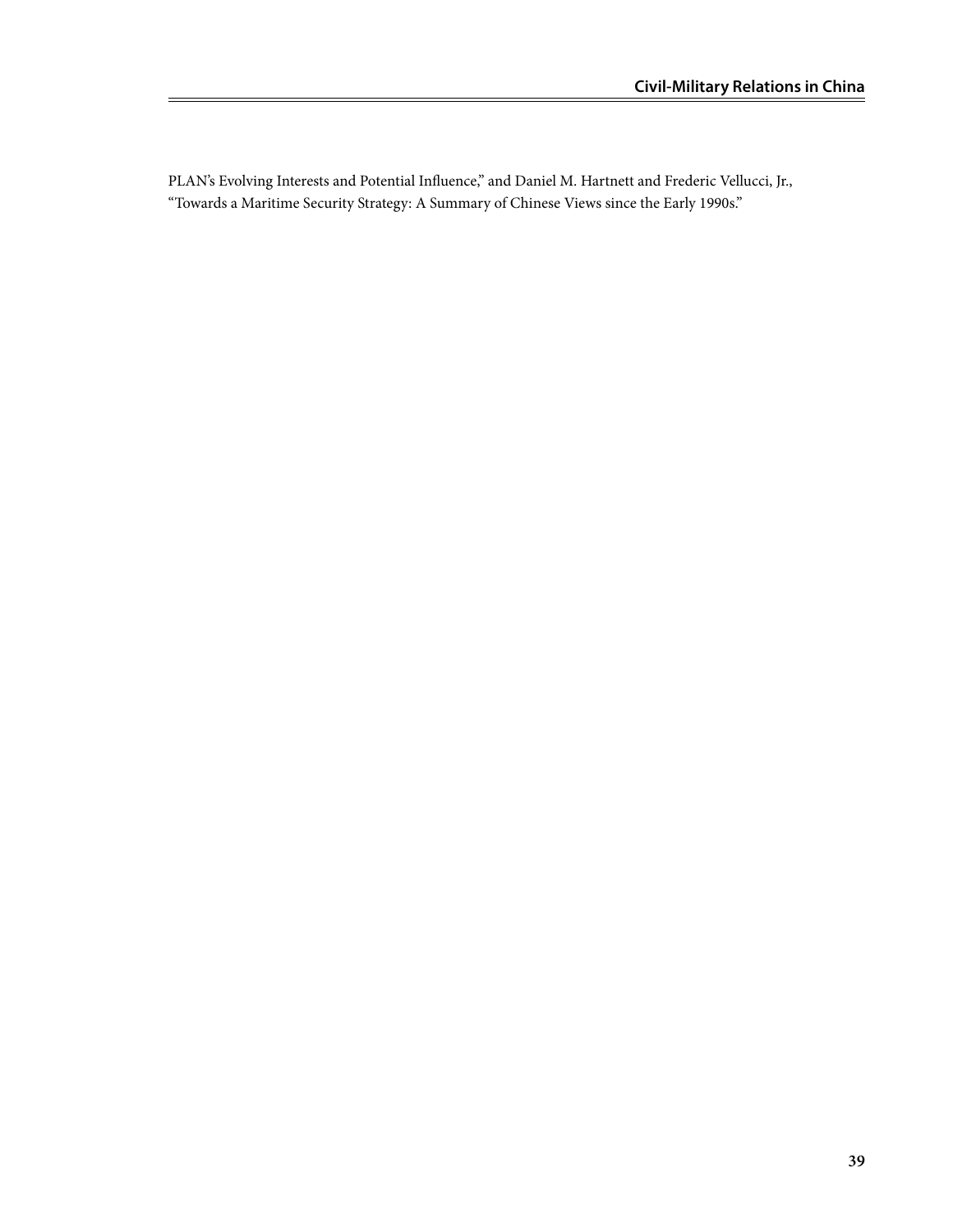## **Acknowledgments**

This paper was originally presented at the 2008 Annual Chinese Council on Advanced Policy Studies–RAND–Carnegie Endowment for International Peace–National Defense University–Center for Naval Analyses Conference on PLA Affairs in November 2008 in Taipei. The authors gratefully acknowledge constructive comments on the paper at the conference from panel chair Andrew Yang, discussants Alexander Huang and Jonathan Pollack, and conference participants. Monte Bullard, Michael Glosny, Ellis Joffe, Andrew Scobell, David Shambaugh, Michael Swaine, and Larry Wortzel all provided helpful comments and suggestions on the draft manuscript.

The authors respectfully dedicate this study to the memory of Ellis Joffe, whose contributions to the study of civil-military relations in China are only exceeded by the encouragement he provided to younger scholars entering the field.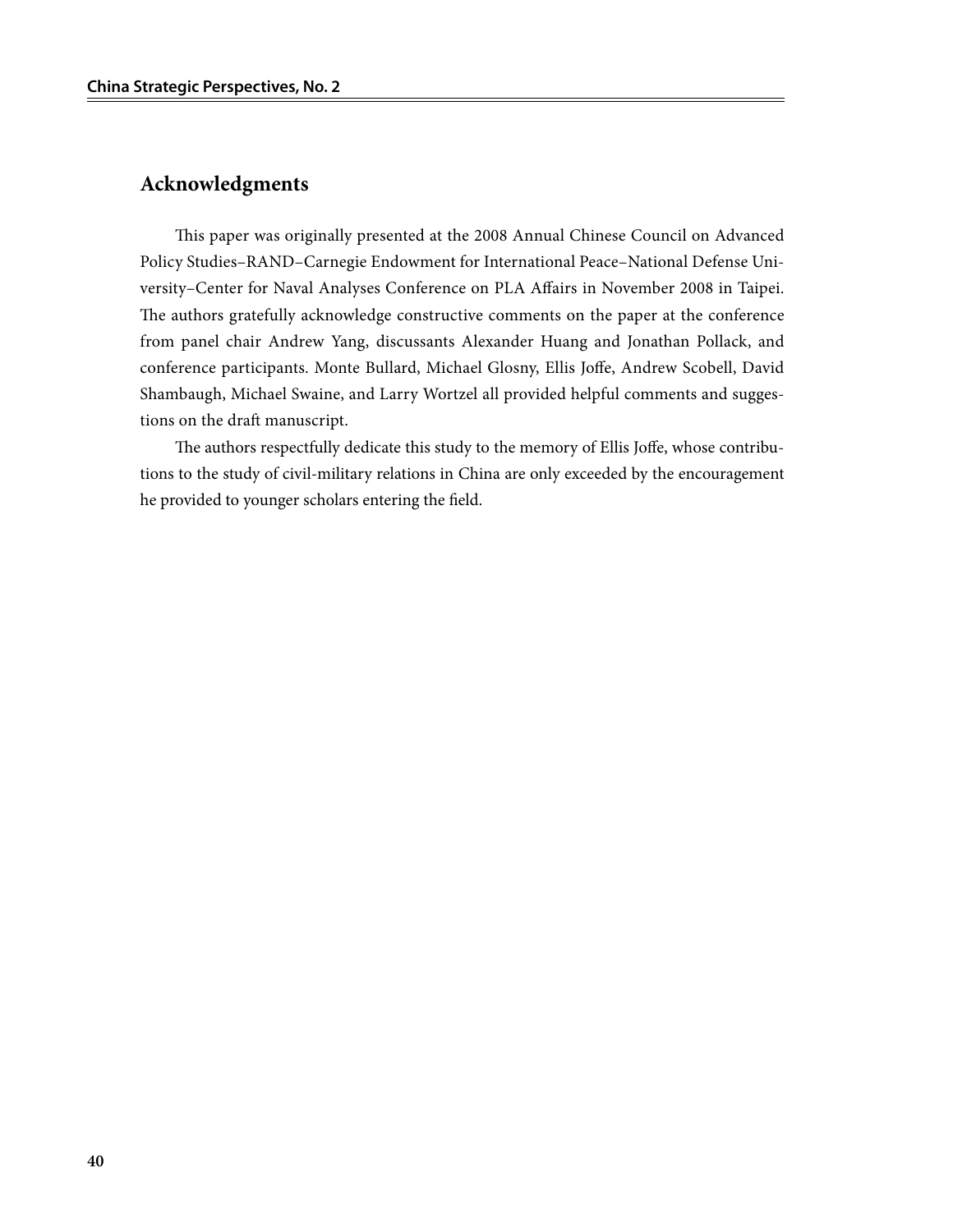### **About the Authors**

*Dr. Phillip C. Saunders* is a Distinguished Research Fellow and Director of Studies for the Center for Strategic Research in the Institute for National Strategic Studies at the National Defense University (NDU). He also serves as Interim Director of the Center for the Study of Chinese Military Affairs. He has worked on China and Asia security issues at NDU since January 2004. He previously worked at the Monterey Institute of International Studies, where he served as Director of the East Asia Nonproliferation Program from 1999 to 2003 and taught courses on Chinese politics, Chinese foreign policy, and East Asian security. Dr. Saunders has conducted research and consulted on East Asia security issues for Princeton University and the Council on Foreign Relations, and previously worked on Asia policy issues as an officer in the U.S. Air Force. He has published numerous articles and book chapters on China and Asia security issues; his recent publications include "Bridge over Troubled Water? Envisioning a China-Taiwan Peace Agreement" in *International Security* 33, no. 4, and INSS Strategic Forum 242, *Managing Strategic Competition with China* (NDU Press, 2009). Dr. Saunders attended Harvard College and received his MPA and Ph.D. in International Relations from the Woodrow Wilson School at Princeton University.

*Mr. Michael Kiselycznyk* joined the Institute for National Strategic Studies (INSS) as a Research Assistant in Spring 2007. He has worked on a range of issues including Chinese civil-military relations, Chinese military modernization, and U.S. strategic issues in the Asia-Pacific region. Before joining INSS, Mr. Kiselycznyk received a Master's degree in International Security at the University of Denver's Josef Korbel School of International Studies, during which time he also traveled to Peking University to study Mandarin.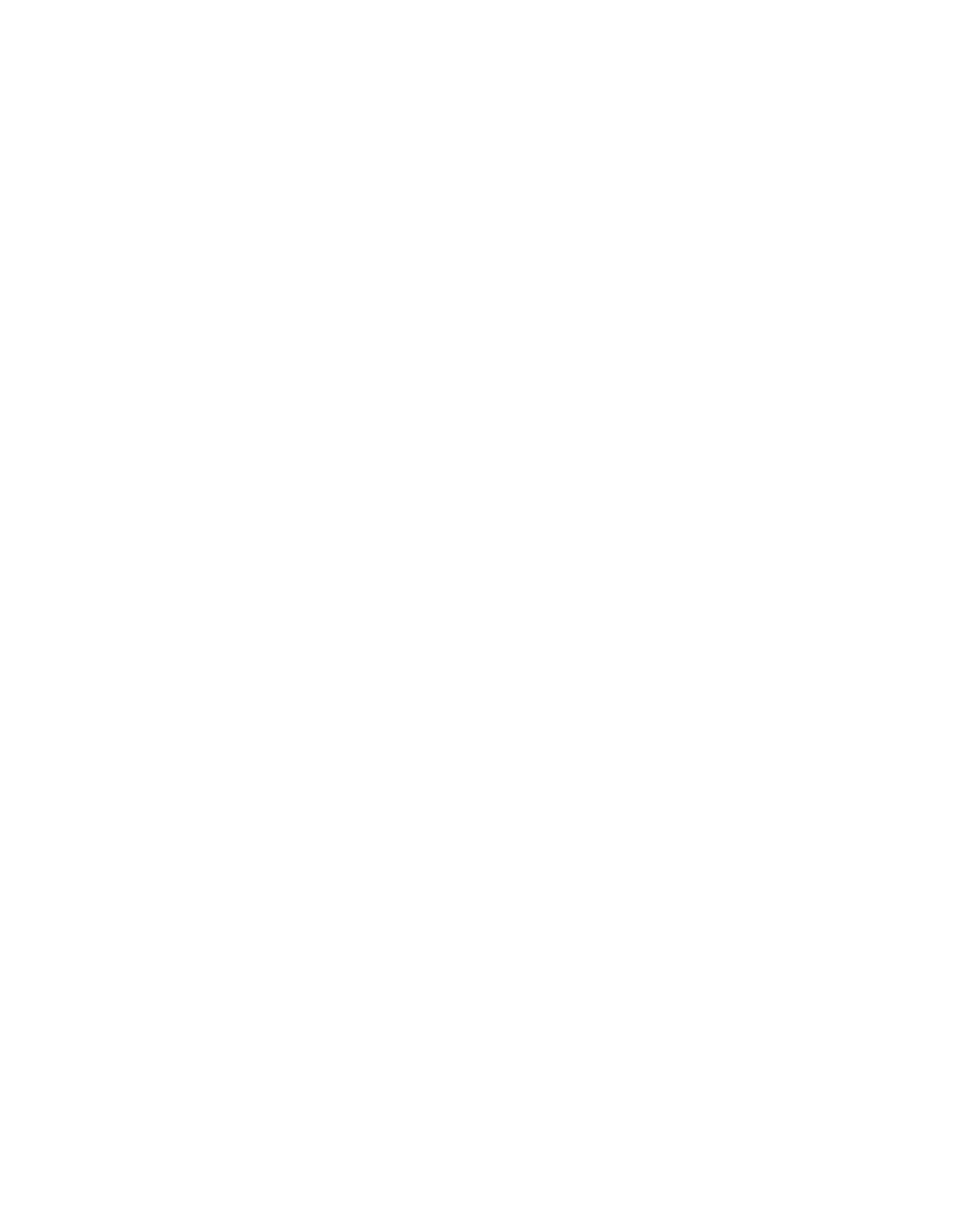#### **Center for Strategic Research Staff**

Mr. Julian Baker *Project Office Manager*

COL Mike Belding *Senior Military Fellow*

Ms. M. Elaine Bunn *Distinguished Research Fellow*

Mr. James Clad *Adjunct Research Fellow*

Mr. John A. Cope *Senior Research Fellow*

Ambassador Luigi Einaudi *Adjunct Research Fellow*

> col Mark Fields *Senior Military Fellow*

Dr. Ellen Frost *Adjunct Research Fellow*

Dr. T.X. Hammes *Senior Research Fellow*

Col Michael P. Hughes, USAF *Senior Military Fellow*

> Mr. Mike Kiselycznyk *Research Assistant*

Mr. Michael Kofman *Program Manager*

Dr. Christopher J. Lamb *Director*

> Dr. Andre Le Sage *Senior Research Fellow*

Dr. Thomas F. Lynch *Distinguished Research Fellow*  Mr. Leo G. Michel *Senior Research Fellow*

Mr. Evan Munsing *Subject Matter Expert*

Ambassador Robert B. Oakley *Distinguished Fellow*

Dr. James Douglas Orton *Subject Matter Expert*

> Dr. John Parker *Visiting Research Fellow*

Dr. James Przystup *Senior Research Fellow*

CAPT Mark Redden, USN *Senior Military Fellow*

> Ms. Ferial Saeed *Visiting Research Fellow*

Dr. Phillip C. Saunders *Distinguished Research Fellow*

> Ms. Eva Silkwood *Research Assistant*

Dr. Lewis Stern *Visiting Research Fellow*

Mr. Hiroshi Suenaga *Visiting Research Fellow*

Dr. Judith Yaphe *Distinguished Research Fellow*

Dr. Christopher Yung *Senior Research Fellow*